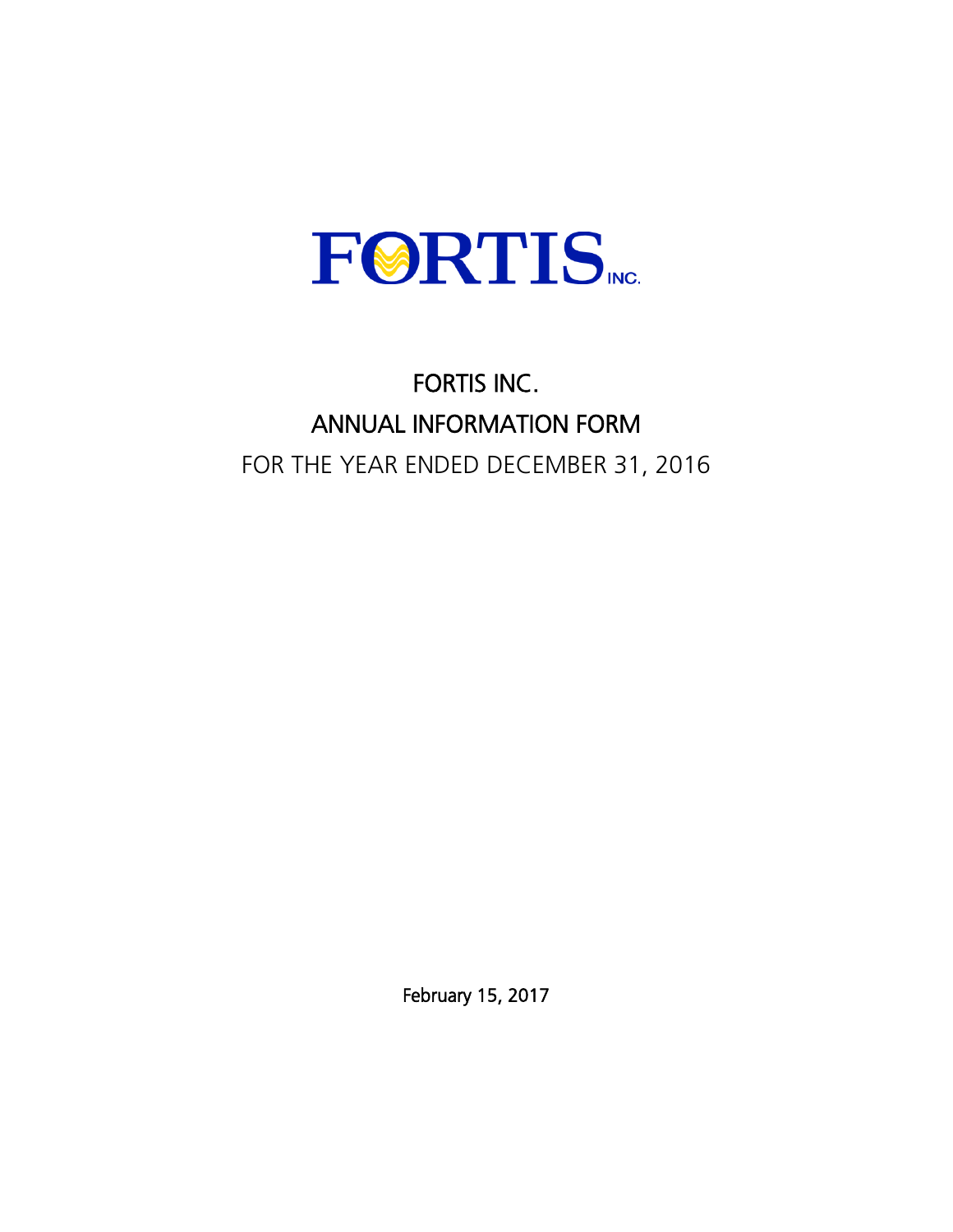# ANNUAL INFORMATION FORM

For the year ended December 31, 2016 Dated February 15, 2017

# **CONTENTS**

| Forward-Looking Information                 | $\overline{2}$ | Legal Proceedings and Regulatory |
|---------------------------------------------|----------------|----------------------------------|
|                                             | 3              | Risk Factors                     |
|                                             | 6              | Corporate Social Responsibility  |
|                                             | 6              | Social and Environmental Poli    |
| Inter-Corporate Relationships               | 6              | Environmental Regulation         |
| General Development of the Business         | 7              | Environmental Contingencies      |
|                                             | 7              | Capital Structure and Dividends  |
|                                             | 7              | Description of Capital Structu   |
|                                             | 8              | Dividends and Distributions      |
| Description of the Business                 | 8              | Prior Sales                      |
| Regulated Electric & Gas Utilities - United |                | Credit Ratings                   |
|                                             | 9              | Directors and Officers           |
|                                             | 9              | Audit Committee                  |
|                                             | 14             | Members                          |
| Central Hudson                              | 16             | Education and Experience         |
| Regulated Gas & Electric Utilities -        |                | Pre-Approval Policies and Pro    |
|                                             | 17             | External Auditor Service Fees.   |
| FortisBC Energy                             | 17             | Transfer Agent and Registrar     |
|                                             | 19             | Auditors                         |
| FortisBC Electric                           | 20             | Interests of Experts             |
| Eastern Canadian Electric Utilities         | 22             | Additional Information           |
| Regulated Electric Utilities - Caribbean    | 24             |                                  |
|                                             | 25             | Exhibit A: Summary of Terms and  |
| Energy Infrastructure                       | 25             | Conditions of Authorized Securit |
|                                             | 25             | Exhibit B: Market for Securities |
|                                             | 26             | Exhibit C: Audit Committee Mand  |
|                                             | 26             | Exhibit D: Material Contracts    |
|                                             |                |                                  |

| Forward-Looking Information                 | 2  | Legal Proceedings and Regulatory Actions | 27 |
|---------------------------------------------|----|------------------------------------------|----|
|                                             | 3  |                                          | 27 |
|                                             | 6  | Corporate Social Responsibility          | 27 |
| Name and Incorporation                      | 6  | Social and Environmental Policies        | 27 |
| Inter-Corporate Relationships               | 6  | Environmental Regulation                 | 28 |
| General Development of the Business         | 7  | Environmental Contingencies              | 28 |
|                                             | 7  | Capital Structure and Dividends          | 29 |
|                                             | 7  | Description of Capital Structure         | 29 |
|                                             | 8  | Dividends and Distributions              | 30 |
| Description of the Business                 | 8  |                                          | 31 |
| Regulated Electric & Gas Utilities - United |    | Credit Ratings                           | 32 |
|                                             | 9  | Directors and Officers                   | 33 |
|                                             | 9  |                                          | 35 |
|                                             | 14 |                                          | 35 |
|                                             | 16 | Education and Experience                 | 36 |
| Regulated Gas & Electric Utilities -        |    | Pre-Approval Policies and Procedures     | 37 |
|                                             | 17 | External Auditor Service Fees            | 37 |
| FortisBC Energy                             | 17 | Transfer Agent and Registrar             | 37 |
|                                             | 19 |                                          | 38 |
| FortisBC Electric                           | 20 |                                          | 38 |
| Eastern Canadian Electric Utilities         | 22 | Additional Information                   | 38 |
| Regulated Electric Utilities - Caribbean    | 24 |                                          |    |
|                                             | 25 | Exhibit A: Summary of Terms and          |    |
| Energy Infrastructure                       | 25 | Conditions of Authorized Securities      | 39 |
|                                             | 25 | Exhibit B: Market for Securities         | 42 |
| Corporate and Other                         | 26 | Exhibit C: Audit Committee Mandate       | 44 |
|                                             | 26 | Exhibit D: Material Contracts            | 48 |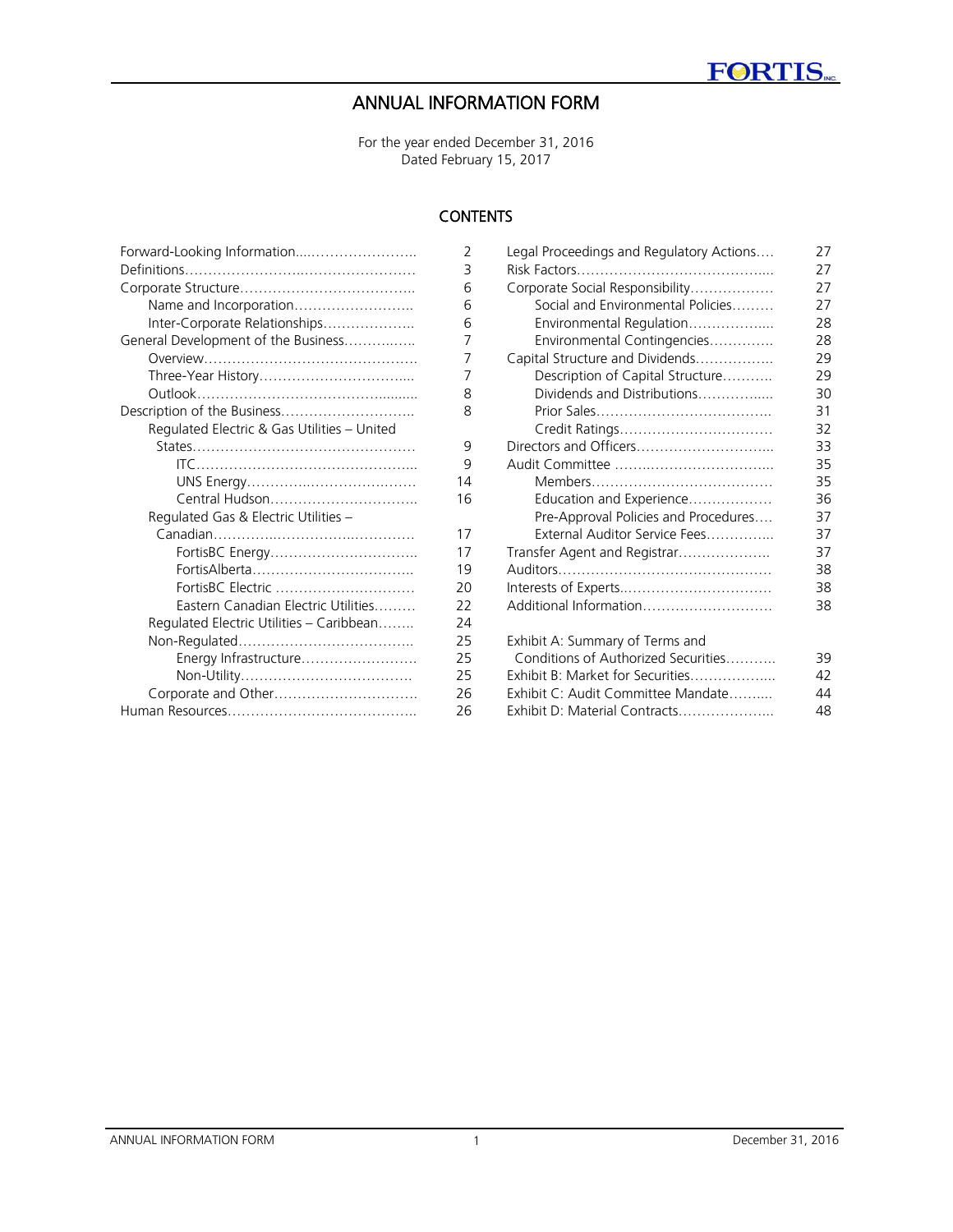# FORWARD-LOOKING INFORMATION

The following 2016 Annual Information Form has been prepared in accordance with National Instrument 51-102 - Continuous Disclosure Obligations. Financial information for 2016 and comparative periods contained in the 2016 Annual Information Form has been prepared in accordance with US GAAP and is presented in Canadian dollars unless otherwise specified. Capitalized terms used herein are defined under the heading "Definitions" on page 3.

Except as otherwise stated, the information in the 2016 Annual Information Form is given as of December 31, 2016.

Fortis includes forward-looking information in this AIF within the meaning of applicable securities laws including the Private Securities Litigation Reform Act of 1995. Forward-looking statements included in this AIF reflect expectations of Fortis management regarding future growth, results of operations, performance, business prospects and opportunities. Wherever possible, words such as "anticipates", "believes", "budgets", "could", "estimates", "expects", "forecasts", "intends", "may", "might", "plans", "projects", "schedule", "should", "target", "will", "would" and the negative of these terms and other similar terminology or expressions have been used to identify the forward-looking statements, which include, without limitation: the expectation that the Corporation's 2017 results will benefit from ITC, the TEP general rate case and growth of the underlying business; the Corporation's forecast gross consolidated capital expenditures for the five-year period 2017 to 2021; the Corporation's forecast midyear rate base through 2021; the expectation that the Corporation's capital expenditure program will support continuing growth in earnings and dividends; target average annual dividend growth through 2021; the expected timing of filing of regulatory applications and receipt and outcome of regulatory decisions; the expectation that allocated revenues recognized by ITC from Canadian entities reserving transmission over the Ontario or Manitoba interface are not expected to be material; the expectation that TEP has sufficient generating capacity to satisfy the requirements of its customer base and meet future peak demand requirements; the expectation that changes in energy supply costs may increase electricity prices in a manner that adversely affects Newfoundland Power's sales; the expectation that the Corporation's utilities will continue to seek recovery of prudently incurred compliance costs; and TEP's expected share of mine reclamation costs.

Certain material factors or assumptions have been applied in drawing the conclusions contained in the forward-looking statements, including, without limitation: the receipt of applicable regulatory approvals and requested rate orders, no material adverse regulatory decisions being received, and the expectation of regulatory stability; no material capital project and financing cost overrun related to any of the Corporation's capital projects; the Board of Directors exercising its discretion to declare dividends, taking into account the business performance and financial conditions of the Corporation; no significant variability in interest rates; no significant operational disruptions or environmental liability due to <sup>a</sup> catastrophic event or environmental upset caused by severe weather, other acts of nature or other major events; the continued ability to maintain the electricity and gas systems to ensure their continued performance; no severe and prolonged downturn in economic conditions; no significant decline in capital spending; sufficient liquidity and capital resources; the continuation of regulator approved mechanisms to flow through the cost of natural gas and energy supply costs in customer rates; the ability to hedge exposures to fluctuations in foreign exchange rates, natural gas prices and electricity prices; no significant counterparty defaults; the continued competitiveness of natural gas pricing when compared with electricity and other alternative sources of energy; the continued availability of natural gas, fuel, coal and electricity supply; continuation and regulatory approval of power supply and capacity purchase contracts; the ability to fund defined benefit pension plans, earn the assumed long-term rates of return on the related assets and recover net pension costs in customer rates; no significant changes in government energy plans, environmental laws and regulations that may materially negatively affect the Corporation and its subsidiaries; maintenance of adequate insurance coverage; the ability to obtain and maintain licences and permits; retention of existing service areas; the continued tax deferred treatment of earnings from the Corporation's Caribbean operations; continued maintenance of information technology infrastructure and no material breach of cyber security; continued favourable relations with First Nations; favourable labour relations; that the Corporation can reasonably assess the merit of and potential liability attributable to ongoing legal proceedings; and sufficient human resources to deliver service and execute the capital program.

Forward-looking statements involve significant risks, uncertainties and assumptions. Fortis cautions readers that <sup>a</sup> number of factors could cause actual results, performance or achievements to differ materially from the results discussed or implied in the forward-looking statements. These factors should be considered carefully and undue reliance should not be placed on the forward-looking statements. For additional information with respect to certain of these risks or factors, reference should be made to the MD&A for the year ended December 31, 2016 under the heading "Business Risk Management" and to the continuous disclosure materials filed from time to time by Fortis with Canadian securities regulatory authorities and the Securities and Exchange Commission. Key risk factors for 2017 include, but are not limited to: uncertainty regarding the outcome of regulatory proceedings at the Corporation's utilities; uncertainty of the impact <sup>a</sup> continuation of <sup>a</sup> low interest rate environment may have on the allowed rate of return on common shareholders' equity at the Corporation's regulated utilities; the impact of fluctuations in foreign exchange rates; risk associated with the impacts of less favourable economic conditions on the Corporation's results of operations; risk that the expected benefits of the acquisition of ITC may fail to materialize, or may not occur within the time periods anticipated; risk associated with the Corporation's ability to comply with Section 404(a) of the Sarbanes-Oxley Act of 2002 and the related rules of the U.S. Securities and Exchange Commission and the Public Company Accounting Oversight Board; risk associated with the completion of the Corporation's 2017 capital expenditures plan, including completion of major capital projects in the timelines anticipated and at the expected amounts; and uncertainty in the timing and access to capital markets to arrange sufficient and cost-effective financing to finance, among other things, capital expenditures and the repayment of maturing debt.

All forward-looking information in this AIF is qualified in its entirety by the above cautionary statements and, except as required by law, the Corporation undertakes no obligation to revise or update any forward-looking information as <sup>a</sup> result of new information, future events or otherwise.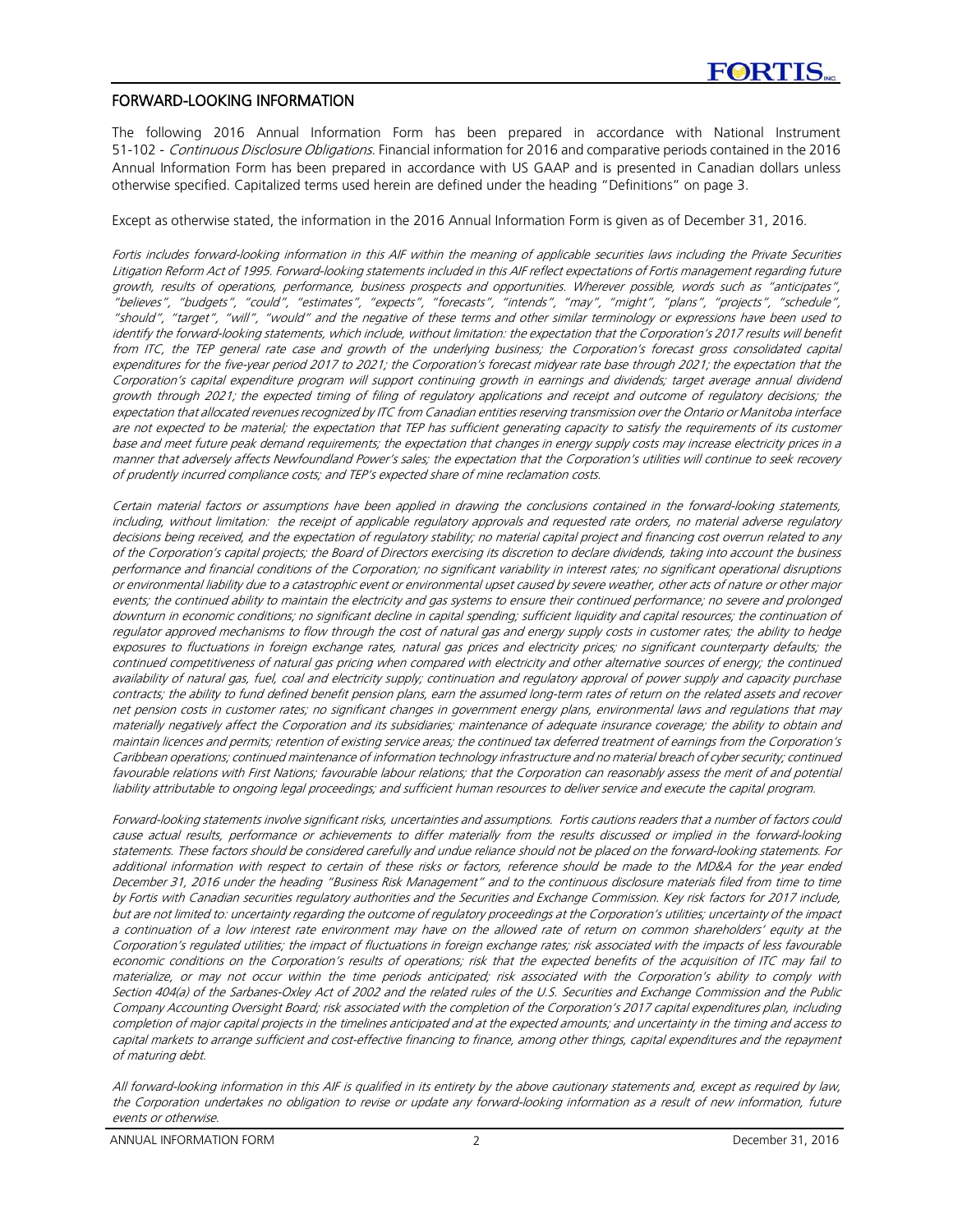# **DEFINITIONS**

Certain terms used in this 2016 Annual Information Form are defined below:

"2016 Annual Information Form" or "AIF" means this annual information form of the Corporation in respect of the year ended December 31, 2016;

"\$" or "C\$" means Canadian dollars:

"2016 Audited Consolidated Financial Statements" means the audited consolidated financial statements of the Corporation as at and for the years ended December 31, 2016 and 2015 and related notes thereto;

"ACGS" means Aitken Creek Gas Storage ULC;

"Aitken Creek" means the Aitken Creek gas storage site;

"Algoma Power" means Algoma Power Inc.;

"APS" means Arizona Public Service Company;

"AUC" means the Alberta Utilities Commission;

"BC Hydro" means the BC Hydro and Power Authority;

"BCUC" means the British Columbia Utilities Commission;

"BECOL" means Belize Electric Company Limited;

"Belize Electricity" means Belize Electricity Limited;

"BEPC" means Brilliant Expansion Power Corporation;

"Board" means the Board of Directors of the Corporation;

"BPC" means Brilliant Power Corporation;

"Business Acquisition Report" means the business acquisition report of Fortis relating to its October 14, 2016 acquisition of ITC;

"Canadian Niagara Power" means Canadian Niagara Power Inc.;

"Caribbean Utilities" means Caribbean Utilities Company, Ltd.;

"Central Hudson" means Central Hudson Gas & Electric Corporation;

"CEPSA" means the Capacity and Energy Purchase and Sale Agreement:

"CH Energy Group" means CH Energy Group, Inc.;

"Common Shares" means the common shares of the Corporation;

"COPE" means the Canadian Office and Professional Employees Union;

"Cornwall Electric" means Cornwall Street Railway, Light and Power Company, Limited;

"Corporation" means Fortis Inc.;

"CPA" means the Canal Plant Agreement;

"CPC/CBT" means Columbia Power Corporation and Columbia Basin Trust;

"CUPE" means the Canadian Union of Public Employees;

"DBRS" means DBRS Limited;

"Eastern Canadian Electric Utilities" means, collectively, the operations of Newfoundland Power, Maritime Electric and FortisOntario;

"EDGAR" means the SEC's system for Electronic Data Gathering, Analysis and Retrieval available at www.sec.gov;

"Endangered Species Act" means the United States Endangered Species Act;

"Ethos" means EthosEnergy Power Plant Services, LLC;

"External Auditor" means the firm of Chartered Professional Accountants registered with the Canadian Public Accountability Board or its successor and appointed by the shareholders of the Corporation to act as external auditor of the Corporation;

"FAES" means FortisBC Alternative Energy Services Inc.;

"FERC" means the United States Federal Energy Regulatory Commission;

"FHI" means FortisBC Holdings Inc., the parent company of FortisBC Energy;

"Fitch" means Fitch Ratings Inc.;

"Fortis" means Fortis Inc.;

"FortisAlberta" means FortisAlberta Inc.;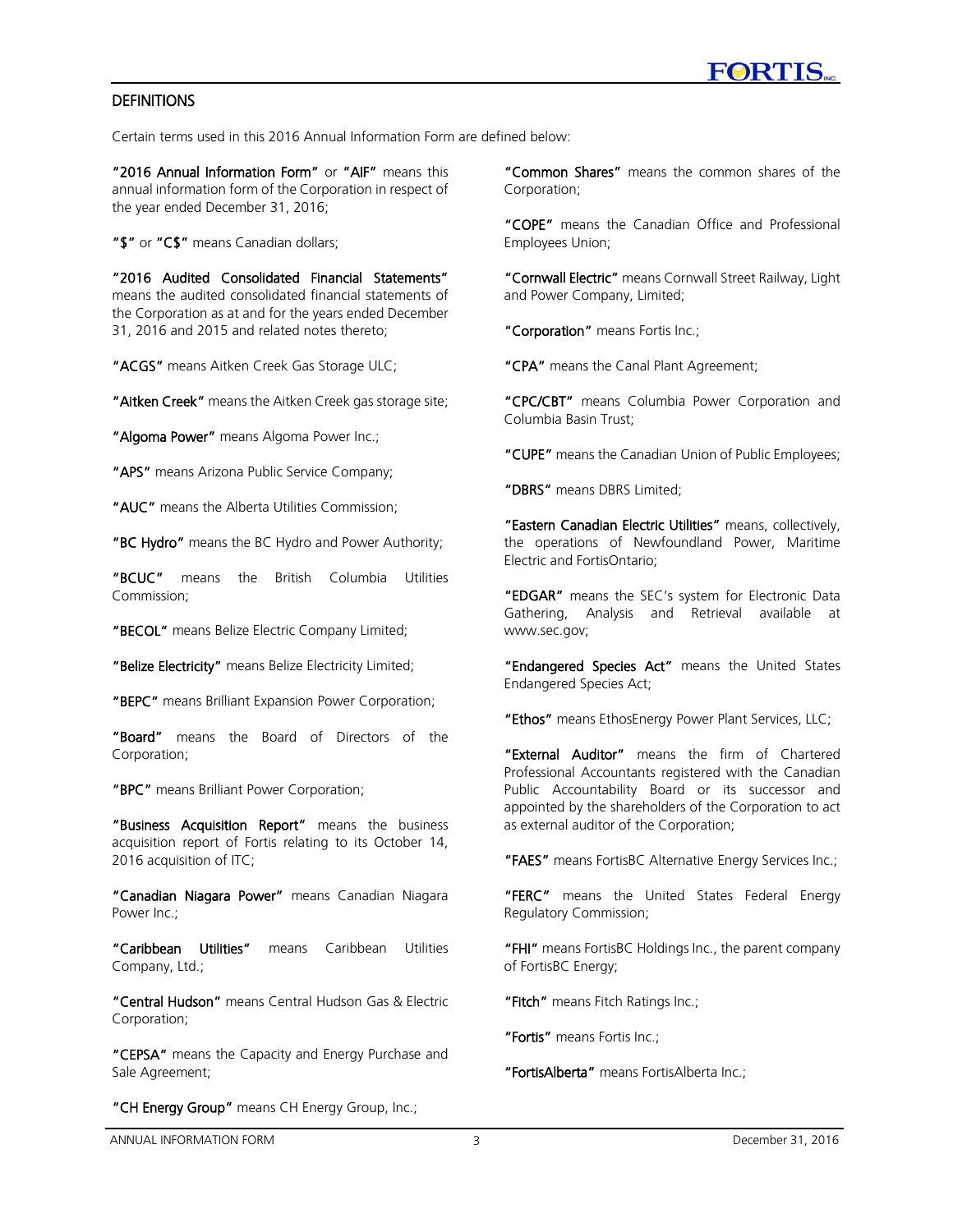

"FortisBC Electric" means, collectively, the operations of FortisBC Inc. and its parent company, FortisBC Pacific Holdings Inc.;

"FortisBC Energy" means FortisBC Energy Inc.;

"FortisOntario" means FortisOntario Inc.;

"Fortis Properties" means Fortis Properties Corporation;

"Fortis Turks and Caicos" means, collectively, FortisTCI Limited and Turks and Caicos Utilities Limited;

"FortisUS" means FortisUS Inc.;

"FortisUS Holdings" means FortisUS Holdings Nova Scotia Limited;

"FortisWest" means FortisWest Inc.;

"Four Corners" means the Four Corners Generating Station;

"GHG" means greenhouse gas;

"GIC" means GIC Private Limited;

"GSMIP" means the Gas Supply Mitigation Incentive Plan of FortisBC Energy;

"IBEW" means the International Brotherhood of Electrical Workers;

"IESO" means the Independent Electricity System Operator of Ontario;

"IPL" means Interstate Power and Light Company;

"ITC" means ITC Holdings together with all of its subsidiaries;

"ITC Great Plains" means ITC Great Plains, LLC;

"ITC Holdings" means ITC Holdings Corp.;

"ITC Interconnection" means ITC Interconnection LLC;

"ITC Investment Holdings" means ITC Investment Holdings Inc.;

"ITC Midwest" means ITC Midwest LLC;

"ITC MISO Regulated Operating Subsidiaries" means ITCTransmission, METC and ITC Midwest together;

"ITCTransmission" means International Transmission Company;

"ITC Regulated Operating Subsidiaries" means collectively, ITCTransmission, METC, ITC Midwest, ITC Great Plains and ITC Interconnection;

"LNG" means liquefied natural gas;

"Management" means, collectively, the senior officers of the Corporation;

"Maritime Electric" means Maritime Electric Company, Limited;

"MD&A" means the Corporation's Management Discussion and Analysis prepared in accordance with National Instrument 51-102 - Continuous Disclosure Obligations, in respect of the Corporation's annual consolidated financial statements for the year ended December 31, 2016;

"METC" means Michigan Electric Transmission Company;

"MGP" means manufactured gas plant;

"MISO" means the Midcontinent Independent System Operator, Inc.;

"Moody's" means Moody's Investors Service, Inc.:

"NB Power" means New Brunswick Power Corporation;

"NEB" means the National Energy Board;

"NEPA" means the United States National Environmental Policy Act;

"Newfoundland Hydro" means Newfoundland and Labrador Hydro Corporation;

"Newfoundland Power" means Newfoundland Power  $Inc$ :

"NYISO" means the New York Independent System Operator;

"NYSE" means the New York Stock Exchange;

"OEB" means the Ontario Energy Board:

"OSM" means the United States Office of Surface Mining;

"PEI" means Prince Edward Island;

"PNM" means Public Service Company of New Mexico;

"PPA" means power purchase agreement;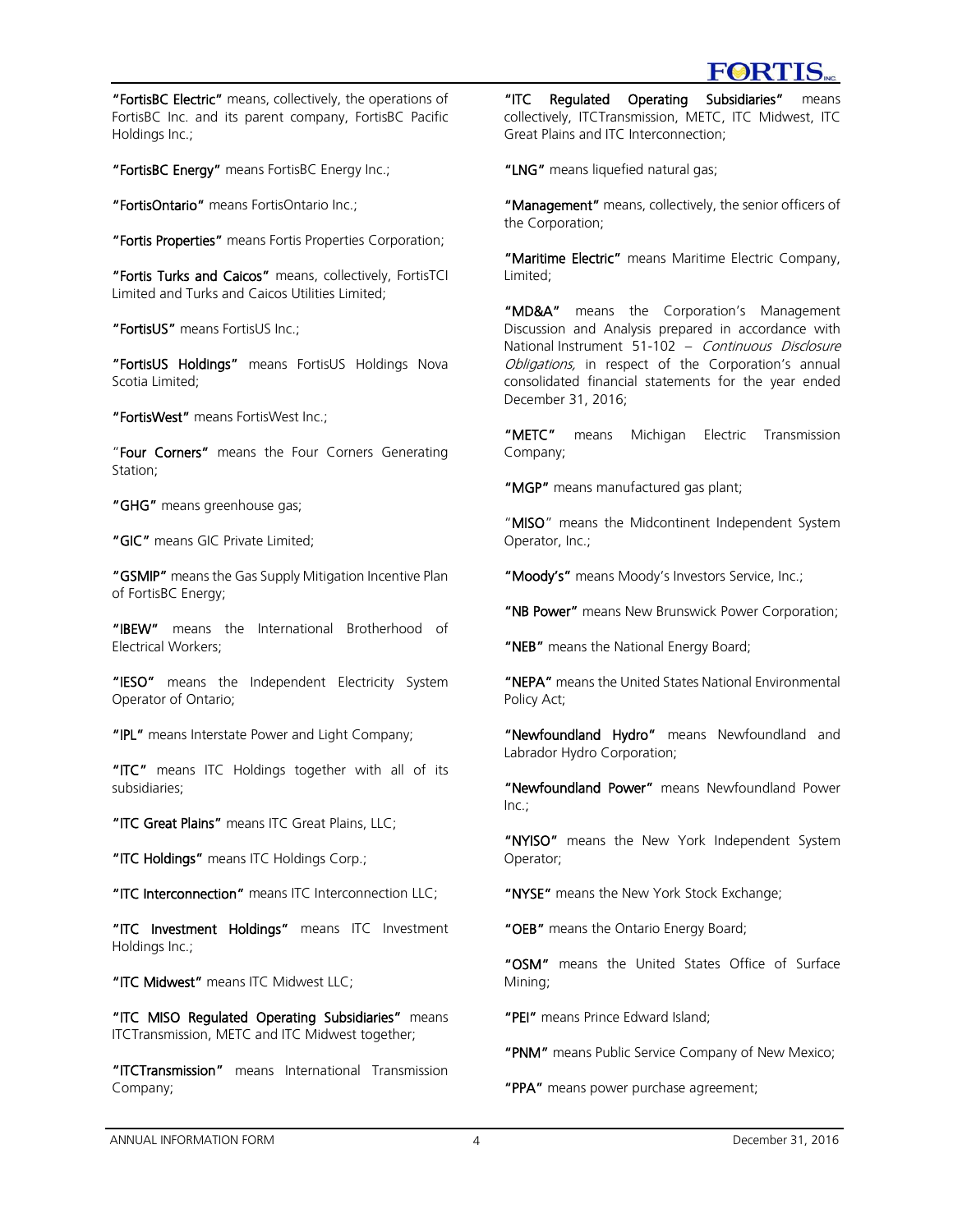

"PUB" means the Newfoundland and Labrador Board of Commissioners of Public Utilities;

"S&P" means Standard & Poor's Financial Services LLC;

"SEC" means the United States Securities and Exchange Commission;

"SEDAR" means the System for Electronic Document Analysis and Retrieval of the Canadian Securities Administrators available at www.sedar.com;

"SJCC" means the San Juan Coal Company;

"Spectra Energy" means Westcoast Energy Inc. doing business as Spectra Energy Transmission;

"SPP" means Southwest Power Pool, Inc.;

"SRP" means Salt River Project Agricultural Improvement and Power District;

"T&D" means transmission and distribution;

"TEP" means Tucson Electric Power Company;

"TransCanada" means TransCanada Pipelines Limited;

"TSX" means the Toronto Stock Exchange;

# **Conversions**

1 litre  $= 0.22$  imperial gallons

1 kilometre = 0.62 miles

Conversion using the above factors on rounded numbers appearing in this AIF may produce small differences from reported amounts as a result.

Some information in this AIF is set forth in metric units and some is set forth in imperial units.

"UNS Electric" and "UNSE" mean UNS Electric, Inc.;

"UNS Energy" means collectively, the operations of TEP, UNS Electric and UNS Gas;

"UNS Gas" means UNS Gas, Inc.;

"US\$" means U.S. dollars;

"USA" means the United States of America;

"US GAAP" means accounting principles generally accepted in the United States;

"US Securities Act" means the United States Securities Act, as amended;

"UUWA" means the United Utility Workers' Association of Canada;

"Waneta Expansion" means the 335-MW Waneta Expansion hydroelectric generating facility;

"Waneta Partnership" means the Waneta Expansion Limited Partnership;

"WEG" means WildEarth Guardians.

# **Measurements**

| GW  | Gigawatt(s)      |
|-----|------------------|
| GWh | Gigawatt hour(s) |
| kV  | Kilovolt(s)      |
| MW  | Megawatt(s)      |
| MWh | Megawatt hour(s) |
| ΤI  | Terajoule(s)     |
| PI  | Petajoule(s)     |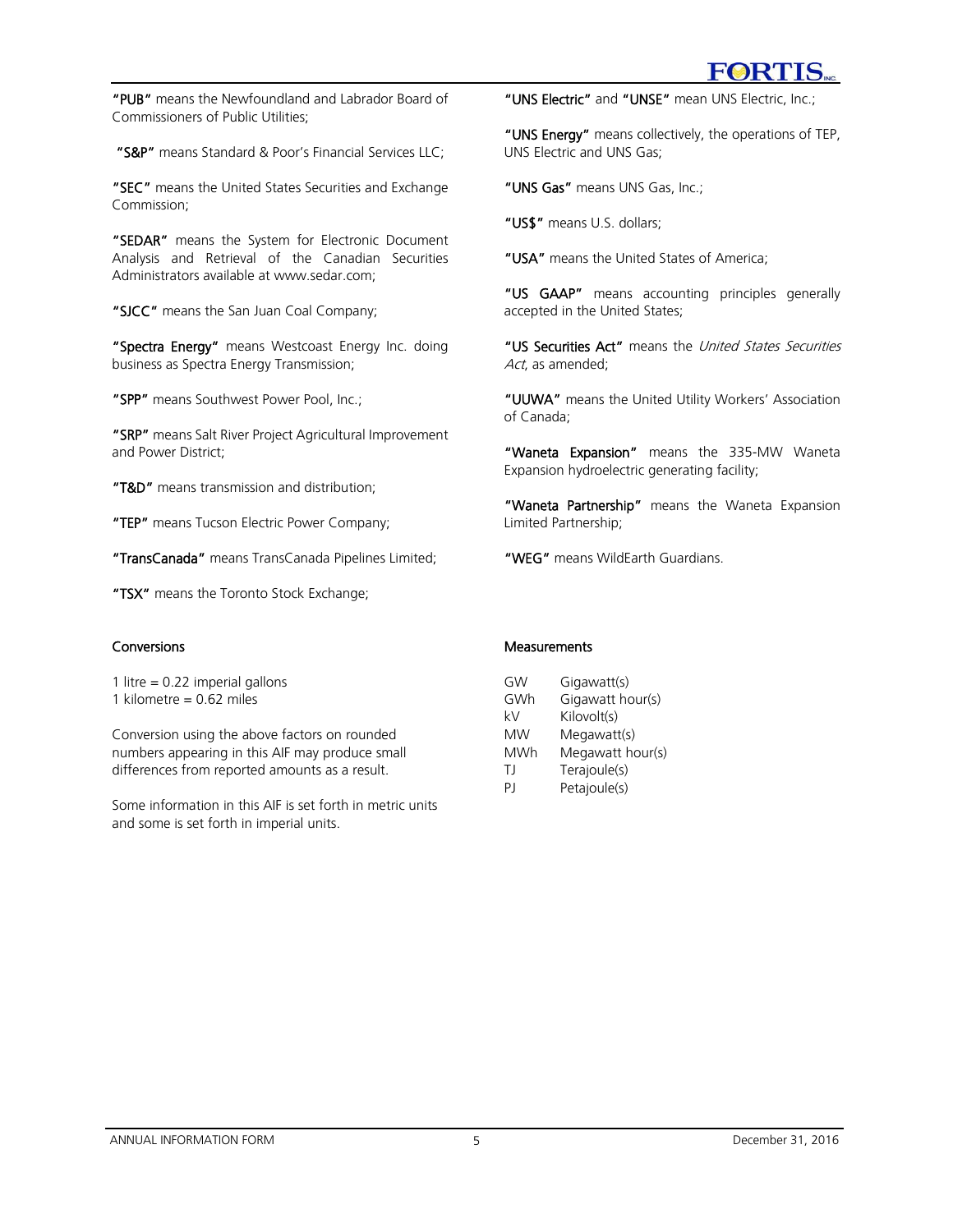

# CORPORATE STRUCTURE

#### Name and Incorporation

Fortis is a holding company that was incorporated as 81800 Canada Ltd. under the Canada Business Corporations Act on June 28, 1977 and continued under the *Corporations Act* (Newfoundland and Labrador) on August 28, 1987. The articles of continuance of the Corporation were amended to: (i) change its name to Fortis on October 13, 1987; (ii) set out the rights, privileges, restrictions and conditions attached to the Common Shares on October 15, 1987; (iii) designate 2,000,000 First Preference Shares, Series A on September 11, 1990; (iv) replace the class rights, privileges, restrictions and conditions attaching to the First Preference Shares and the Second Preference Shares on July 22, 1991; (v) designate 2,000,000 First Preference Shares, Series B on December 13, 1995; (vi) designate 5,000,000 First Preference Shares, Series C on May 27, 2003; (vii) designate 8,000,000 First Preference Shares, Series D and First Preference Shares, Series E on January 23, 2004; (viii) amend the redemption provisions attaching to the First Preference Shares, Series D on July 15, 2005; (ix) designate 5,000,000 First Preference Shares, Series F on September 22, 2006; (x) designate 9,200,000 First Preference Shares, Series G on May 20, 2008; (xi) designate 10,000,000 First Preference Shares, Series H and 10,000,000 First Preference Shares, Series I on January 20, 2010; (xii) designate 8,000,000 First Preference Shares, Series J on November 8, 2012; (xiii) designate 12,000,000 First Preference Shares, Series K and 12,000,000 First Preference Shares, Series L on July 11, 2013; and; (xiv) designate 24,000,000 First Preference Shares, Series M and 24,000,000 First Preference Shares, Series N on September 16, 2014.

The corporate head office and registered office of Fortis are located at Fortis Place, Suite 1100, 5 Springdale Street, P.O. Box 8837, St. John's, Newfoundland and Labrador, Canada, A1B 3T2.

#### Inter-Corporate Relationships

The following table lists the principal subsidiaries of the Corporation, their jurisdictions of incorporation and the percentage of votes attaching to voting securities held directly or indirectly by the Corporation as at February 15, 2017. This table excludes certain subsidiaries. The assets and revenues of excluded subsidiaries did not individually exceed 10%, or in the aggregate exceed 20% of the total consolidated assets or total consolidated revenues of the Corporation as at December 31, 2016. The principal subsidiaries together comprise approximately 88% of the Corporation's consolidated assets as at December 31, 2016 and approximately 82% of the Corporation's 2016 consolidated revenue.

| Subsidiary<br>Jurisdiction of Incorporation |                                   | Votes attaching to voting securities beneficially owned,<br>controlled or directed by the Corporation (%) |
|---------------------------------------------|-----------------------------------|-----------------------------------------------------------------------------------------------------------|
| $ITC^{(1)}$                                 | Michigan, United States           | 80.1                                                                                                      |
| UNS Energy $(2)$                            | Arizona State, United States      | 100                                                                                                       |
| Central Hudson <sup>(3)</sup>               | New York State, United States     | 100                                                                                                       |
| FortisBC Energy <sup>(4)</sup>              | British Columbia, Canada          | 100                                                                                                       |
| FortisAlberta <sup>(5)</sup>                | Alberta, Canada                   | 100                                                                                                       |
| Newfoundland Power <sup>6</sup>             | Newfoundland and Labrador, Canada | 95                                                                                                        |

*(1)* ITC Holdings, a Michigan State corporation, owns all of the shares of ITC Great Plains, ITC Interconnection, ITC Midwest, ITCTransmission and METC. ITC Investment Holdings, a Michigan corporation, owns all of the shares of ITC Holdings. FortisUS, a Delaware State corporation, owns 80.1% of the voting securities of ITC Investment Holdings. FortisUS Holdings, a Canadian Corporation, owns all of the shares of FortisUS. Fortis owns all of the shares of FortisUS Holdings. 19.9% of the voting securities of ITC Investment Holdings are owned by an affiliate of GIC.

*(2)* UNS Energy, an Arizona corporation, owns all of the shares of TEP, UNS Electric and UNS Gas. FortisUS, a Delaware corporation, owns all of the shares of UNS Energy. FortisUS Holdings, a Canadian corporation, owns all of the shares of FortisUS. Fortis owns all of the shares of FortisUS Holdings.

*<sup>(3)</sup>* CH Energy Group, a New York State corporation, owns all of the shares of Central Hudson. FortisUS, a Delaware corporation, owns all of the shares of CH Energy Group. FortisUS Holdings, a Canadian corporation, owns all of the shares of FortisUS. Fortis owns all of the shares of FortisUS Holdings.

*<sup>(4)</sup>* FHI, a British Columbia corporation, owns all of the shares of FortisBC Energy. Fortis owns all of the shares of FHI.

*<sup>(5)</sup>* FortisAlberta Holdings Inc., an Alberta corporation, owns all of the shares of FortisAlberta. FortisWest, a Canadian corporation, owns all of the shares of FortisAlberta Holdings Inc. Fortis owns all of the shares of FortisWest.

*<sup>(6)</sup>* The Corporation owns all of the common shares and certain of the First Preference Shares, Series A, B, D and G of Newfoundland Power, which, as at February 15, 2017, represent 95% of its voting securities. The remaining 5% of Newfoundland Power's voting securities consist of First Preference Shares, Series A, B, D and G, which are primarily held by the public.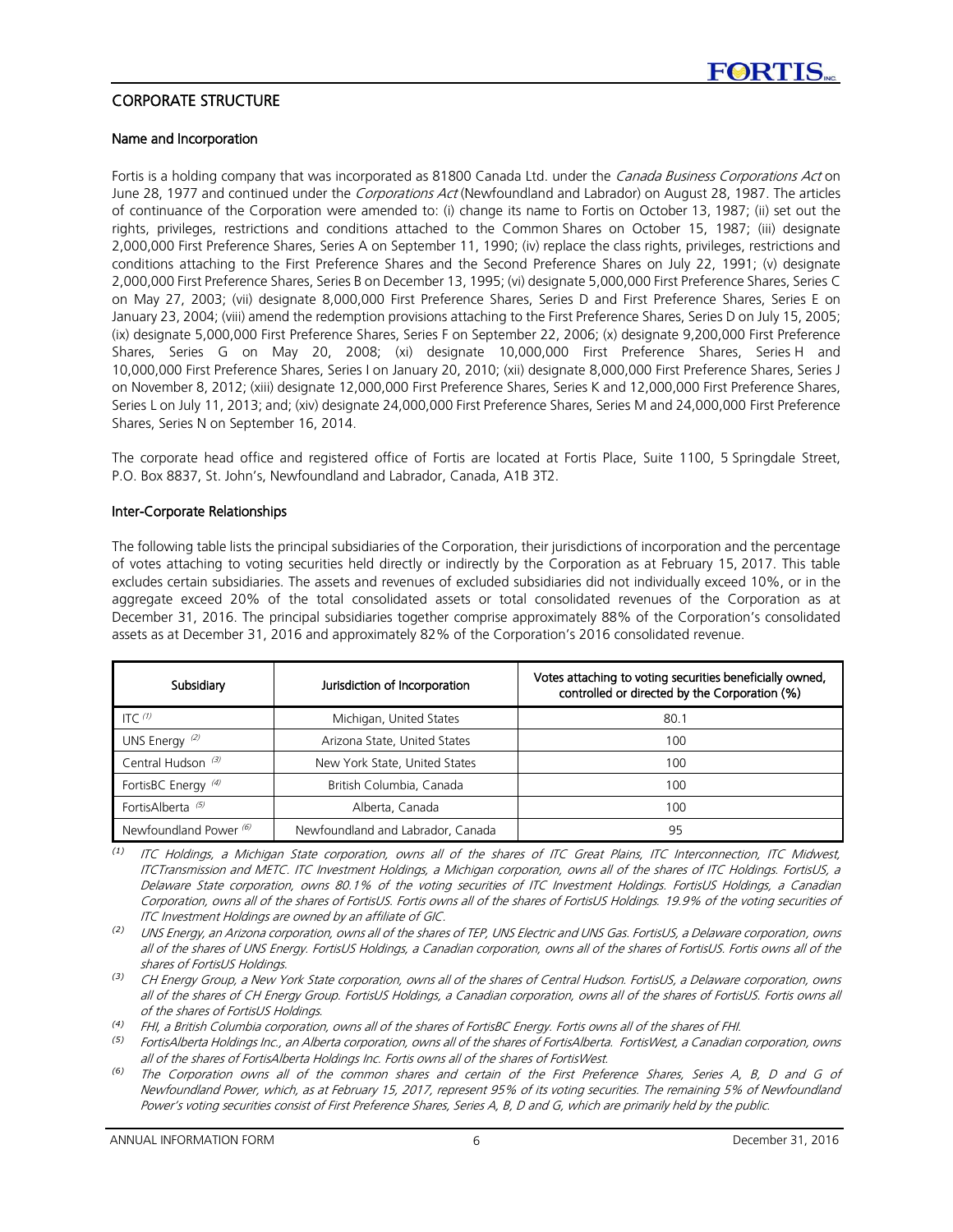

# GENERAL DEVELOPMENT OF THE BUSINESS

#### Overview

Fortis is a leader in the North American regulated electric and gas utility business, with total assets of approximately \$48 billion and fiscal 2016 revenue of \$6.8 billion. More than 8,000 employees of the Corporation serve utility customers in five Canadian provinces, nine U.S. states and three Caribbean countries. In 2016 the Corporation's electricity systems met a combined peak demand of 33,021 MW and its gas distribution systems met a peak day demand of 1,586 TJ. As at December 31, 2016, approximately 66% of the Corporation's assets were located outside of Canada and approximately 51% of the Corporation's revenue was derived from foreign operations.

# Three-Year History

Over the past three years, Fortis has experienced significant growth in its business operations. Total assets have more than doubled from \$17.9 billion as at December 31, 2013 to \$48.0 billion as at December 31, 2016. The Corporation's shareholders' equity has also grown significantly from \$6.4 billion as at December 31, 2013 to \$16.5 billion as at December 31, 2016. Net earnings attributable to common equity shareholders have increased from \$353 million in 2013 to \$585 million in 2016.

The growth in business operations reflects the Corporation's profitable growth strategy for its principal regulated electric and gas utilities. This strategy includes a combination of growth from acquisitions and organic growth through the Corporation's consolidated capital expenditure program.

In August 2014, Fortis acquired UNS Energy, a vertically integrated utility services holding company, for a purchase price of approximately US\$4.5 billion, including the assumption of approximately US\$2.0 billion of debt on closing.

In April 2015, the Corporation completed construction of the \$900 million, 335-MW Waneta Expansion hydroelectric generating facility ahead of schedule and on budget. Fortis has a 51% controlling ownership interest in the Waneta Expansion and operates and maintains the non-regulated investment.

In June 2015, the Corporation completed the sale of the commercial real estate assets of Fortis Properties for gross proceeds of \$430 million to a subsidiary of Slate Office REIT. As part of the transaction, Fortis subscribed to trust units of Slate Office REIT for total consideration of approximately \$35 million. In November 2016, Fortis sold its Slate Office REIT trust units for aggregate gross proceeds of approximately \$37 million.

In October 2015, the Corporation completed the sale of the hotel assets of Fortis Properties for gross proceeds of \$365 million to a private investor group.

In June and July of 2015, the Corporation completed the sale of its non-regulated generation assets in Upstate New York and Ontario, respectively, for gross proceeds of approximately \$93 million.

In August 2015, the Corporation reached a settlement with the Government of Belize regarding the expropriation of the Corporation's approximate 70% interest in Belize Electricity. The terms of the settlement included a one-time US\$35 million cash payment to Fortis and an approximate 33% equity investment in Belize Electricity.

In April 2016, the Corporation completed the acquisition of ACGS for approximately \$349 million (US\$266 million), plus the cost of working gas inventory. ACGS owns 93.8% of Aitken Creek, with the remaining share owned by BP Canada Energy Company. Aitken Creek is the only underground gas storage facility in British Columbia and has a total working gas capacity of 77 billion cubic feet. The facility is an integral part of western Canada's natural gas transmission network.

In October 2016, the Corporation and GIC acquired all of the outstanding common shares of ITC, the largest independent transmission company in the United States, for an aggregate purchase price of approximately US\$11.8 billion (\$15.7 billion) on closing, including approximately US\$4.8 billion (\$6.3 billion) of ITC consolidated indebtedness. ITC is now a subsidiary of Fortis, with an affiliate of GIC owning a 19.9% minority interest in ITC.

In connection with the acquisition of ITC, in May 2016 Fortis became a SEC registrant and in October 2016 its Common Shares commenced trading on the NYSE. The Corporation filed a Business Acquisition Report in connection with its acquisition of ITC on SEDAR and EDGAR on November 23, 2016.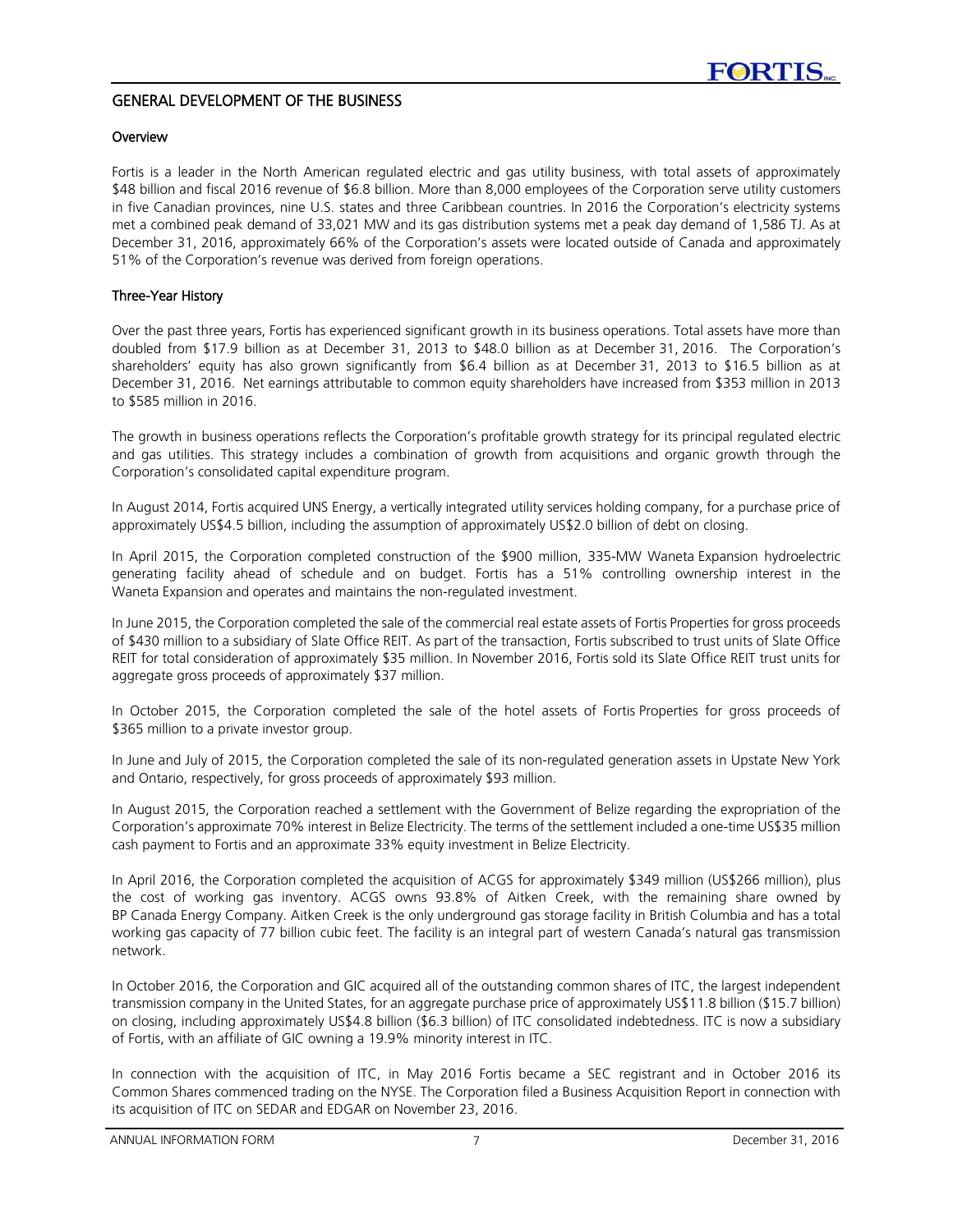The Corporation's gross consolidated capital expenditures for 2016 were approximately \$2.1 billion. Over the past three years, including 2016, gross consolidated capital expenditures totalled \$6.0 billion. Organic asset growth has been driven by the capital expenditure programs at the Corporation's regulated utilities. Organic growth in non-regulated operations has been driven by the construction of the Waneta Expansion.

# **Outlook**

The Corporation's results for 2017 will benefit from the impact of ITC, the outcome of the TEP general rate case and continued growth of the underlying business. Over the long term, Fortis is well positioned to enhance value for shareholders through the execution of its capital plan, the balance and strength of its diversified portfolio of utility businesses, as well as growth opportunities within its franchise regions.

Over the five-year period through 2021, the Corporation's capital program is expected to be approximately \$13 billion, allowing rate base to reach almost \$30 billion in 2021. Fortis expects this long-term sustainable growth in rate base to support continuing growth in earnings and dividends.

Fortis has targeted average annual dividend growth of approximately 6% through 2021. This dividend guidance takes into account many factors, including the expectation of reasonable outcomes for regulatory proceedings at the Corporation's utilities, the successful execution of the five-year capital expenditure program, and Management's continued confidence in the strength of the Corporation's diversified portfolio of utilities and record of operational excellence.

# DESCRIPTION OF THE BUSINESS

Fortis is principally a regulated electric and gas utility holding company. Fortis segments its utility operations by franchise area and, depending on regulatory requirements, by the nature of the assets. Fortis also holds investments in non-regulated energy infrastructure, which is treated as a separate segment. The Corporation's reporting segments allow Management to evaluate the operational performance and assess the overall contribution of each segment to the long-term objectives of Fortis. Each entity within the reporting segments operates with substantial autonomy, assumes profit and loss responsibility and is accountable for its own resource allocation.

The majority of the Corporation's regulated utilities operate as the sole supplier of electricity and/or gas within their respective service territories. The Corporation's regulated utilities own and operate facilities that generate, transmit and distribute electricity and/or gas to their customers. Competition in the regulated electric business is primarily from on-site generation of industrial customers and distributed generation, such as rooftop solar, at residential, general service and/or industrial customer sites. The Corporation faces competition in its transmission business which may restrict its ability to grow such business outside of its established service territories.

At the Corporation's regulated gas utilities, natural gas primarily competes with electricity for space and hot water heating load. The growth in the North American natural gas supply, primarily from shale gas production, has resulted in a lower natural gas price environment, which has helped improve natural gas competitiveness on an operating basis. Nevertheless, upfront capital cost differences between electricity and natural gas equipment continue to present a challenge for the competitiveness of natural gas on a fully-costed basis.

As the Corporation's subsidiaries operate in various jurisdictions throughout North America, seasonality impacts each utility differently. Most of the annual earnings of the Corporation's gas utilities are realized in the first and fourth quarters due to space-heating requirements in colder weather. Earnings for the electric utilities in the United States are generally highest in the second and third quarters due to the use of air conditioning and other cooling equipment in the summer.

The following sections describe the operations included in each of the Corporation's reportable segments.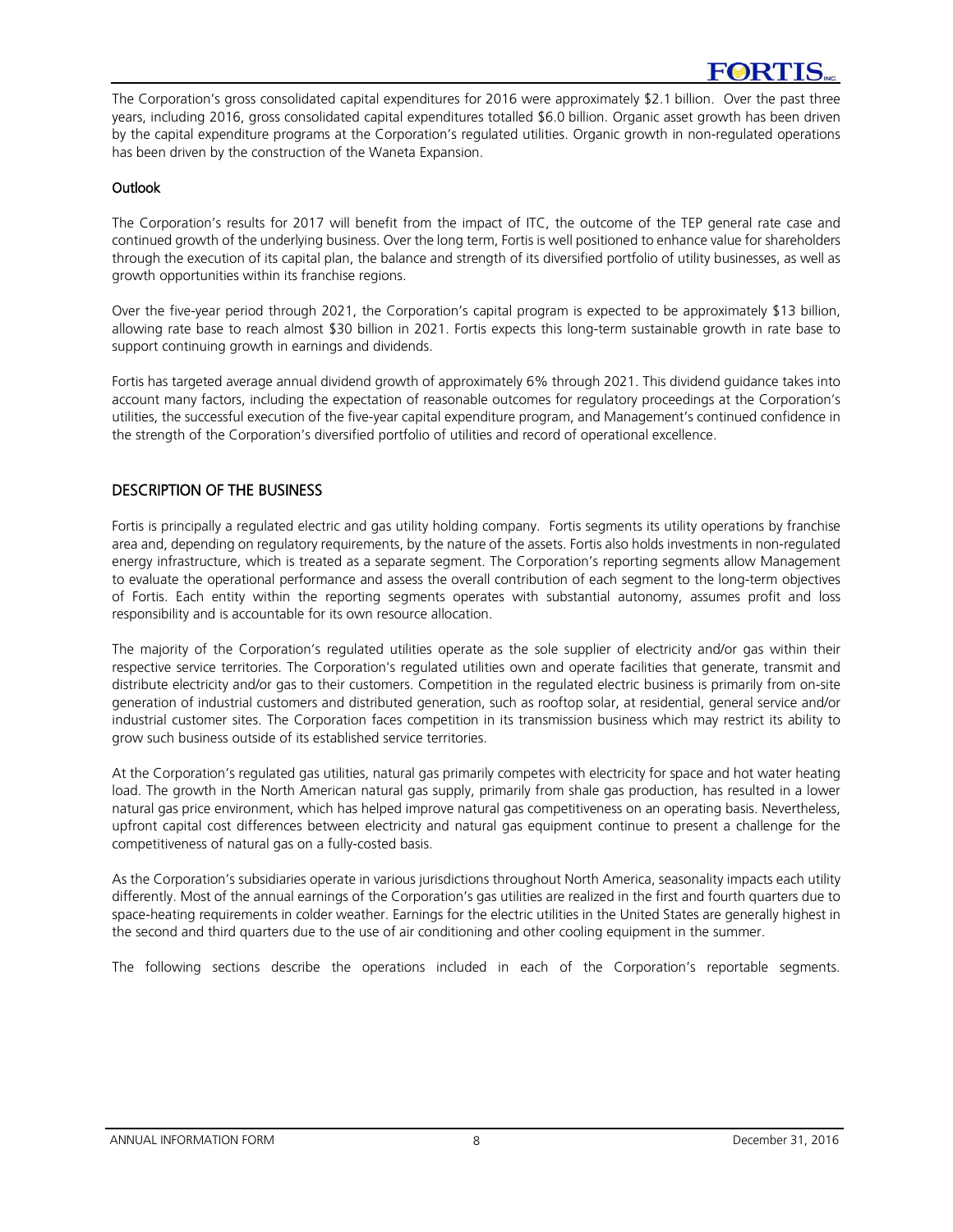#### Regulated Electric & Gas Utilities – United States

# ITC

ITC's business consists primarily of the electric transmission operations of the ITC Regulated Operating Subsidiaries. In 2002, ITC Holdings was incorporated in the State of Michigan for the purpose of acquiring ITCTransmission. ITCTransmission was originally formed in 2001 as a subsidiary of DTE Electric Company, an electric utility subsidiary of DTE Energy Company, and was acquired in 2003 by ITC Holdings. METC was originally formed in 2001 as a subsidiary of Consumers Energy Company, an electric and gas utility subsidiary of CMS Energy Corporation, and was acquired in 2006 by ITC Holdings. ITC Midwest was formed in 2007 by ITC Holdings and acquired the transmission assets of IPL in December 2007. ITC Great Plains was formed in 2006 by ITC Holdings and became a FERC-jurisdictional entity in 2009. ITC Interconnection was formed in 2014 by ITC Holdings and became a FERC-jurisdictional entity in June 2016 after acquiring certain transmission assets from a merchant generating company and placing a newly constructed transmission line in service. ITC owns and operates high-voltage systems in Michigan's Lower Peninsula and portions of Iowa, Minnesota, Illinois, Missouri, Kansas and Oklahoma that transmit electricity from generating stations to local distribution facilities connected to ITC's systems. ITC owns and operates approximately 25,000 kilometres of transmission lines.

ITC's business strategy is to own, operate, maintain and invest in transmission infrastructure in order to enhance system integrity and reliability, reduce transmission constraints and support new generating resources to interconnect to ITC's transmission systems. ITC is also pursuing development projects not connected to its existing systems, which are intended to improve overall grid reliability, reduce transmission constraints and facilitate interconnections of new generating resources, as well as enhance competitive wholesale electricity markets.

As electric transmission utilities regulated by the FERC, ITC's Regulated Operating Subsidiaries earn revenues for the use of their electric transmission systems by their respective customers, which include investor-owned utilities, municipalities, cooperatives, power marketers and alternative energy suppliers. As independent transmission companies, ITC's Regulated Operating Subsidiaries are subject to rate regulation only by the FERC. The rates charged by ITC's significant Regulated Operating Subsidiaries are established using cost-based formula rates.

ITC's principal transmission service customers are DTE Electric Company, Consumers Energy Company and IPL, which accounted for approximately 20.7%, 21.7% and 25.5%, respectively, of its consolidated billed revenues for the year ended December 31, 2016. The percentages of total billed revenues from DTE Electric Company, Consumers Energy Company and IPL include the collection of 2014 revenue accruals and deferrals and exclude any amounts for the 2016 revenue accruals and deferrals that were included in ITC's 2016 operating revenues, but will not be billed to ITC's customers until 2018. One or more of these customers together have consistently represented a significant percentage of ITC's operating revenue. Nearly all of ITC's revenues are from transmission customers in the United States. Although ITC may recognize allocated revenues from time to time from Canadian entities reserving transmission over the Ontario or Manitoba interface, these revenues have not been and are not expected to be material to ITC.

ITC's Regulated Operating Subsidiaries calculate their revenue requirements using cost-based formula rates and are effective without having to file rate cases with the FERC, although the rates are subject to legal challenge at FERC. Under their cost-based formula rates, each of ITC's Regulated Operating Subsidiaries separately calculates a revenue requirement based on financial information specific to each company. The calculation of projected revenue requirement for a future period is used to establish the transmission rate used for billing purposes. The calculation of actual revenue requirements for a historic period is used to calculate the amount of revenues recognized in that period and determine the over- or under-collection for that period.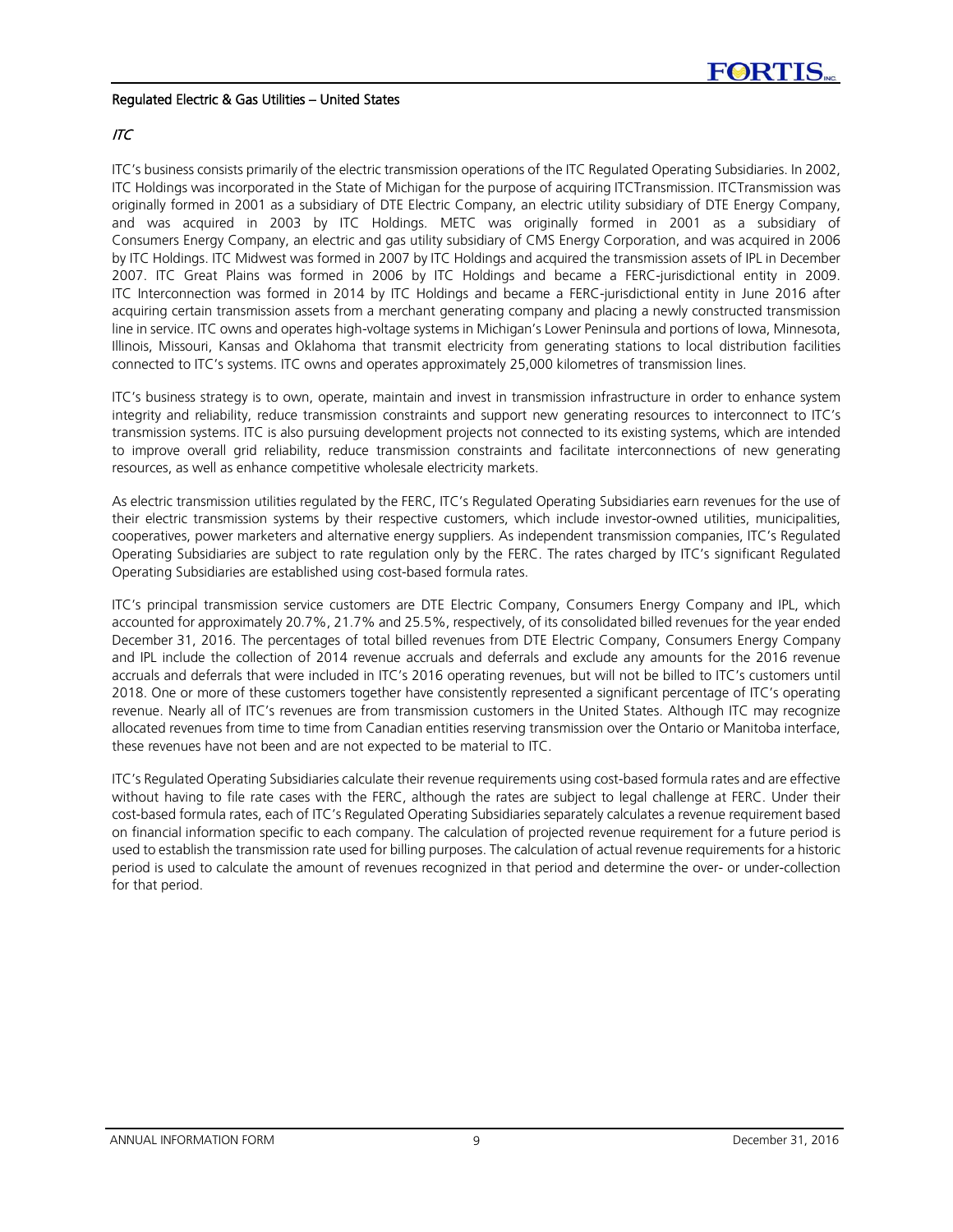Under these formula rates, ITC's Regulated Operating Subsidiaries recover expenses and earn a return on and recover investments in property, plant and equipment on a current basis, rather than lagging. The formula rate for a given year initially utilizes forecasted expenses, property, plant and equipment, point-to-point revenues, network load at ITC's MISO Regulated Operating Subsidiaries and other items for the upcoming calendar year to establish projected revenue requirements for each of ITC's Regulated Operating Subsidiaries that are used as the basis for billing for service on their systems from January 1 to December 31 of that year. ITC's rates include a true-up mechanism, whereby ITC's Regulated Operating Subsidiaries compare their actual revenue requirements to their billed revenues for each year to determine any over- or under-collection of revenue. The over- or under-collection typically results from differences between the projected revenue requirement used as the basis for billing and actual revenue requirement at each of ITC's Regulated Operating Subsidiaries, or from differences between actual and projected monthly peak loads at ITC's MISO Regulated Operating Subsidiaries. In the event billed revenues in a given year are more or less than actual revenue requirements, which are calculated primarily using information from that year's FERC Form No. 1, ITC's Regulated Operating Subsidiaries will refund or collect additional revenues, with interest, within a two-year period such that customers pay only the amounts that correspond to actual revenue requirements for that given period. This annual true-up ensures that ITC's Regulated Operating Subsidiaries recover their allowed costs and earn their allowed returns.

#### Market and Sales

#### Revenues

ITC derives nearly all of its revenues from providing transmission, scheduling, control and dispatch services and other related services over ITC's Regulated Operating Subsidiaries' transmission systems to DTE Electric Company, Consumers Energy Company, IPL and other entities, such as alternative electricity suppliers, power marketers and other wholesale customers that provide electricity to end-use consumers, as well as from transaction-based capacity reservations on ITC's transmission systems. MISO and SPP are responsible for billing and collecting the majority of ITC's transmission service revenues. As the billing agent for ITC's MISO Regulated Operating Subsidiaries and ITC Great Plains, MISO and SPP collect fees for the use of ITC's transmission systems, invoicing DTE Electric, Consumers Energy, IPL and other customers on a monthly basis.

Network revenues are generated from network customers for their use of ITC's electric transmission systems and are based on the actual revenue requirements as a result of ITC's accounting under its cost-based formula rate templates that contain a true-up mechanism.

Network revenues from ITC Great Plains include the annual revenue requirements specific to projects that are charged exclusively within one pricing zone within SPP or are classified as direct assigned network upgrades under the SPP tariff, and contain a true-up mechanism.

Point-to-point revenues consist of revenues generated from a type of transmission service for which the customer pays for transmission capacity reserved along a specified path between two points on an hourly, daily, weekly or monthly basis. Point-to-point revenues also include other components pursuant to schedules under the MISO and SPP transmission tariffs. Point-to-point revenues are treated as a revenue credit to network or regional customers and are a reduction to gross revenue requirement when calculating net revenue requirement under ITC's cost-based formula rate templates.

Regional cost sharing revenues are generated from transmission customers throughout Regional Transmission Organization regions for their use of ITC's MISO Regulated Operating Subsidiaries' network upgrade projects that are eligible for regional cost sharing under provisions of the MISO tariff, including Multi-Value Projects such as ITCTransmission's Thumb Loop Project. Regional cost sharing revenue also includes revenues collected by transmission customers from other Regional Transmission Organizations outside of MISO to allocate costs of certain transmission plant investments. Additionally, certain projects at ITC Great Plains are eligible for recovery through a region-wide charge under provisions of the SPP tariff. A portion of regional cost sharing revenues is treated as a revenue credit to regional or network customers and is a reduction to gross revenue requirement when calculating net revenue requirement under ITC's cost-based formula rate templates.

Scheduling, control and dispatch revenues are allocated to ITC's MISO Regulated Operating Subsidiaries by MISO as compensation for the services performed in operating the transmission system. Such services include monitoring of reliability data, current and next day analysis, implementation of emergency procedures and outage coordination and switching.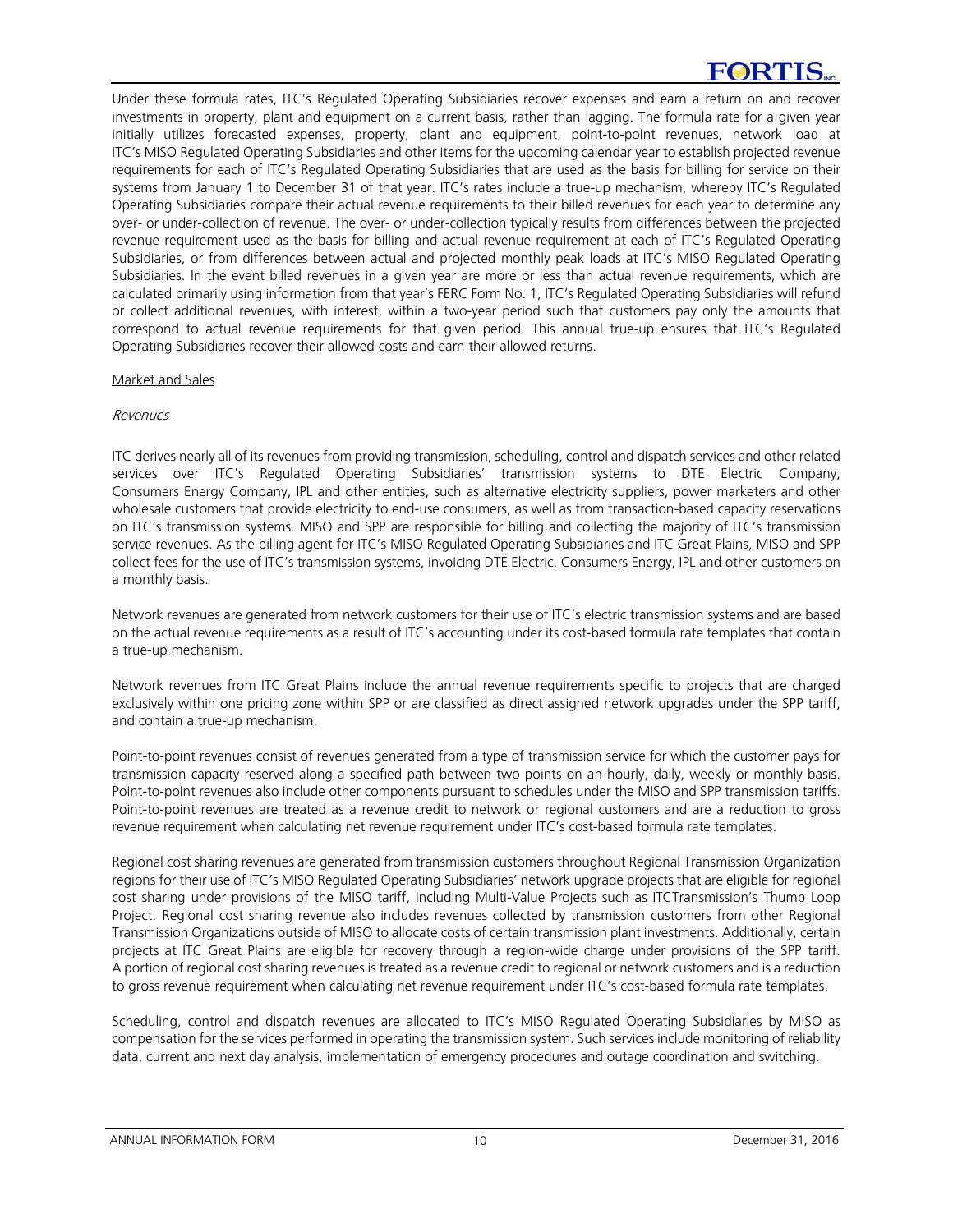Other revenues consist of rental revenues, easement revenues, and revenues relating to utilization of jointly owned assets under ITC's transmission ownership and operating agreements and amounts from providing ancillary services to customers. The majority of other revenues are treated as a revenue credit and taken as a reduction to gross revenue requirement when calculating net revenue requirement under ITC's cost-based formula rates.

The following table compares the composition of ITC's 2016 and 2015 revenue by customer class.

|                                                  | Revenue (%) (1) |      |
|--------------------------------------------------|-----------------|------|
|                                                  | 2016            | 2015 |
| Network revenues                                 | 77              |      |
| Regional cost sharing revenues                   | 30              | 31   |
| Point-to-point                                   |                 |      |
| Scheduling, control and dispatch                 |                 |      |
| Other                                            |                 |      |
| Recognition of refund liabilities <sup>(2)</sup> | /¬'             | (12) |
| Total                                            | 100             | 100  |

 $\overline{10}$  The information presented is for the year ended December 31, 2016. ITC was acquired by Fortis in October 2016; therefore, only financial results from the date of acquisition, October 14, 2016, are reflected in the Corporation's 2016 Audited Consolidated Financial Statements.

(2) Mainly represents return on common shareholder's equity refund liabilities associated with third-party complaints filed with FERC challenging the base return on common shareholder's equity of the ITC MISO Regulated Operating Subsidiaries.

# **Contracts**

#### **ITCTransmission**

DTE Electric Company operates the electric distribution system to which ITCTransmission's transmission system connects. A set of three operating contracts sets forth the terms and conditions related to DTE Electric Company's and ITCTransmission's ongoing working relationship. These contracts include the following:

Master Operating Agreement. The Master Operating Agreement (the "MOA"), dated as of February 28, 2003, governs the primary day-to-day operational responsibilities of ITCTransmission and DTE Electric Company and will remain in effect until terminated by mutual agreement of the parties (subject to any required FERC approvals) unless earlier terminated pursuant to its terms. The MOA identifies the control area coordination services that ITCTransmission is obligated to provide to DTE Electric. The MOA also requires DTE Electric to provide certain generation-based support services to ITCTransmission.

Generator Interconnection and Operation Agreement. DTE Electric Company and ITCTransmission entered into the Generator Interconnection and Operation Agreement (the "GIOA"), dated as of February 28, 2003, in order to establish, re-establish and maintain the direct electricity interconnection of DTE Electric Company's electricity generating assets with ITCTransmission's transmission system for the purposes of transmitting electric power from and to the electricity generating facilities. Unless otherwise terminated by mutual agreement of the parties (subject to any required FERC approvals), the GIOA will remain in effect until DTE Electric Company elects to terminate the agreement with respect to a particular unit or until a particular unit ceases commercial operation.

Coordination and Interconnection Agreement. The Coordination and Interconnection Agreement (the "CIA"), dated as of February 28, 2003, governs the rights, obligations and responsibilities of ITCTransmission and DTE Electric Company regarding, among other things, the operation and interconnection of DTE Electric Company's distribution system and ITCTransmission's transmission system, and the construction of new facilities or modification of existing facilities. Additionally, the CIA allocates costs for operation of supervisory, communications and metering equipment. The CIA will remain in effect until terminated by mutual agreement of the parties (subject to any required FERC approvals).

# **METC**

Consumers Energy Company operates the electric distribution system to which METC's transmission system connects. METC is a party to a number of operating contracts with Consumers Energy Company that govern the operations and maintenance of its transmission system. These contracts include the following: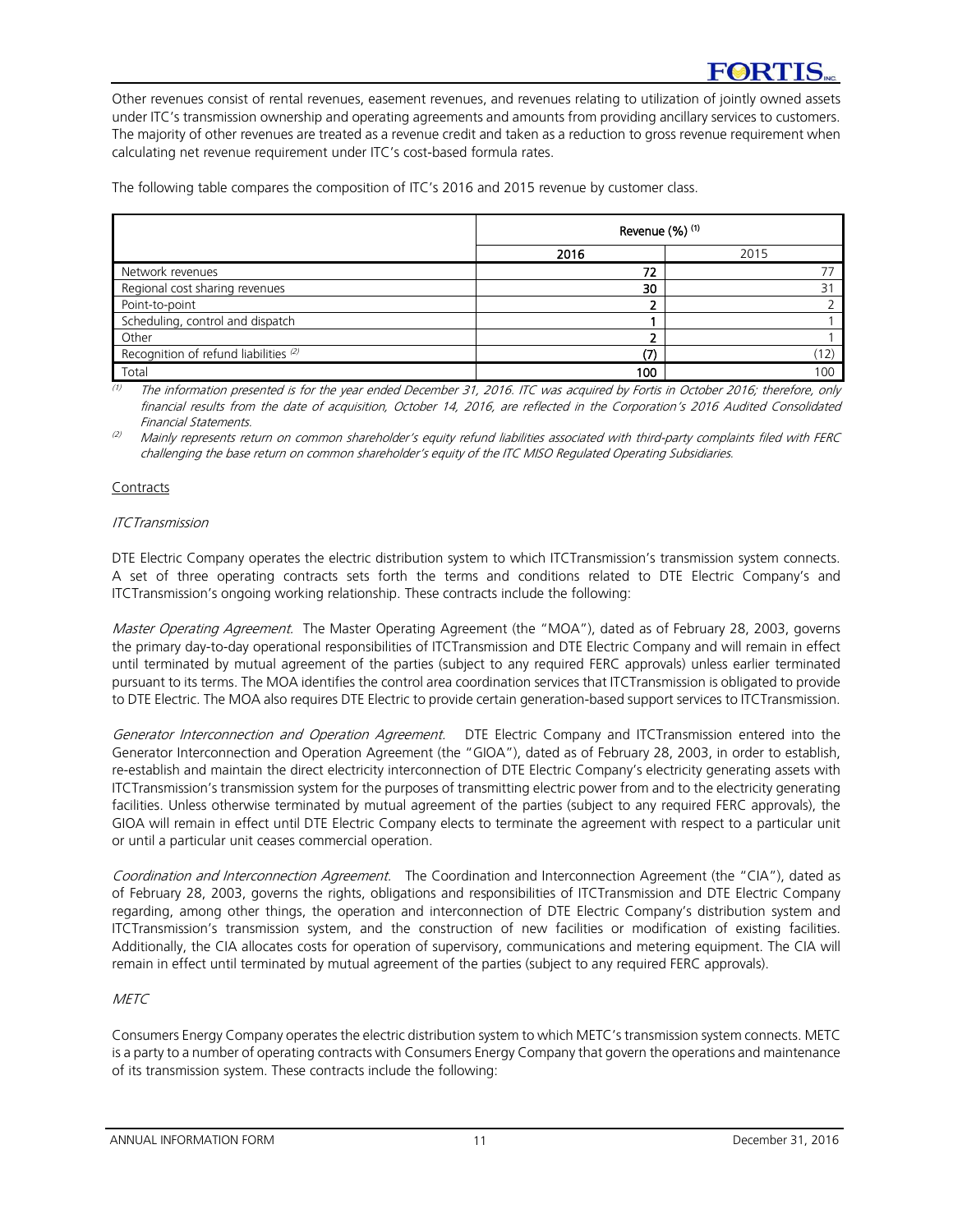Amended and Restated Easement Agreement. Under the Amended and Restated Easement Agreement (the "Easement Agreement"), dated as of April 29, 2002 and as further supplemented, Consumers Energy Company provides METC with an easement to the land, referred to as premises, on which a majority of METC's transmission towers, poles, lines and other transmission facilities used to transmit electricity at voltages of at least 120 kV are located, referred to collectively as the facilities. Consumers Energy Company retained for itself the rights to, and the value of activities associated with, all other uses of the premises and the facilities covered by the Easement Agreement, such as for distribution of electricity, fiber optics, telecommunications, gas pipelines and agricultural uses. Accordingly, METC is not permitted to use the premises or the facilities covered by the Easement Agreement for any purposes other than to provide electric transmission and related services, to inspect, maintain, repair, replace and remove electric transmission facilities and to alter, improve, relocate and construct additional electric transmission facilities. The easement is further subject to the rights of any third parties that had rights to use or occupy the premises or the facilities prior to April 1, 2001 in a manner not inconsistent with METC's permitted uses.

METC pays Consumers Energy Company annual rent of US\$10 million, in equal quarterly installments, for the easement and related rights under the Easement Agreement. Although METC and Consumers Energy Company share the use of the premises and the facilities covered by the Easement Agreement, METC pays the entire amount of any rentals, property taxes, inspection fees and other amounts required to be paid to third parties with respect to any use, occupancy, operations or other activities on the premises or the facilities and is generally responsible for the maintenance of the premises and the facilities used for electric transmission at its expense. METC must also maintain commercial general liability insurance protecting METC and Consumers Energy Company against claims for personal injury, death or property damage occurring on the premises or the facilities and pay for all insurance premiums. METC is also responsible for patrolling the premises and the facilities by air at its expense at least annually and for notifying Consumers Energy Company of any unauthorized uses or encroachments discovered. METC must indemnify Consumers Energy Company for all liabilities arising from the facilities covered by the Easement Agreement.

METC must notify Consumers Energy Company before altering, improving, relocating or constructing additional transmission facilities covered by the Easement Agreement. Consumers Energy Company may respond by notifying METC of reasonable work and design restrictions and precautions that are needed to avoid endangering existing distribution facilities, pipelines or communications lines, in which case METC must comply with these restrictions and precautions. METC has the right at its own expense to require Consumers Energy Company to remove and relocate these facilities, but Consumers Energy Company may require payment in advance or the provision of reasonable security for payment by METC prior to removing or relocating these facilities, and Consumers Energy Company need not commence any relocation work until an alternative right-of-way satisfactory to Consumers Energy Company is obtained at METC's expense.

The term of the Easement Agreement runs through December 31, 2050 and is subject to 10 automatic 50-year renewals after that time unless METC provides one year's notice of its election not to renew the term. Consumers Energy Company may terminate the Easement Agreement 30 days after giving notice of a failure by METC to pay its quarterly installment if METC does not cure the non-payment within the 30-day notice period. At the end of the term or upon any earlier termination of the Easement Agreement, the easement and related rights terminate and the transmission facilities revert to Consumers Energy Company.

Amended and Restated Operating Agreement. Under the Amended and Restated Operating Agreement (the "Operating Agreement"), dated as of April 29, 2002, METC agrees to operate its transmission system to provide all transmission customers with safe, efficient, reliable and nondiscriminatory transmission service pursuant to its tariff. Among other things, METC is responsible under the Operating Agreement for maintaining and operating its transmission system, providing Consumers Energy Company with information and access to its transmission system and related books and records, administering and performing the duties of control area operator (that is, the entity exercising operational control over the transmission system) and, if requested by Consumers Energy Company, building connection facilities necessary to permit interaction with new distribution facilities built by Consumers Energy Company. Consumers Energy Company has corresponding obligations to provide METC with access to its books and records and to build distribution facilities necessary to provide adequate and reliable transmission services to wholesale customers. Consumers Energy Company must cooperate with METC as METC performs its duties as control area operator, including by providing reactive supply and voltage control from generation sources or other ancillary services and reducing load. The Operating Agreement is effective through 2050 and is subject to 10 automatic 50-year renewals after that time, unless METC provides one year's notice of its election not to renew.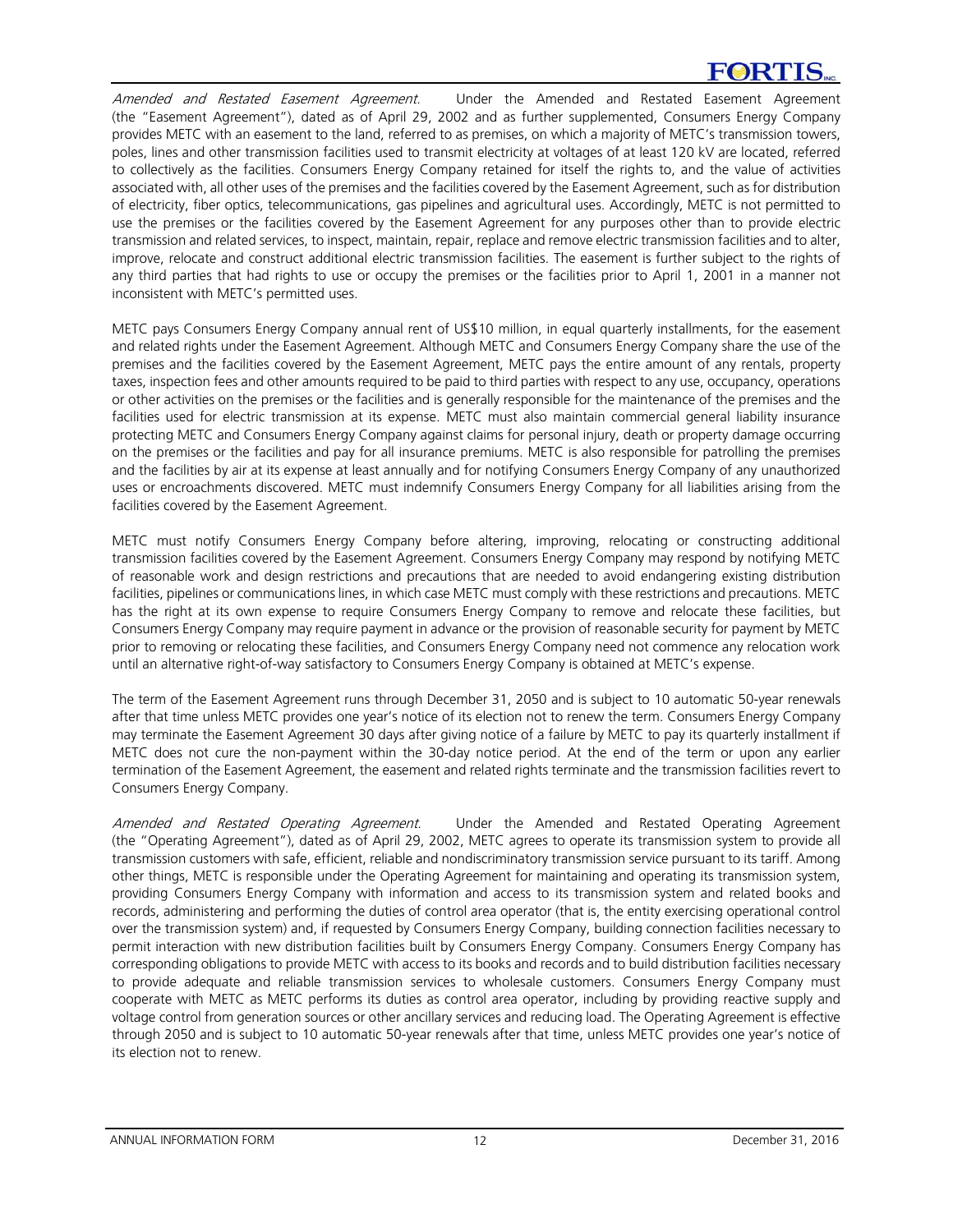Amended and Restated Purchase and Sale Agreement for Ancillary Services. The Amended and Restated Purchase and Sale Agreement for Ancillary Services (the "Ancillary Services Agreement") is dated as of April 29, 2002. Since METC does not own any generating facilities, it must procure ancillary services from third party suppliers, such as Consumers Energy Company. Currently, under the Ancillary Services Agreement, METC pays Consumers Energy Company for providing certain generation based services necessary to support the reliable operation of the bulk power grid, such as voltage support and generation capability and capacity to balance loads and generation. METC is not precluded from procuring these ancillary services from third party suppliers when available. The Ancillary Services Agreement is subject to rolling one-year renewals starting May 1, 2003, unless terminated by either METC or Consumers Energy Company with six months prior written notice.

Amended and Restated Distribution-Transmission Interconnection Agreement. The Amended and Restated Distribution-Transmission Interconnection Agreement (the "DT Interconnection Agreement"), dated April 1, 2001 and most recently amended and restated effective as of January 1, 2015, provides for the interconnection of Consumers Energy Company's distribution system with METC's transmission system and defines the continuing rights, responsibilities and obligations of the parties with respect to the use of certain of their own and the other party's properties, assets and facilities. METC agrees to provide Consumers Energy Company interconnection service at agreed-upon interconnection points, and the parties have mutual responsibility for maintaining voltage and compensating for reactive power losses resulting from their respective services. The DT Interconnection Agreement is effective so long as any interconnection point is connected to METC's facilities, unless it is terminated earlier by mutual agreement of METC and Consumers Energy Company.

Amended and Restated Generator Interconnection Agreement. The Amended and Restated Generator Interconnection Agreement (the "Generator Interconnection Agreement"), dated as of April 29, 2002 and most recently amended effective as of October 1, 2016, specifies the terms and conditions under which Consumers Energy Company and METC maintain the interconnection of Consumers Energy Company's generation resources and METC's transmission assets. The Generator Interconnection Agreement is effective either until it is replaced by any MISO-required contract, or until METC and Consumers Energy Company mutually agree to terminate, but not later than the date that all listed generators cease commercial operation.

# **ITC** Midwest

IPL operates the electric distribution system to which ITC Midwest's transmission system connects. ITC Midwest is a party to a number of operating contracts with IPL that govern the operations and maintenance of its transmission system. These contracts include the following:

Distribution-Transmission Interconnection Agreement. The Distribution-Transmission Interconnection Agreement (the "DTIA"), dated as of December 17, 2007 and amended and restated effective as of December 1, 2016, governs the rights, responsibilities and obligations of ITC Midwest and IPL, with respect to the use of certain of their own and the other parties' property, assets and facilities and the construction of new facilities or modification of existing facilities. Additionally, the DTIA sets forth the terms pursuant to which the equipment and facilities and the interconnection equipment of IPL will continue to connect ITC Midwest's facilities through which ITC Midwest provides transmission service under the MISO Open Access Transmission Energy and Operating Reserve Markets Tariff. The DTIA will remain in effect until terminated by mutual agreement by the parties (subject to any required FERC approvals) or as long as any interconnection point of IPL is connected to ITC Midwest's facilities, unless modified by written agreement of the parties.

Large Generator Interconnection Agreement. ITC Midwest, IPL and MISO entered into the Large Generator Interconnection Agreement (the "LGIA"), dated as of December 20, 2007 and amended as of August 6, 2013, in order to establish, re-establish and maintain the direct electricity interconnection of IPL's electricity generating assets with ITC Midwest's transmission system for the purposes of transmitting electric power from and to the electricity generating facilities. The LGIA will remain in effect until terminated by ITC Midwest or until IPL elects to terminate the agreement if a particular unit ceases commercial operation for three consecutive years.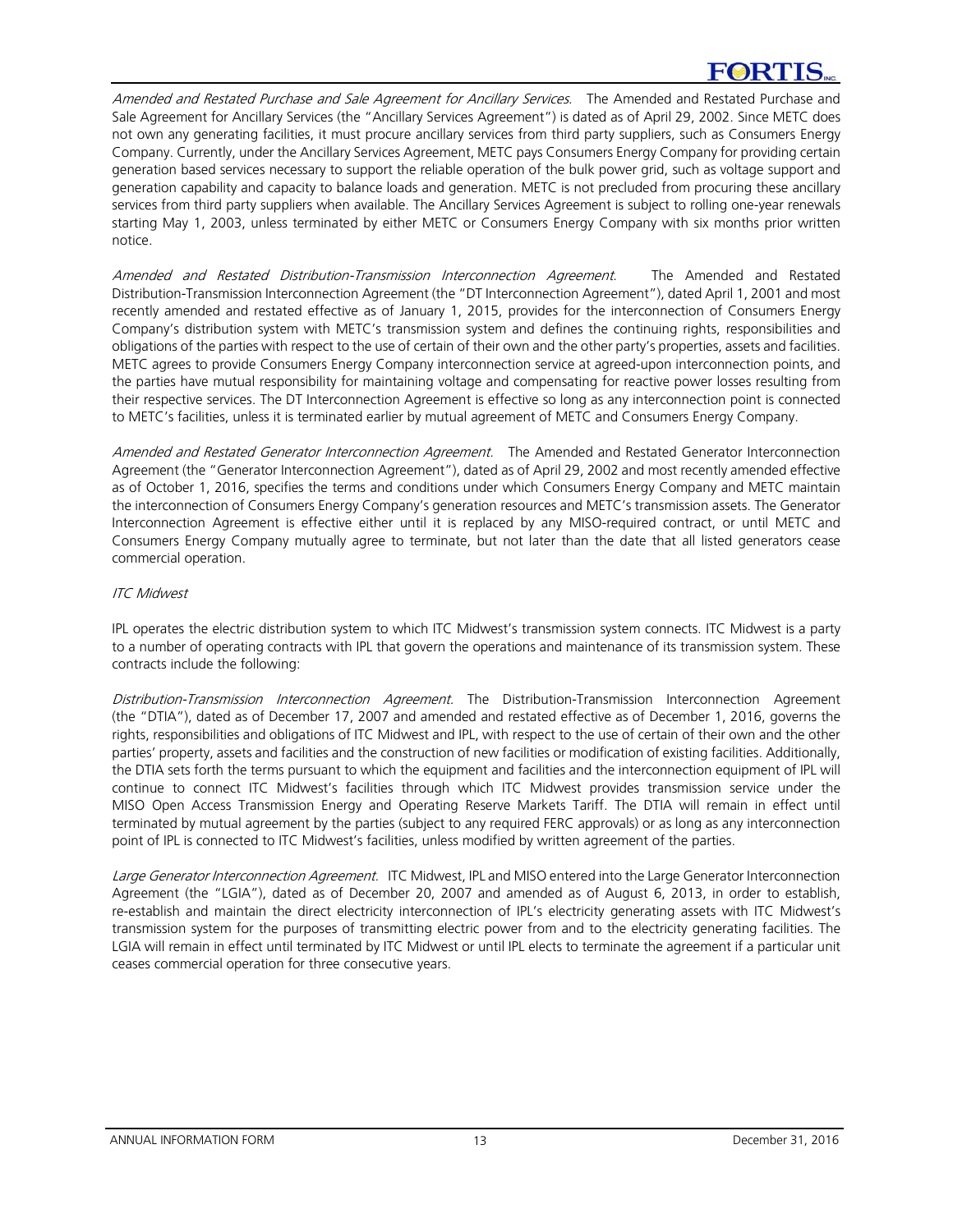# UNS Energy

UNS Energy is a vertically integrated utility services holding company, headquartered in Tucson, Arizona. It is engaged through its subsidiaries in the regulated electric generation and energy delivery business, primarily in the State of Arizona, serving approximately 669,000 electricity and gas customers. UNS Energy is primarily comprised of three wholly owned regulated utilities: TEP, UNS Electric and UNS Gas.

TEP, UNS Energy's largest operating subsidiary, is a vertically integrated regulated electric utility. TEP serves approximately 420,000 retail customers in a territory comprising approximately 2,991 square kilometres in southeastern Arizona, including the greater Tucson metropolitan area in Pima County, as well as parts of Cochise County. TEP's service area covers a population of approximately 1,200,000 people. TEP also sells wholesale electricity to other entities in the western United States.

UNS Electric is a vertically integrated regulated electric utility that generates, transmits and distributes electricity to approximately 95,000 retail customers in Arizona's Mohave and Santa Cruz counties, which have a combined population of approximately 251,000.

TEP and UNS Electric currently own generation resources with an aggregate capacity of 2,994 MW, including 54 MW of solar capacity. Several of the generating assets in which TEP and UNS Electric have an interest are jointly owned. TEP has sufficient generating capacity that, together with existing PPAs and expected generation plant additions, are expected to satisfy the requirements of its customer base and meet future peak demand requirements. As at December 31, 2016, approximately 47% of the generating capacity was fuelled by coal.

UNS Gas is a regulated gas distribution utility that serves approximately 154,000 retail customers in Arizona's Mohave, Yavapai, Coconino, Navajo and Santa Cruz counties, which have a combined population of approximately 721,000.

#### Market and Sales

UNS Energy's electricity sales were 14,387 GWh for 2016, compared to 15,366 GWh for 2015. Earnings for UNS Energy's electric utilities are generally highest in the second and third quarters due to the use of air conditioning and other cooling equipment. Gas volumes were 13 PJ for 2016 and 2015. Revenue was US\$1,513 million for 2016, compared to US\$1,588 million for 2015.

The following table provides the composition of UNS Energy's 2016 and 2015 revenue, electricity sales, and gas volumes by customer class.

|             | Revenue (%) |       |       | GWh Sales (%) | PJ Volumes (%) |       |
|-------------|-------------|-------|-------|---------------|----------------|-------|
|             | 2016        | 2015  | 2016  | 2015          | 2016           | 2015  |
| Residential | 38.0        | 37.3  | 31.8  | 29.8          | 54.6           | 55.1  |
| Commercial  | 23.4        | 22.5  | 19.3  | 17.7          | 23.8           | 23.7  |
| Industrial  | 16.3        | 17.0  | 21.9  | 21.8          | 2.0            | 2.0   |
| Other $(1)$ | 22.3        | 23.2  | 27.0  | 30.7          | 19.6           | 19.2  |
| Total       | 100.0       | 100.0 | 100.0 | 100.0         | 100.0          | 100.0 |

(1) Includes electricity sales and gas volumes to other entities for resale and revenue from sources other than from the sale of electricity and gas.

#### Power Supply

TEP meets the electricity supply requirements of its retail and wholesale customers with its owned electrical generating capacity of 2,696 MW and its transmission and distribution system consisting of approximately 15,700 kilometres of line. In 2016, TEP met a peak demand of 2,936 MW which includes firm sales to wholesale customers. TEP is a member of a regional reserve-sharing organization and has reliability and power sharing relationships with other utilities.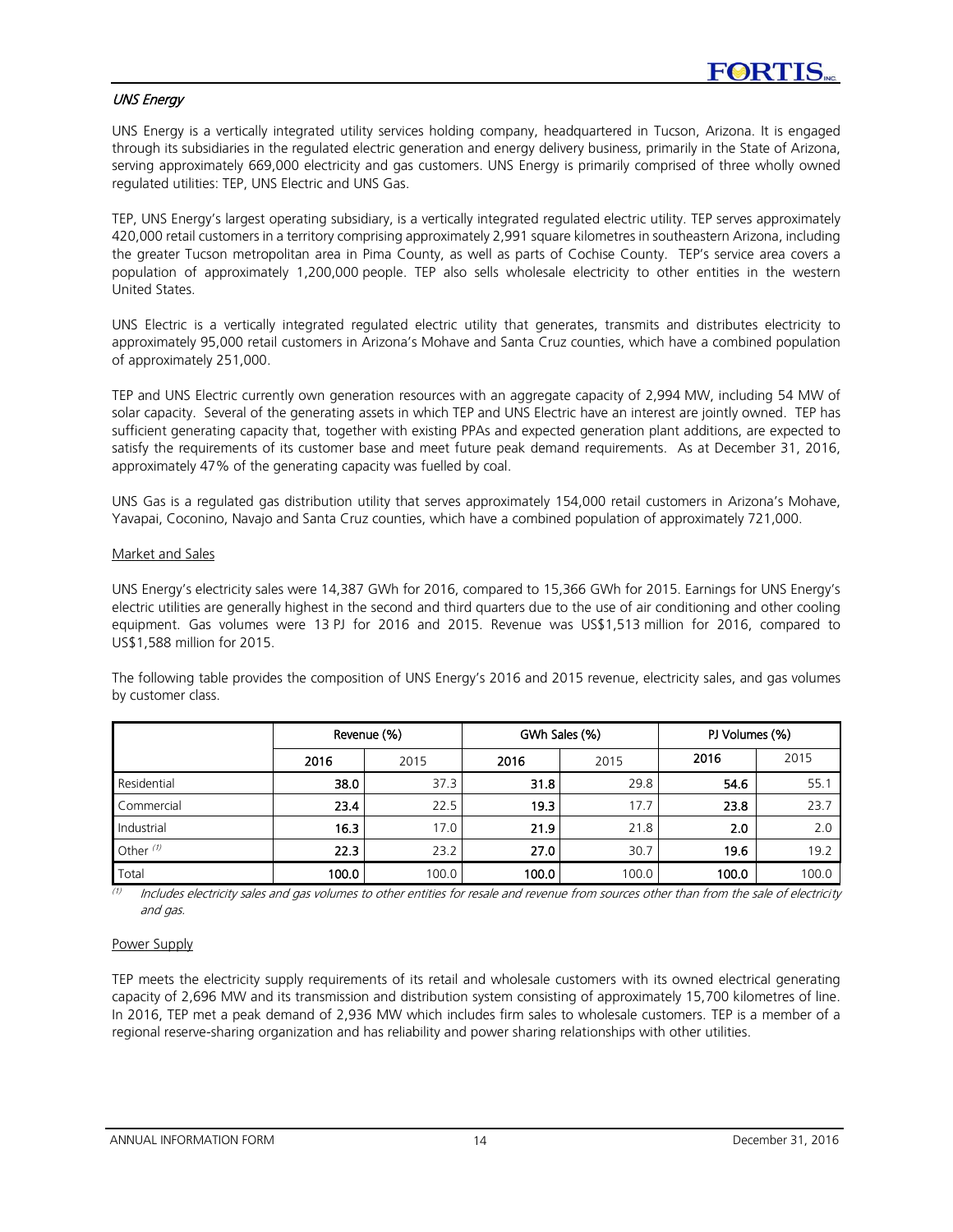TEP's generating capacity as of December 31, 2016 is set forth in the following table.

| Generating Source                            | <b>Unit</b><br>No. | Location          | Date in<br>Service | Resource<br><b>Type</b> | <b>Total</b><br>Capacity<br>(MW) | Operating<br>Agent | TEP's<br>Share<br>(% ) | TEP's<br>Share<br>(MW) |
|----------------------------------------------|--------------------|-------------------|--------------------|-------------------------|----------------------------------|--------------------|------------------------|------------------------|
| Springerville Station (1)                    | $\mathbf{1}$       | Springerville, AZ | 1985               | Coal                    | 387                              | TEP                | 100.0                  | 387                    |
| Springerville Station <sup>(2)</sup>         | 2                  | Springerville, AZ | 1990               | Coal                    | 406                              | <b>TEP</b>         | 100.0                  | 406                    |
| San Juan Station                             | 1                  | Farmington, NM    | 1976               | Coal                    | 340                              | <b>PNM</b>         | 50.0                   | 170                    |
| San Juan Station                             | 2                  | Farmington, NM    | 1973               | Coal                    | 340                              | <b>PNM</b>         | 50.0                   | 170                    |
| Navajo Station                               | 1                  | Page, AZ          | 1974               | Coal                    | 750                              | SRP                | 7.5                    | 56                     |
| Navajo Station                               | $\overline{2}$     | Page, AZ          | 1975               | Coal                    | 750                              | SRP                | 7.5                    | 56                     |
| Navajo Station                               | 3                  | Page, AZ          | 1976               | Coal                    | 750                              | SRP                | 7.5                    | 56                     |
| Four Corners Station                         | 4                  | Farmington, NM    | 1969               | Coal                    | 785                              | APS                | 7.0                    | 55                     |
| <b>Four Corners Station</b>                  | 5                  | Farmington, NM    | 1970               | Coal                    | 785                              | APS                | 7.0                    | 55                     |
| Gila River Power Station                     | 3                  | Gila Bend, AZ     | 2003               | Gas                     | 550                              | Ethos              | 75.0                   | 413                    |
| Luna Generating Station                      | 1                  | Deming, NM        | 2006               | Gas                     | 555                              | <b>PNM</b>         | 33.3                   | 185                    |
| Sundt Station                                | 1                  | Tucson, AZ        | 1958               | Gas/Oil                 | 81                               | <b>TEP</b>         | 100.0                  | 81                     |
| Sundt Station                                | $\overline{2}$     | Tucson, AZ        | 1960               | Gas/Oil                 | 81                               | <b>TEP</b>         | 100.0                  | 81                     |
| Sundt Station                                | 3                  | Tucson, AZ        | 1962               | Gas                     | 104                              | <b>TEP</b>         | 100.0                  | 104                    |
| Sundt Station                                | 4                  | Tucson, AZ        | 1967               | Gas                     | 156                              | <b>TEP</b>         | 100.0                  | 156                    |
| Sundt Internal<br><b>Combustion Turbines</b> |                    | Tucson, AZ        | 1972-1973          | Gas/Oil                 | 50                               | TEP                | 100.0                  | 50                     |
| DeMoss Petrie                                |                    | Tucson, AZ        | 2001               | Gas                     | 75                               | TFP                | 100.0                  | 75                     |
| North Loop                                   |                    | Tucson, AZ        | 2001               | Gas                     | 94                               | <b>TEP</b>         | 100.0                  | 94                     |
| Springerville Solar Station                  |                    | Springerville, AZ | 2002-2014          | Solar                   | 16                               | <b>TFP</b>         | 100.0                  | 16                     |
| Tucson Solar Projects                        |                    | Tucson, AZ        | 2010-2014          | Solar                   | 13                               | <b>TEP</b>         | 100.0                  | 13                     |
| Ft. Huachuca Project <sup>(3)</sup>          |                    | Ft. Huachuca, AZ  | 2014               | Solar                   | 17                               | <b>TEP</b>         | 100.0                  | 17                     |
| Total Capacity <sup>(4)</sup>                |                    |                   |                    |                         |                                  |                    |                        | 2,696                  |

(1) In September 2016, TEP purchased a 50.5% undivided interest in Springerville Unit 1 for US\$85 million as part of a settlement agreement, increasing its total ownership to 100%.

 $\sim$  Springerville Unit 2 is owned by San Carlos Resources, Inc., a wholly-owned subsidiary of TEP.

(3) In January 2017, a second phase of the Ft. Huachuca Project was commissioned adding 5 MW of solar to TEP's total generating capacity.

<sup>(4)</sup> Excludes 781 MW of additional generation resources, which consist of certain capacity purchases and interruptible retail load.

UNS Electric meets the electricity supply requirements of its retail customers through a mix of its own generation and power purchase contracts. UNS Electric owns and operates several gas and diesel-fuelled generating plants, with a collective electrical generating capacity of 298 MW, which provided approximately 66% of its 450 MW 2016 peak capacity needs.

UNS Electric's generating capacity as of December 31, 2016 is set forth in the following table.

| <b>Generating Source</b> | Unit<br>No.   | Location      | Date<br>In Service | Resource<br><b>Type</b> | Total<br>Capacity<br>(MW) | Operating<br>Agent | UNSE's<br>Share<br>(%) | UNSE's<br><b>Share</b><br>(MW) |
|--------------------------|---------------|---------------|--------------------|-------------------------|---------------------------|--------------------|------------------------|--------------------------------|
| <b>Black Mountain</b>    |               | Kingman, AZ   | 2011               | Gas                     | 45                        | <b>UNSF</b>        | 100.0                  | 45                             |
| <b>Black Mountain</b>    | 2             | Kingman, AZ   | 2011               | Gas                     | 45                        | <b>UNSE</b>        | 100.0                  | 45                             |
| Valencia                 |               | Nogales, AZ   | Purchased 2003     | Gas/Oil                 | 14                        | <b>UNSE</b>        | 100.0                  | 14                             |
| Valencia                 | $\mathcal{P}$ | Nogales, AZ   | Purchased 2003     | Gas/Oil                 | 14                        | <b>UNSE</b>        | 100.0                  | 14                             |
| Valencia                 | 3             | Nogales, AZ   | Purchased 2003     | Gas/Oil                 | 14                        | <b>UNSE</b>        | 100.0                  | 14                             |
| Valencia                 | 4             | Nogales, AZ   | Purchased 2003     | Gas/Oil                 | 21                        | <b>UNSE</b>        | 100.0                  | 21                             |
| Gila River Power Station | 3.            | Gila Bend, AZ | 2003               | Gas                     | 550                       | <b>Fthos</b>       | 25.0                   | 137                            |
| La Senita                |               | Kingman, AZ   | 2011               | Solar                   |                           | <b>UNSE</b>        | 100.0                  |                                |
| Rio Rico                 |               | Rio Rico, AZ  | 2014               | Solar                   |                           | <b>UNSE</b>        | 100.0                  | $\overline{ }$                 |
| <b>Total Capacity</b>    |               |               |                    |                         |                           |                    |                        | 298                            |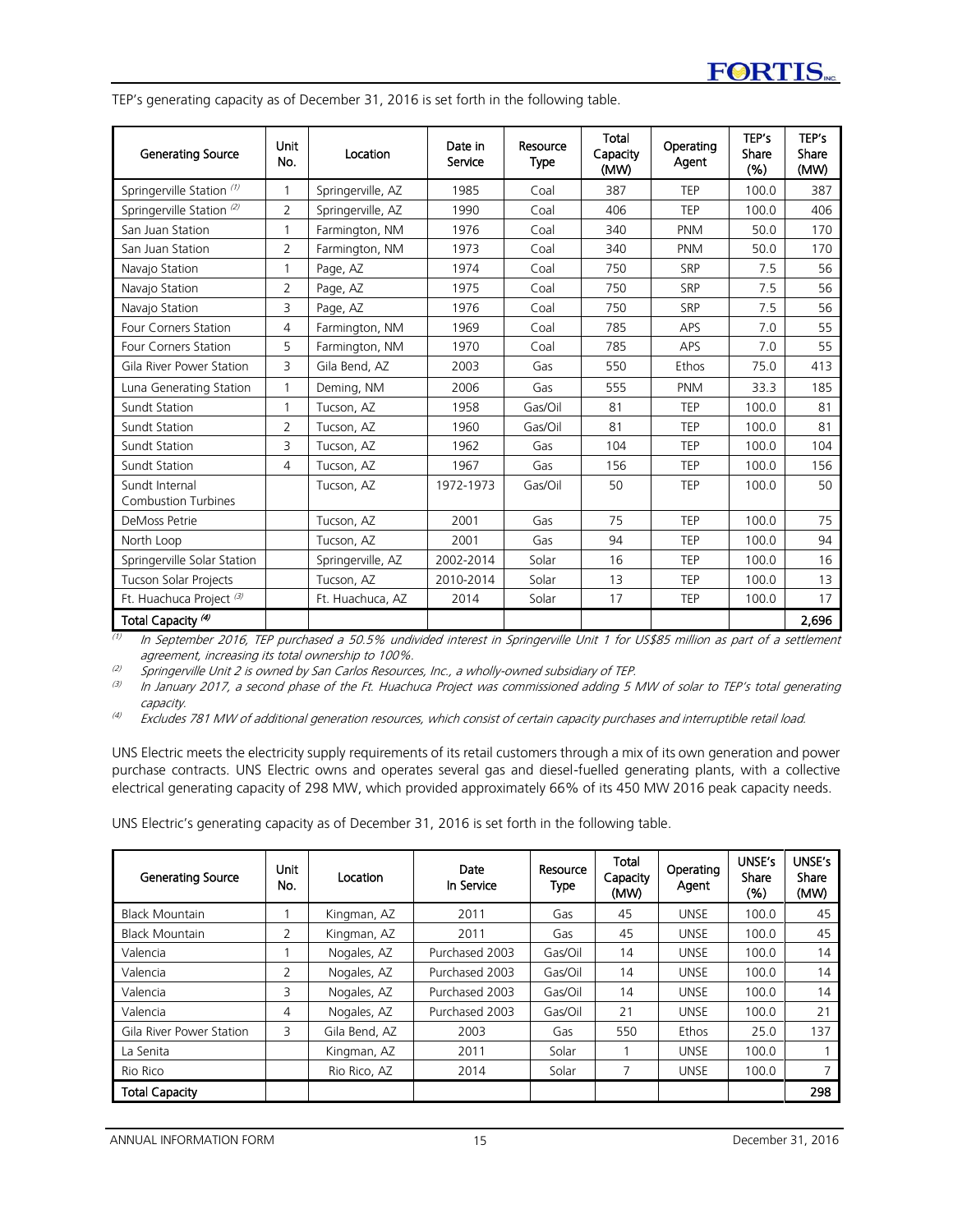Each of TEP and UNS Electric are subject to government-mandated renewable energy requirements. TEP satisfies these requirements through its 46 MW of owned photovoltaic solar generating capacity and PPAs for capacity from solar resources (196 MW), wind resources (80 MW) and a landfill gas generation plant (4 MW). UNS Electric satisfies its renewable energy requirements through its 8 MW of owned photovoltaic solar generating capacity and PPAs for capacity from solar resources (48 MW) and wind resources (10 MW).

#### Gas Purchases

UNS Gas directly manages its gas supply and transportation contracts. The price for gas varies based on market conditions, which include weather, supply balance, economic growth rates, and other factors. UNS Gas hedges its gas supply prices by entering into fixed-price forward contracts, collars, and financial swaps from time to time, up to three years in advance, with a view to hedging at least 70% of expected monthly gas consumption with fixed prices prior to the beginning of each month.

UNS Gas purchases the majority of its gas supply from the San Juan Basin. The gas is delivered on the El Paso Natural Gas, L.L.C. and Transwestern Pipeline Company interstate pipeline systems under firm transportation agreements with combined capacity sufficient to meet the demands of UNS Gas' customers.

#### Central Hudson

Central Hudson is a regulated T&D utility serving approximately 300,000 electricity customers and 79,000 natural gas customers in eight counties of New York State's Mid-Hudson River Valley.

Central Hudson serves a territory comprising approximately 6,734 square kilometres in the Hudson Valley. Electric service is available throughout the territory, and natural gas service is provided in and about the cities of Poughkeepsie, Beacon, Newburgh, and Kingston, New York, and in certain outlying and intervening territories.

Central Hudson's electric transmission system consists of approximately 1,000 kilometres of line. The Central Hudson electric distribution system consists of approximately 11,600 kilometres of overhead lines and 2,400 trench kilometres of underground lines, as well as customer service lines and meters. Central Hudson's electricity system met a peak demand of 1,088 MW in 2016.

Central Hudson's natural gas system consists of approximately 300 kilometres of transmission pipelines and 2,000 kilometres of distribution pipelines, as well as customer service lines and meters. In 2016 Central Hudson's natural gas system met a peak day demand of 149 TJ.

#### Market and Sales

Central Hudson's electricity sales were 5,112 GWh for 2016, compared to 5,132 GWh for 2015. Natural gas sales volumes for 2016 were 24 PJ, compared to 24 PJ for 2015. Revenue was US\$640 million for 2016, compared to US\$691 million in 2015.

The following table compares the composition of Central Hudson's 2016 and 2015 revenue, electricity sales and gas volumes by customer class.

|                  | Revenue (%) |       |                  | GWh Sales (%) | PJ Volumes (%) |       |
|------------------|-------------|-------|------------------|---------------|----------------|-------|
|                  | 2016        | 2015  | 2016             | 2015          | 2016           | 2015  |
| Residential      | 61.3        | 59.2  | 41.4             | 40.6          | 24.6           | 26.1  |
| Commercial       | 26.7        | 26.4  | 37.5             | 38.0          | 33.0           | 33.1  |
| Industrial       | 4.4         | 5.0   | 19.5             | 19.7          | 21.8           | 20.2  |
| Other            | 5.5         | 6.9   | 0.6 <sub>1</sub> | 0.7           | 7.4            | 7.7   |
| Sales for Resale | 2.1         | 2.5   | 1.0              | 1.0           | 13.2           | 12.9  |
| Total            | 100.0       | 100.0 | 100.0            | 100.0         | 100.0          | 100.0 |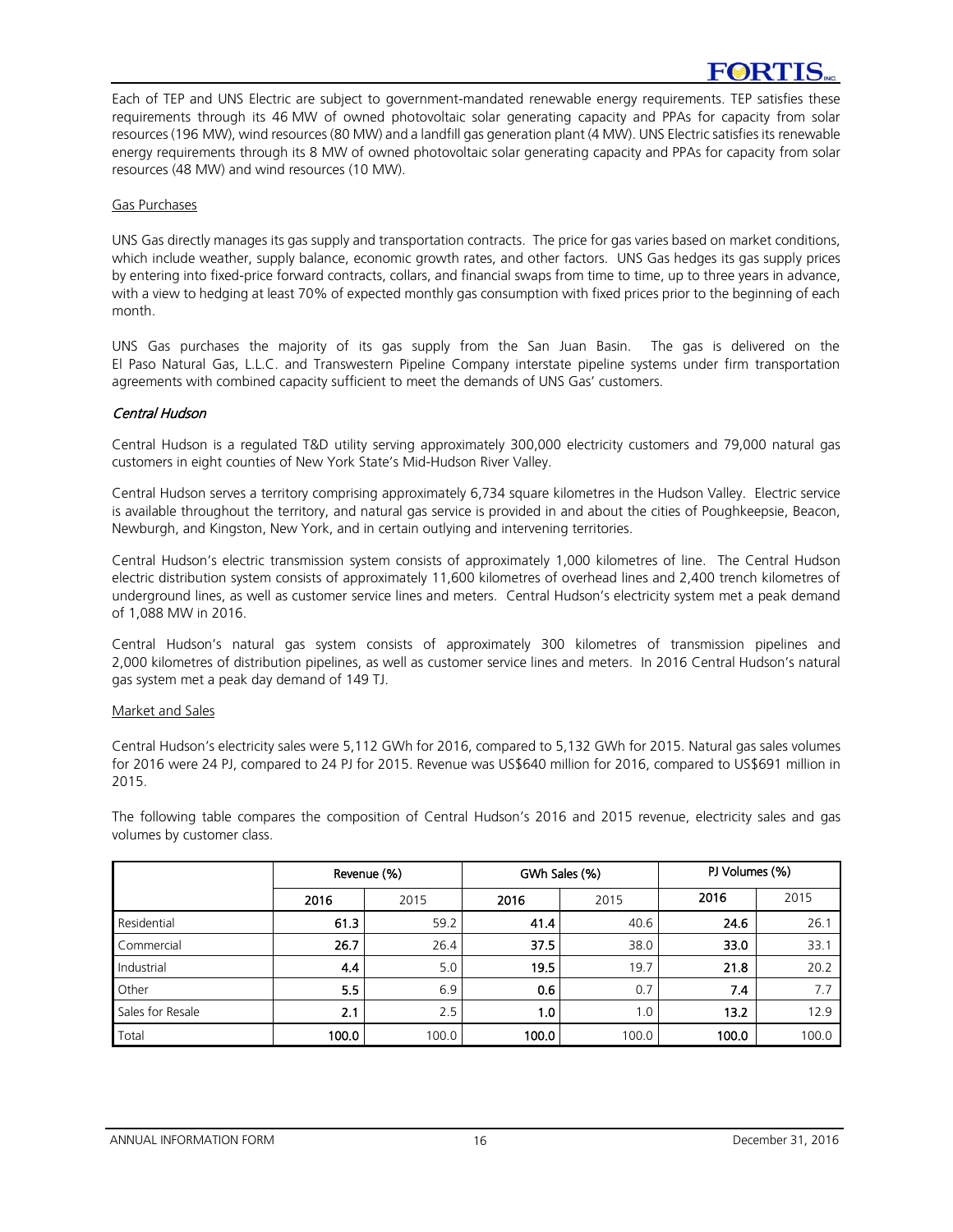#### Power Supply

Central Hudson relies on purchased capacity and energy from third-party providers, together with its own minimal generating capacity, to meet the demands of its full-service customers.

Central Hudson is obligated to supply electricity to its retail electric customers. Central Hudson, the staff of the New York State Public Service Commission and others entered into a settlement agreement in 1998 with respect to the auction of fossil-fuel generation plants owned by Central Hudson. Under the settlement agreement, Central Hudson's retail customers may elect to procure electricity from third-party suppliers or may continue to rely on Central Hudson. As part of its requirement to supply customers who continue to rely on Central Hudson for their energy supply, Central Hudson entered into a 10-year revenue sharing agreement with Constellation Energy Group, Inc. in 2011, pursuant to which Central Hudson shares in a portion of the power sales revenue attributable to Unit No. 2 of the Nine Mile Point Nuclear Generating Station.

During 2016, Central Hudson entered into an agreement with Entergy Nuclear Power Marketing, LLC to purchase electricity, on a unit contingent basis at defined prices, from December 1, 2016 through March 31, 2017. The maximum commitment under this agreement is approximately US\$3.3 million. Energy supplied under this agreement cost approximately US\$0.5 million in 2016.

During 2015 Central Hudson entered into agreements to purchase electricity on a unit-contingent basis at defined prices during peak load periods from June 2015 through August 2016, replacing existing contracts which expired in March 2015. Energy supplied under these agreements cost approximately US\$9.6 million in 2016.

Central Hudson is a party to PPAs to purchase capacity from the Danskammer Generating Facility, expiring August 2018, and the Roseton Generating Facility, expiring April 2017. Approximately US\$48.2 million and US\$2.7 million, respectively, in purchase commitments remain as at December 31, 2016.

Costs of electric and natural gas commodity purchases are recovered from customers, without earning a profit on these costs. Rates are reset monthly based on Central Hudson's actual costs to purchase the electricity and natural gas needed to serve its full-service customers.

#### Regulated Gas & Electric Utilities – Canadian

#### FortisBC Energy

FortisBC Energy is the largest distributor of natural gas in British Columbia, serving approximately 994,000 residential, commercial and industrial and transportation customers in more than 135 communities. Major areas served by FortisBC Energy include the Mainland, Vancouver Island and Whistler regions of British Columbia. FortisBC Energy provides T&D services to customers, and obtains natural gas supplies on behalf of most residential, commercial and industrial customers.

FortisBC Energy owns and operates approximately 49,000 kilometres of natural gas pipelines and met a peak day demand of 1,334 TJ in 2016.

#### Market and Sales

FortisBC Energy's natural gas sales volumes were 197 PJ in 2016, compared to 186 PJ in 2015. Revenue decreased from \$1,295 million in 2015 to \$1,151 million in 2016.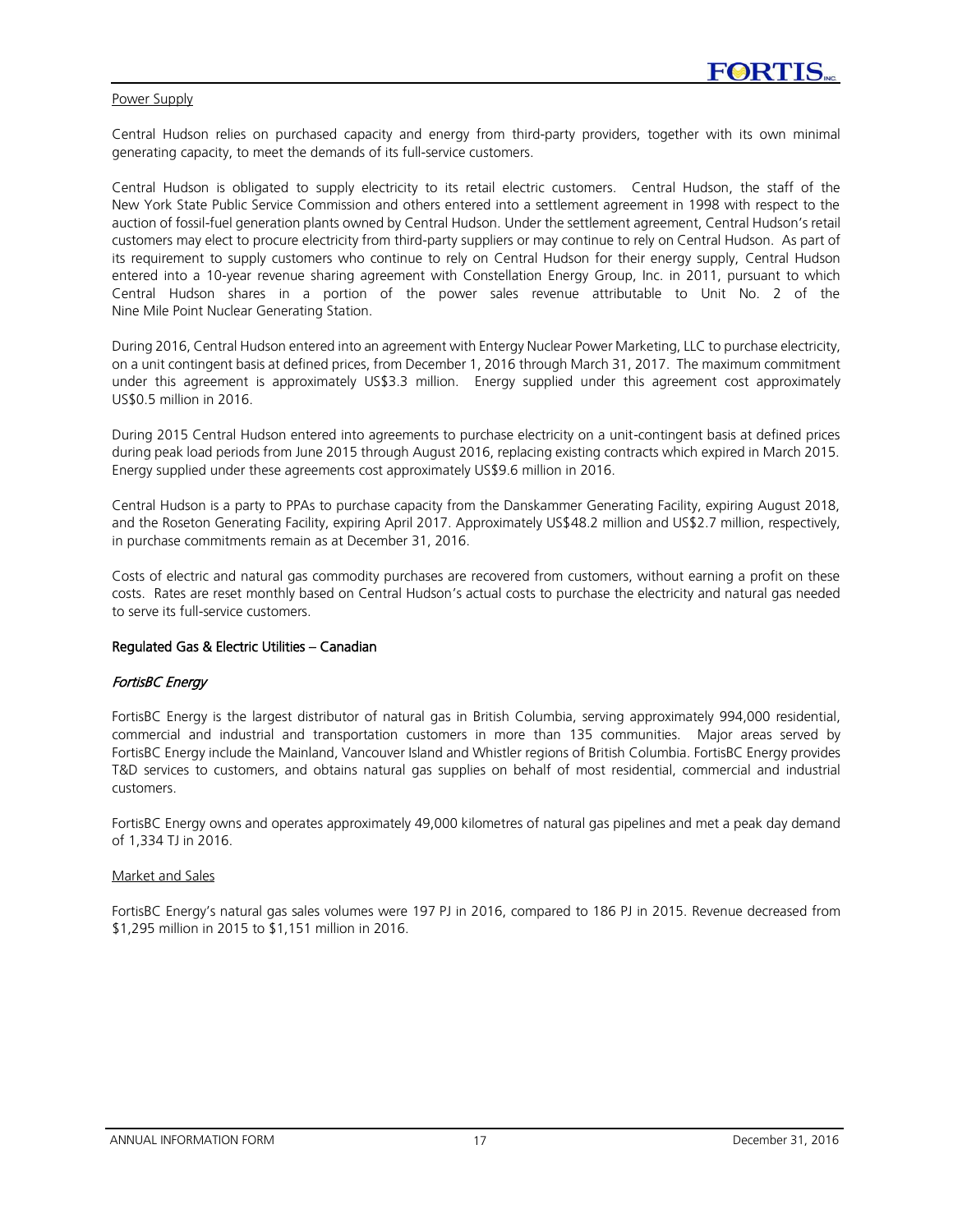The following table compares the composition of FortisBC Energy's 2016 and 2015 revenue and natural gas volumes by customer class.

|                      | Revenue (%) |       | PJ Volumes (%) |       |  |
|----------------------|-------------|-------|----------------|-------|--|
|                      | 2016        | 2015  | 2016           | 2015  |  |
| Residential          | 57.0        | 56.8  | 36.0           | 35.8  |  |
| Commercial           | 27.5        | 29.1  | 21.8           | 23.0  |  |
| Industrial           | 1.7         | 1.7   | 2.0            | 1.6   |  |
| Transportation       | 9.3         | 7.8   | 34.5           | 33.7  |  |
| Other <sup>(1)</sup> | 4.5         | 4.6   | 5.7            | 5.9   |  |
| Total                | 100.0       | 100.0 | 100.0          | 100.0 |  |

 $(1)$ Includes amounts under fixed-revenue contracts, revenue from sources other than from the sale of natural gas and other regulatory adjustments, such as deferral mechanisms, that are recorded for rate setting purposes.

#### Gas Purchase Agreements

In order to ensure supply of adequate resources to provide reliable natural gas deliveries to its customers, FortisBC Energy purchases natural gas supply from counterparties, including producers, aggregators and marketers. FortisBC Energy contracts for approximately 144 PJ of baseload and seasonal supply, of which the majority is sourced in north east British Columbia and transported on Spectra Energy's Westcoast Pipeline Transmission-South pipeline system. The remainder is sourced in Alberta and transported on TransCanada's pipeline transportation system.

FortisBC Energy procures and delivers natural gas directly to core market customers. Transportation only customers are responsible to procure and deliver their own natural gas to the FortisBC Energy system and FortisBC Energy then delivers the gas to the operating premises of these customers. FortisBC Energy contracts for transportation capacity on third party pipelines, such as Spectra and TransCanada, to transport gas supply from various market hubs to FortisBC Energy's system. These third-party pipelines are regulated by the NEB. FortisBC Energy pays both fixed and variable charges for the use of transportation capacity on these pipelines, which are recovered through rates paid by FortisBC Energy's core market customers. FortisBC Energy contracts for firm transportation capacity in order to ensure it is able to meet its obligation to supply customers within its broad operating region under all reasonable demand scenarios.

#### Gas Storage and Peak-Shaving Arrangements

FortisBC Energy incorporates peak shaving and gas storage facilities into its portfolio to: (i) supplement contracted baseload and seasonal gas supply in the winter months while injecting excess baseload supply to refill storage in the summer months; (ii) mitigate the risk of supply shortages during cooler weather and a peak day; (iii) manage the cost of gas during the winter months; and (iv) balance daily supply and demand on the distribution system during periods of peak use that occur over the course of the winter months.

FortisBC Energy holds approximately 35.2 PJs of total storage capacity. FortisBC Energy owns Tilbury and Mount Hayes LNG peak shaving facilities, which provide on-system storage capacity and deliverability. FortisBC Energy also contracts for underground storage capacity and deliverability from third parties in north east British Columbia, Alberta and the Pacific Northwest of the United States. On a combined basis, FortisBC Energy's Tilbury and Mount Hayes facilities, the contracted storage facilities, and other peaking arrangements can deliver up to 0.73 PJs per day of supply to FortisBC Energy on the coldest days of the heating season. The heating season typically occurs during the December through February period.

# Off-System Sales

FortisBC Energy engages in off-system sales activities that allow for the recovery or mitigation of costs of any unutilized supply and/or pipeline and storage capacity that is available once customers' daily load requirements are met.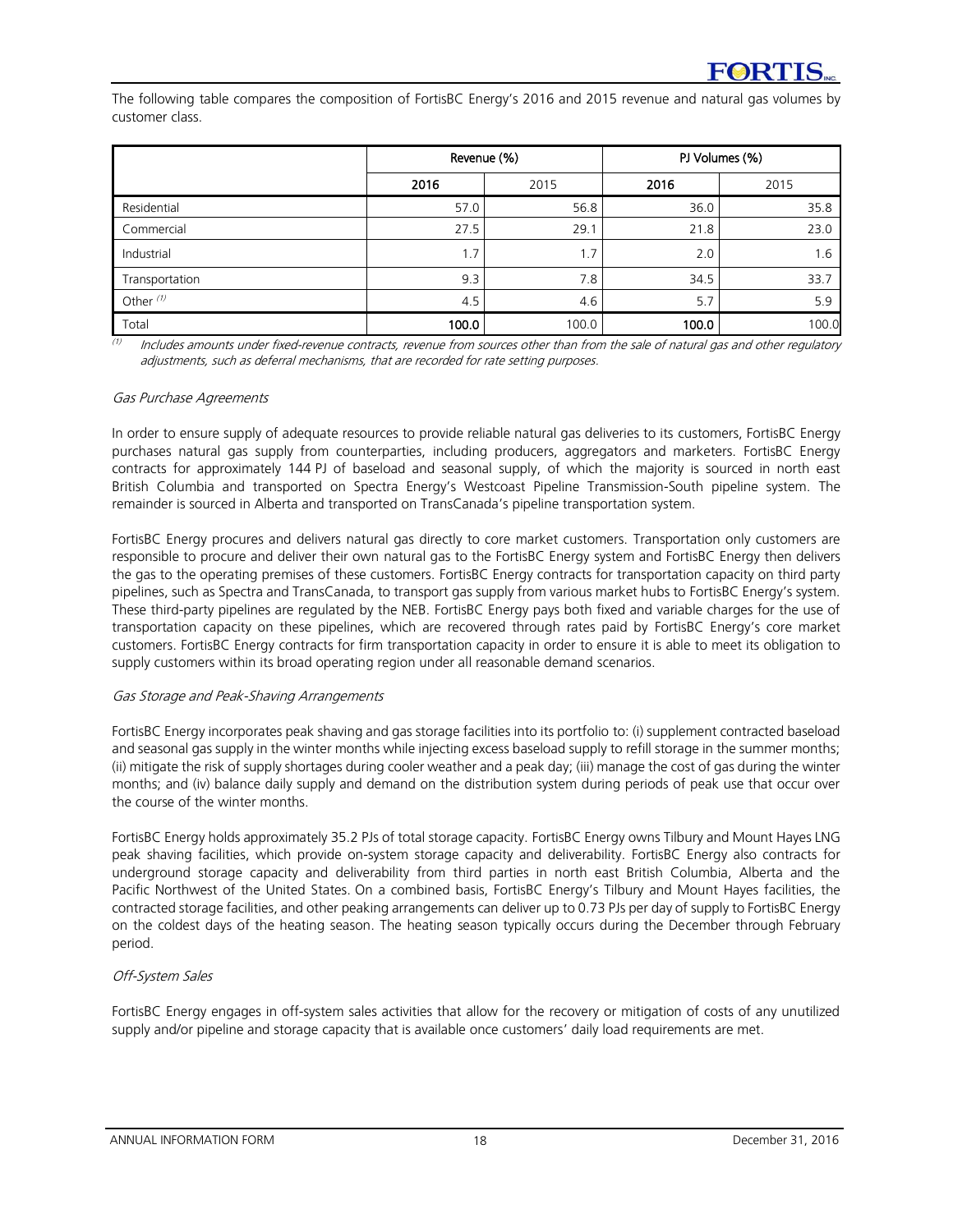Under the GSMIP revenue sharing model, which is approved by the BCUC, FortisBC Energy can earn an incentive payment for mitigation activities. Historically, FortisBC Energy has earned approximately \$1.2 million annually through GSMIP, while the remaining savings are credited back to customers through reduced rates. Subject to the BCUC's approval, FortisBC Energy earned an incentive payment of approximately \$2.0 million in respect of the gas contract twelve months ended October 31, 2016.

The current GSMIP program was approved by the BCUC following a comprehensive review in 2011. In 2013, the BCUC approved an extension of the program until October 31, 2016. In August 2016, FortisBC Energy received approval from the Commission for a renewal of the GSMIP program effective November 1, 2016 through October 31, 2019.

# Price-Risk Management Plan

FortisBC Energy engages in price-risk management activities to mitigate the impact on customer rates of fluctuations in natural gas prices. These activities include physical gas purchasing and storage strategies, as well as FortisBC Energy's current quarterly commodity rate-setting and deferral account mechanism.

During 2015, FortisBC Energy conducted a series of workshops with stakeholders to provide background and education and obtain feedback regarding FortisBC Energy's current price-risk management activities and possible strategies and options it could pursue in the future. Subsequently, FortisBC Energy filed the 2015 Price-Risk Management Application on December 23, 2015 with the BCUC which included FortisBC Energy's request to implement a medium-term hedging program and commodity rate-setting enhancements. On June 17, 2016, the BCUC approved FortisBC Energy's application. As of December 31, 2016, the market price targets and maximum volume limits were not reached and therefore the price risk strategies were not implemented.

# **Unbundling**

A Customer Choice program at FortisBC Energy allows eligible commercial and residential customers a choice to buy their natural gas commodity supply from FortisBC Energy or directly from third-party marketers. FortisBC Energy continues to provide the delivery service of the natural gas to all its customers. For the year ended December 31, 2016, approximately 4% of eligible commercial customers and 3% of eligible residential customers participated in the program by purchasing their commodity supply from alternate providers.

# FortisAlberta

FortisAlberta is a regulated electricity distribution utility operating in Alberta. Its business is the ownership and operation of regulated electricity distribution facilities that distribute electricity, generated by other market participants, from high-voltage transmission substations to end-use customers. FortisAlberta is not involved in the generation, transmission or direct sale of electricity. FortisAlberta operates the electricity distribution system in a substantial portion of southern and central Alberta, totalling approximately 122,000 kilometres of distribution lines. Many of FortisAlberta's customers are located in rural and suburban areas around and between the cities of Edmonton and Calgary. FortisAlberta's distribution network serves approximately 549,000 customers, comprising residential, commercial, farm, oil and gas and industrial consumers, and met a peak demand of 2,581 MW in 2016.

# Market and Sales

FortisAlberta's annual energy deliveries decreased from 17,132 GWh in 2015 to 16,788 GWh in 2016. Revenue was \$572 million in 2016 compared to \$563 million in 2015.

As a significant portion of FortisAlberta's distribution revenue is derived from fixed or largely fixed billing determinants, changes in quantities of energy delivered are not entirely correlated with changes in revenue. Revenue is a function of numerous variables, many of which are independent of actual energy deliveries.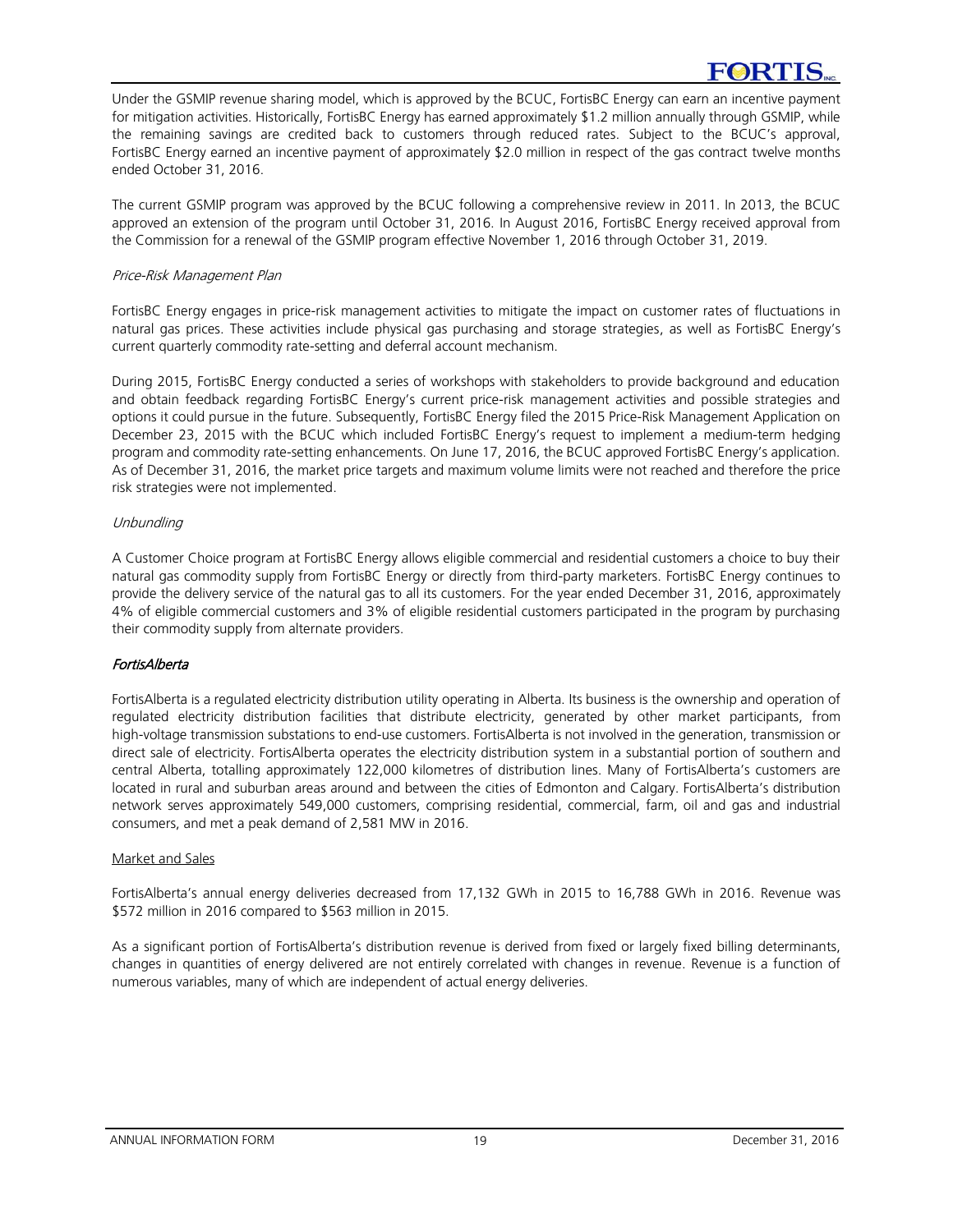The following table compares the composition of FortisAlberta's 2016 and 2015 revenue and energy deliveries by customer class.

|                                            | Revenue (%) |       | GWh Deliveries (%) (1) |       |  |
|--------------------------------------------|-------------|-------|------------------------|-------|--|
|                                            | 2016        | 2015  | 2016                   | 2015  |  |
| Residential                                | 31.0        | 29.4  | 18.1                   | 17.5  |  |
| Large commercial, industrial and oil field | 20.7        | 21.9  | 60.1                   | 60.7  |  |
| Farms                                      | 13.2        | 13.5  | 7.9                    | 7.9   |  |
| Small commercial                           | 12.0        | 12.0  | 8.1                    | 8.0   |  |
| Small oil field                            | 8.8         | 9.6   | 5.4                    | 5.5   |  |
| Other $(2)$                                | 14.3        | 13.6  | 0.4                    | 0.4   |  |
| Total                                      | 100.0       | 100.0 | 100.0                  | 100.0 |  |

*(1)* GWh percentages exclude FortisAlberta's GWh deliveries to "transmission-connected" customers. These deliveries were 6,524 GWh in 2016 and 6,663 GWh in 2015, based on interim settlement that is expected to be finalized in May 2017, and consisted primarily of energy deliveries to large-scale industrial customers directly connected to the transmission grid.

*(2)* Includes revenue from sources other than the delivery of energy, including revenues resulting from street-lighting services, rate riders, deferrals and adjustments.

#### Franchise Agreements

FortisAlberta serves customers residing within various municipalities throughout its service areas. From time to time, municipal governments in Alberta give consideration to creating their own electric distribution utilities by purchasing the assets of FortisAlberta located within their municipal boundaries. Upon the termination, or in the absence, of a franchise agreement, a municipality has the right, subject to AUC approval, to purchase FortisAlberta's assets within its municipal boundaries pursuant to the Municipal Government Act (Alberta), with the price to be as agreed by FortisAlberta and the municipality, failing which it is to be determined by the AUC. Additionally, under the Hydro and Electric Energy Act (Alberta), if a municipality that owns an electric distribution system expands its boundaries, it can acquire FortisAlberta's assets in the annexed area. In such circumstances, the Hydro and Electric Energy Act (Alberta) provides that the AUC may determine that the municipality should pay compensation to FortisAlberta for any facilities transferred on the basis of replacement cost less depreciation. Given the historical population and economic growth of Alberta and its municipalities, FortisAlberta is affected by transactions of this type from time to time.

FortisAlberta holds franchise agreements with 155 municipalities within its service area. The franchise agreement template includes a 10-year term with an option that will permit the agreement to automatically renew for up to two subsequent five-year terms. To date, FortisAlberta has converted over 90% of the municipalities within its service area to the new franchise agreement. The current 10-year terms will not expire until 2023 and beyond.

# FortisBC Electric

FortisBC Electric is an integrated electric utility that owns hydroelectric generating plants, high voltage transmission lines, and a large network of distribution assets, all of which are located in the southern interior of British Columbia. FortisBC Electric serves approximately 170,000 customers and met a peak demand of 712 MW in 2016. FortisBC Electric's T&D assets include approximately 7,200 kilometres of T&D lines and 65 substations.

FortisBC Electric is also responsible for the operating, maintenance and management services at the 493-MW Waneta hydroelectric generating facility owned by Teck Metals Ltd. and BC Hydro; the 335-MW Waneta Expansion, owned by the Waneta Partnership between Fortis and CPC/CBT; the 149-MW Brilliant hydroelectric plant and the 120-MW Brilliant hydroelectric expansion plant, both owned by CPC/CBT.

# Market and Sales

FortisBC Electric has a diverse customer base composed of residential, commercial, industrial and municipal wholesale, and other industrial customers. Electricity sales were 3,119 GWh in 2016, compared to 3,116 GWh in 2015. Revenue increased to \$377 million in 2016 from \$360 million in 2015.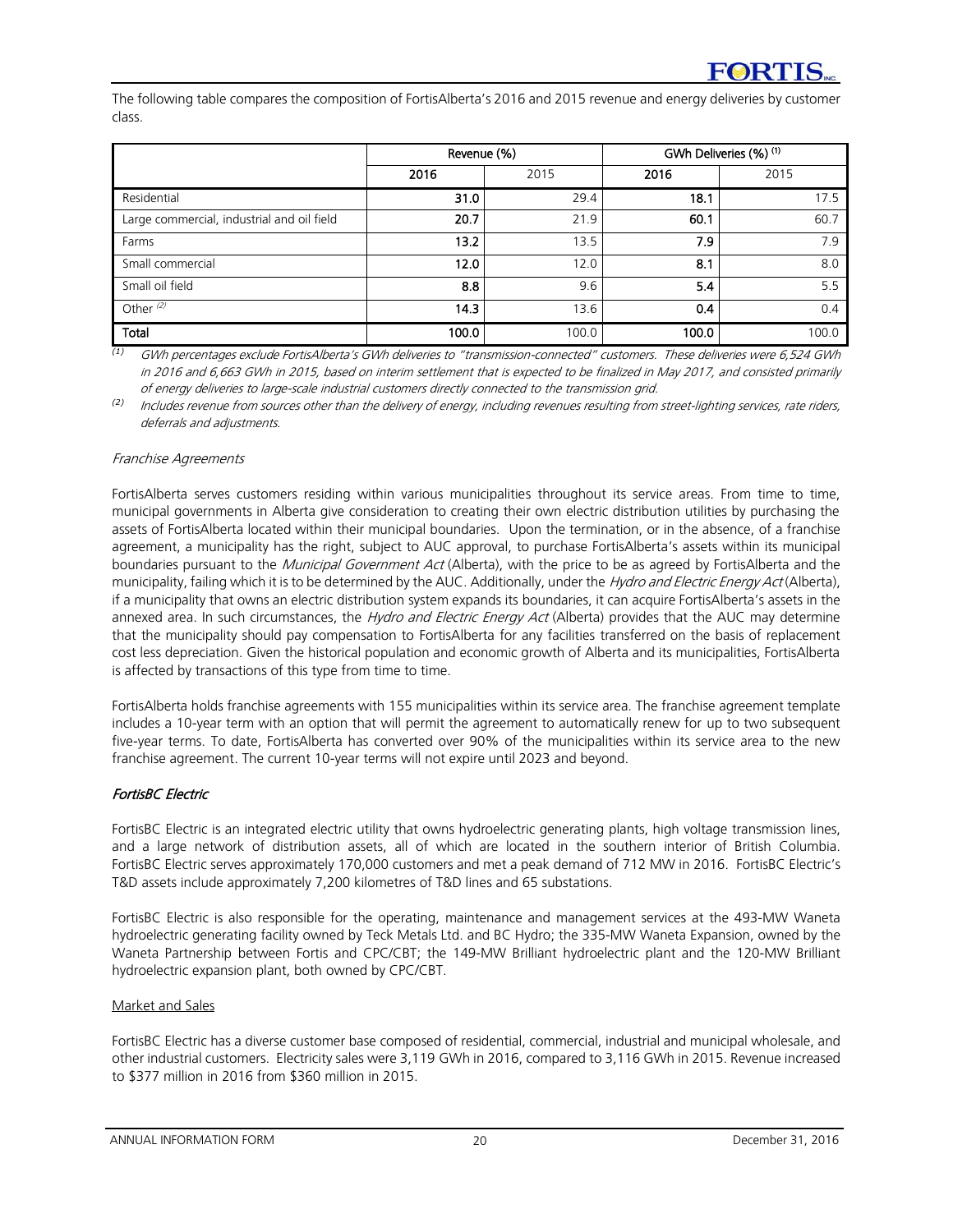The following table compares the composition of FortisBC Electric's 2016 and 2015 revenue and electricity sales by customer class.

|                      | Revenue (%) |       | GWh Sales (%) |       |  |
|----------------------|-------------|-------|---------------|-------|--|
|                      | 2016        | 2015  | 2016          | 2015  |  |
| Residential          | 44.6        | 45.3  | 40.4          | 40.2  |  |
| Commercial           | 24.3        | 24.0  | 29.7          | 29.1  |  |
| Wholesale            | 11.8        | 12.2  | 17.7          | 18.6  |  |
| Industrial           | 8.2         | 8.3   | 12.2          | 12.1  |  |
| Other <sup>(1)</sup> | 11.1        | 10.2  | -             |       |  |
| Total                | 100.0       | 100.0 | 100.0         | 100.0 |  |

 $\overline{u}$  Includes revenue from sources other than from the sale of electricity, including revenue of FortisBC Pacific Holdings Inc. associated with non-regulated operating, maintenance and management services.

#### Generation and Power Supply

FortisBC Electric meets the electricity supply requirements of its customers through a mix of its own generation and power purchase contracts. The company owns four regulated hydroelectric generating plants on the Kootenay River with an aggregate capacity of 225 MW, which provide approximately 48% of the company's energy needs and 29% of its peak capacity needs. FortisBC Electric meets the balance of its requirements through a portfolio of long-term and short-term PPAs.

FortisBC Electric's four hydroelectric generating facilities are governed by the multi-party CPA that enables the six separate owners of nine major hydroelectric generating plants, with a combined capacity of approximately 1,900 MW and located in relatively close proximity to each other, to coordinate the operation and dispatch of their generating plants.

The following table lists the plants and their respective capacity and owner.

| Plant                      | Capacity (MW) | Owners             |
|----------------------------|---------------|--------------------|
| Canal Plant                | 580           | BC Hydro           |
| Waneta Dam                 | 256           | BC Hydro           |
| Waneta Dam                 | 237           | Teck Metals Ltd.   |
| Waneta Expansion           | 335           | Waneta Partnership |
| Kootenay River System      | 225           | FortisBC Electric  |
| <b>Brilliant Dam</b>       | 149           | <b>BPC</b>         |
| <b>Brilliant Expansion</b> | 120           | <b>BEPC</b>        |
| Total                      | 1,902         |                    |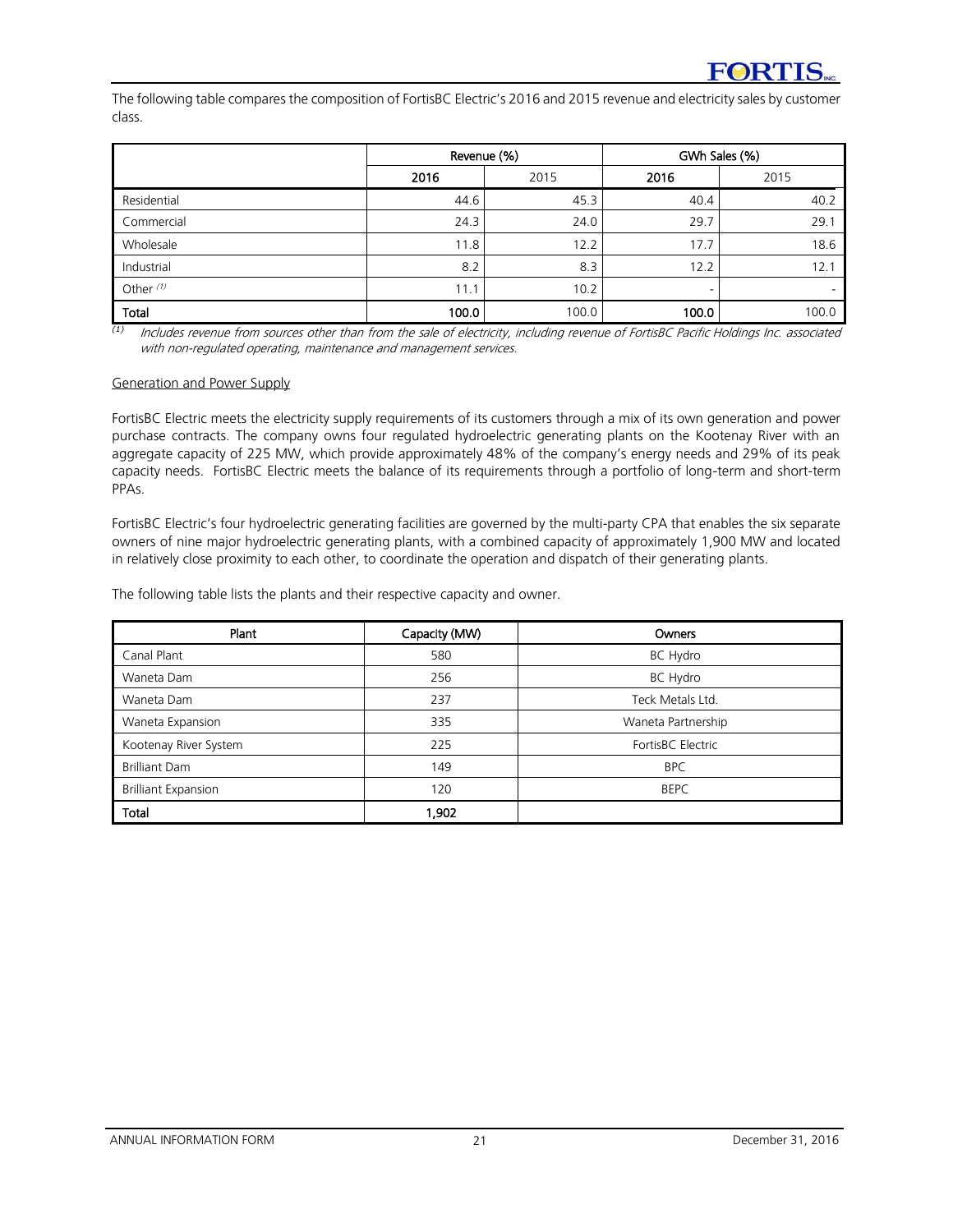# **FORTIS**

BPC, BEPC, Teck Metals Ltd. and FortisBC Electric are collectively defined in the CPA as the entitlement parties. The CPA enables BC Hydro and the entitlement parties to generate more power from their respective generating plants than they could if they operated independently through coordinated use of water flows, subject to the 1961 Columbia River Treaty between Canada and the United States, and coordinated operation of storage reservoirs and generating plants. Under the CPA, BC Hydro takes into its system all power actually generated by the plants listed in the table above. In exchange for permitting BC Hydro to determine the output of these facilities, each of the entitlement parties is contractually entitled to a fixed annual entitlement of capacity and energy from BC Hydro, which is based on 50-year historical water flows. The entitlement parties receive their defined entitlements irrespective of actual water flows to the entitlement parties' generating plants. BC Hydro enjoys the benefits of the additional power generated through coordinated operation and optimal use of water flows. The entitlement parties benefit by knowing years in advance the amount of power that they will receive from their generating plants and therefore do not face hydrology variability in generation supply planning. However, FortisBC Electric retains rights to its original water licenses and flows in perpetuity. Should the CPA be terminated, the output of FortisBC Electric's Kootenay River system plants would, with the water and storage authorized under its existing licences and on a long-term average, be approximately the same power output as FortisBC Electric receives under the CPA. The CPA does not affect FortisBC Electric's ownership of its physical generation assets. The CPA continues in force until terminated by any of the parties by giving no less than five years' notice at any time on or after December 31, 2030.

FortisBC Electric's remaining electricity supply is acquired through short and long-term PPAs with a number of counterparties, including electricity produced by the Waneta Expansion, a hydroelectric project owned by the Waneta Partnership, which is 51% owned by Fortis and 49% owned by a subsidiary of CPC/CBT. During 2016, FortisBC Electric purchased capacity and energy from the market to meet its peak energy requirements and optimize its overall power supply portfolio. Spot market and contracted purchases provided approximately 8% of FortisBC Electric's energy supply requirements in 2016. FortisBC Electric's PPAs and market purchases have been accepted by the BCUC and prudently incurred costs thereunder flow through to customers through FortisBC Electric's electricity rates.

# Eastern Canadian Electric Utilities

Eastern Canadian Electric Utilities are comprised of the operations of Newfoundland Power, Maritime Electric and FortisOntario.

Newfoundland Power is an integrated electric utility and the principal distributor of electricity on the island portion of Newfoundland and Labrador, serving approximately 264,000 customers in approximately 600 communities. Newfoundland Power has installed generating capacity of 139 MW and met a peak demand of 1,367 MW in 2016. Newfoundland Power owns and operates approximately 12,000 kilometres of T&D lines.

Maritime Electric is an integrated electric utility and the principal distributor of electricity on PEI, serving approximately 79,000 customers, constituting approximately 90% of electricity consumers on PEI. Maritime Electric purchases most of the energy it distributes to its customers from NB Power, a New Brunswick Crown corporation, through various energy purchase agreements. Maritime Electric owns and operates generating plants with a combined capacity of 145 MW and met a peak demand of 265 MW in 2016. Maritime Electric owns and operates approximately 5,900 kilometres of T&D lines.

FortisOntario provides integrated electric utility service through its three operating utilities to approximately 65,000 customers in Fort Erie, Cornwall, Gananoque, Port Colborne and the District of Algoma in Ontario. FortisOntario also owns a 10% interest in three regional electric distribution companies serving approximately 40,000 customers. FortisOntario met a combined peak demand of 248 MW in 2016. FortisOntario owns and operates approximately 3,500 kilometres of T&D lines.

#### Market and Sales

Electricity sales attributable to the Eastern Canadian Electric Utilities were 8,374 GWh in 2016 compared to 8,403 GWh in 2015. Revenue was \$1,063 million in 2016 compared to \$1,033 million in 2015.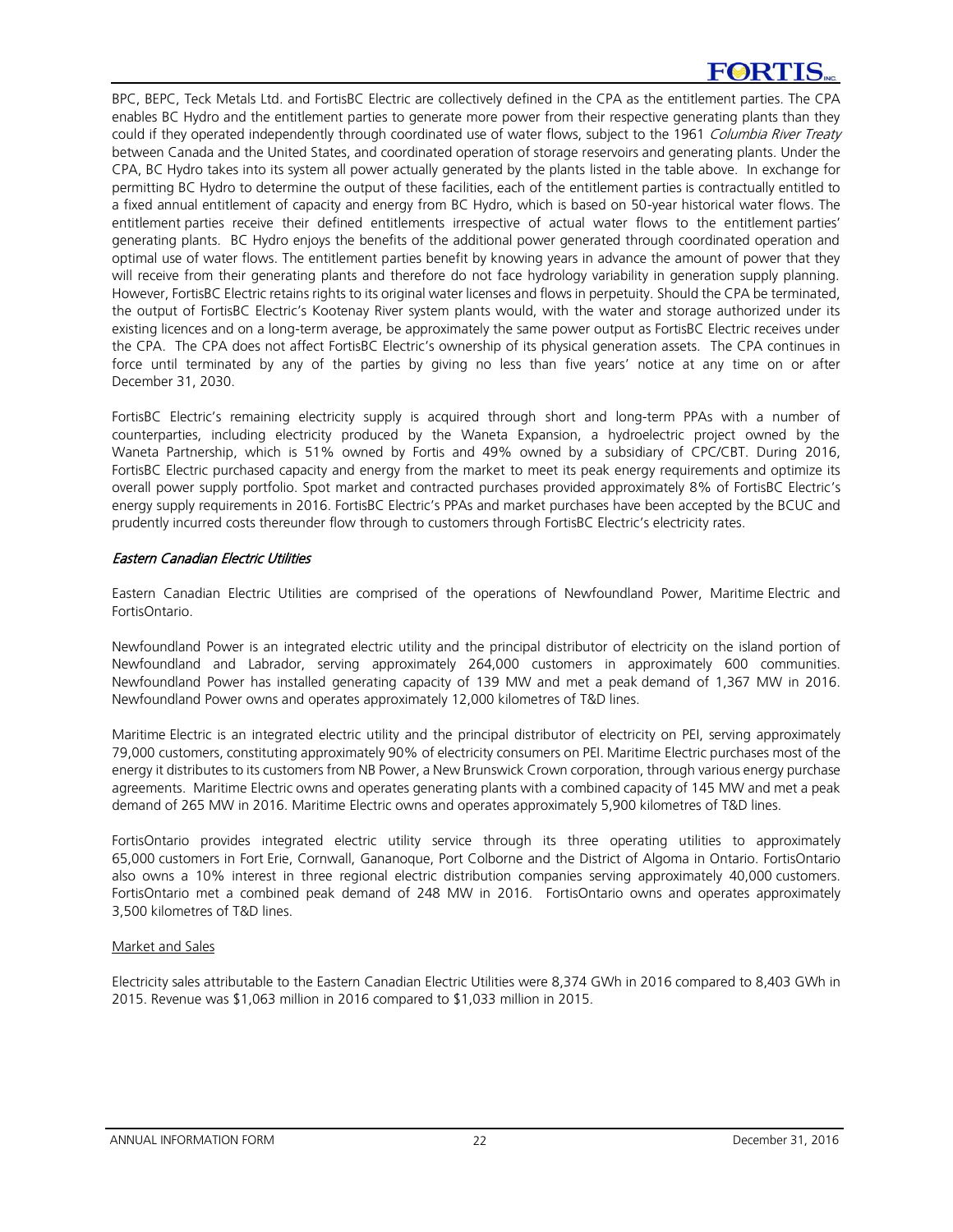The following table compares the composition of revenue and electricity sales by customer class at Eastern Canadian Electric Utilities in 2016 and 2015.

|                           | Revenue (%) |       | GWh Sales (%) |       |  |
|---------------------------|-------------|-------|---------------|-------|--|
|                           | 2016        | 2015  | 2016          | 2015  |  |
| Residential               | 56.8        | 56.6  | 56.9          | 56.9  |  |
| Commercial and Industrial | 39.5        | 40.1  | 43.0          | 43.0  |  |
| Other $(1)$               | 3.7         | 3.3   | 0.1           | 0.1   |  |
| Total                     | 100.0       | 100.0 | 100.0         | 100.0 |  |

(1) Includes revenue from sources other than from the sale of electricity.

#### Power Supply

#### Newfoundland Power

Approximately 93% of Newfoundland Power's energy requirements are purchased from Newfoundland Hydro. The principal terms of the supply arrangements with Newfoundland Hydro are regulated by the PUB on a basis similar to that upon which Newfoundland Power's service to its customers is regulated.

Newfoundland Hydro charges Newfoundland Power for purchased power and includes charges for both demand and energy purchased. The demand charge is based on applying a rate to the peak-billing demand for the most recent winter season. The energy charge is a two-block charge with a higher second-block charge set to reflect Newfoundland Hydro's marginal cost of generating electricity.

Newfoundland Hydro has a number of applications before the PUB for consideration, including a general rate application which will, amongst other things, establish wholesale rates for Newfoundland Power. The outcome of the general rate application is anticipated in the first half of 2017. Future changes in supply costs, including costs associated with the Muskrat Falls hydroelectric generation development and associated transmission assets, may increase electricity prices in a manner that adversely affects Newfoundland Power's sales.

Newfoundland Power experienced losses of electricity supply from Newfoundland Hydro in January 2013 and January 2014, which prevented Newfoundland Power from meeting all of its customers' requirements. The PUB is conducting an inquiry and hearing into these system supply issues and power interruptions. In September 2016 the PUB issued its report on the first phase of the inquiry regarding the adequacy and reliability of the Island Interconnected system until connection with the Muskrat Falls hydroelectric generation facility occurs. The report indicated that Newfoundland Power did not cause or contribute to the power outages. It also indicated significant concerns remain in relation to the adequacy and reliability of supply from Newfoundland Hydro. The second phase of the inquiry and hearing process is ongoing, which considers longer term issues associated with adequacy and reliability on the Island Interconnected system after interconnection with the Muskrat Falls hydroelectric generation facility.

Newfoundland Power operates 28 small generating facilities, which generate approximately 7% of the electricity sold by the company. Newfoundland Power's hydroelectric generating plants have a total capacity of 97 MW and its diesel plants and gas turbines have a total capacity of approximately 5 MW and 37 MW, respectively.

# Maritime Electric

Maritime Electric purchased 77% of the electricity required to meet its customers' needs from NB Power in 2016. The balance was met through the purchase of wind energy produced on PEI by facilities owned by the PEI Energy Corporation and from company-owned on-Island generation. Maritime Electric's on-Island generation facilities are used primarily for peaking, submarine-cable loading issues and emergency purposes.

Maritime Electric has two take-or-pay contracts for the purchase of either energy or capacity: (i) a fixed-pricing contract with NB Power expiring February 28, 2019; and (ii) a transmission capacity contract with NB Power allowing Maritime Electric to reserve 30 MW of capacity to PEI expiring November 2032. As well, Maritime Electric has an Energy Purchase Agreement with NB Power expiring in February 2019.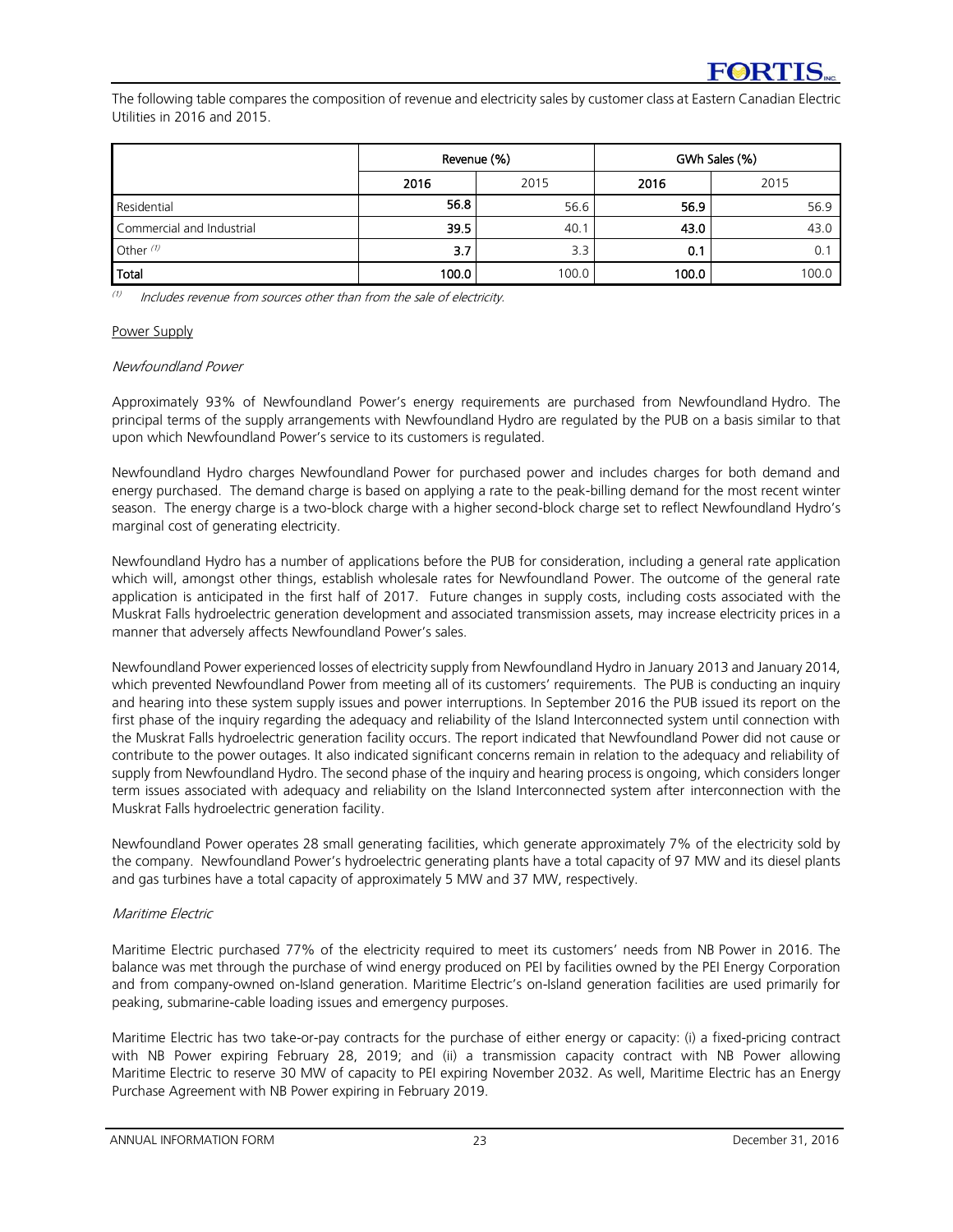Maritime Electric has entitlement to approximately 4.55% of the output from NB Power's Point Lepreau Nuclear Generating Station for the life of the unit and as part of its entitlement is required to pay its share of the capital and operating costs of the unit.

#### FortisOntario

The power requirements of FortisOntario's service areas are provided from various sources. Canadian Niagara Power purchases its power requirements for Fort Erie and Port Colborne from IESO. Canadian Niagara Power purchases approximately 80% of energy requirements for Gananoque through monthly energy purchases from Hydro One Networks Inc. and the remaining 20% is purchased from the five hydroelectric generating plants of EO Generation LP. Algoma Power purchases 100% of its energy from IESO.

Under the Standard Supply Code of the OEB, Canadian Niagara Power and Algoma Power are obliged to provide Standard Service Supply to all its customers who do not choose to contract with an electricity retailer. This energy is provided to customers at either regulated or market prices.

Cornwall Electric purchases substantially all of its power requirements from Hydro-Québec Energy Marketing under two fixed-term contracts, the first providing approximately 237 GWh of energy per year and up to 45 MW of capacity at any one time, and the second contract providing 100 MW of capacity and energy and a minimum of 300 GWh of energy per year. Both contracts expire in December 2019. During 2016, Cornwall Electric successfully negotiated a new contract that commences January 2020 and expires December 2030. The new contract will provide approximately 537 GWh of energy per year and up to 145 MW of capacity at any one time.

# Regulated Electric Utilities – Caribbean

The Corporation's Regulated Electric Utilities – Caribbean segment includes Caribbean Utilities, Fortis Turks and Caicos and the Corporation's 33% equity investment in Belize Electricity. Caribbean Utilities is an integrated electric utility and the sole provider of electricity on Grand Cayman, Cayman Islands. Caribbean Utilities is a public company traded on the TSX (TSX:CUP.U) and Fortis holds an approximate 60% controlling ownership interest in the utility as at December 31, 2016. Fortis Turks and Caicos is an integrated generation, transmission and distribution utility serving the Turks and Caicos Islands. Belize Electricity is an integrated electric utility and the principal distributor of electricity in Belize. The results of Belize Electricity are not included in the description of this segment.

The Regulated Electric Utilities – Caribbean segment serves approximately 43,200 customers on Grand Cayman, Cayman Islands and certain islands in Turks and Caicos and met a peak demand of 143 MW in 2016. The utilities own and operate almost 1,400 kilometres of T&D lines, including 24 kilometres of submarine cable.

# Market and Sales

Electricity sales of Regulated Electric Utilities – Caribbean were 837 GWh in 2016, compared to 802 GWh in 2015. Revenue was \$301 million in 2016 compared with \$321 million in 2015.

The following table compares the composition of revenue and electricity sales by customer class at the Regulated Electric Utilities – Caribbean for 2016 and 2015.

|                           |       | Revenue (%) | GWh Sales (%) |       |  |
|---------------------------|-------|-------------|---------------|-------|--|
|                           | 2016  | 2015        | 2016          | 2015  |  |
| Residential               | 44.6  | 42.9        | 44.5          | 43.0  |  |
| Commercial and Industrial | 54.3  | 56.2        | 55.5          | 57.0  |  |
| Other $(1)$               | . .   | 0.9         |               |       |  |
| Total                     | 100.0 | 100.0       | 100.0         | 100.0 |  |

(1) Includes revenue from sources other than the sale of electricity.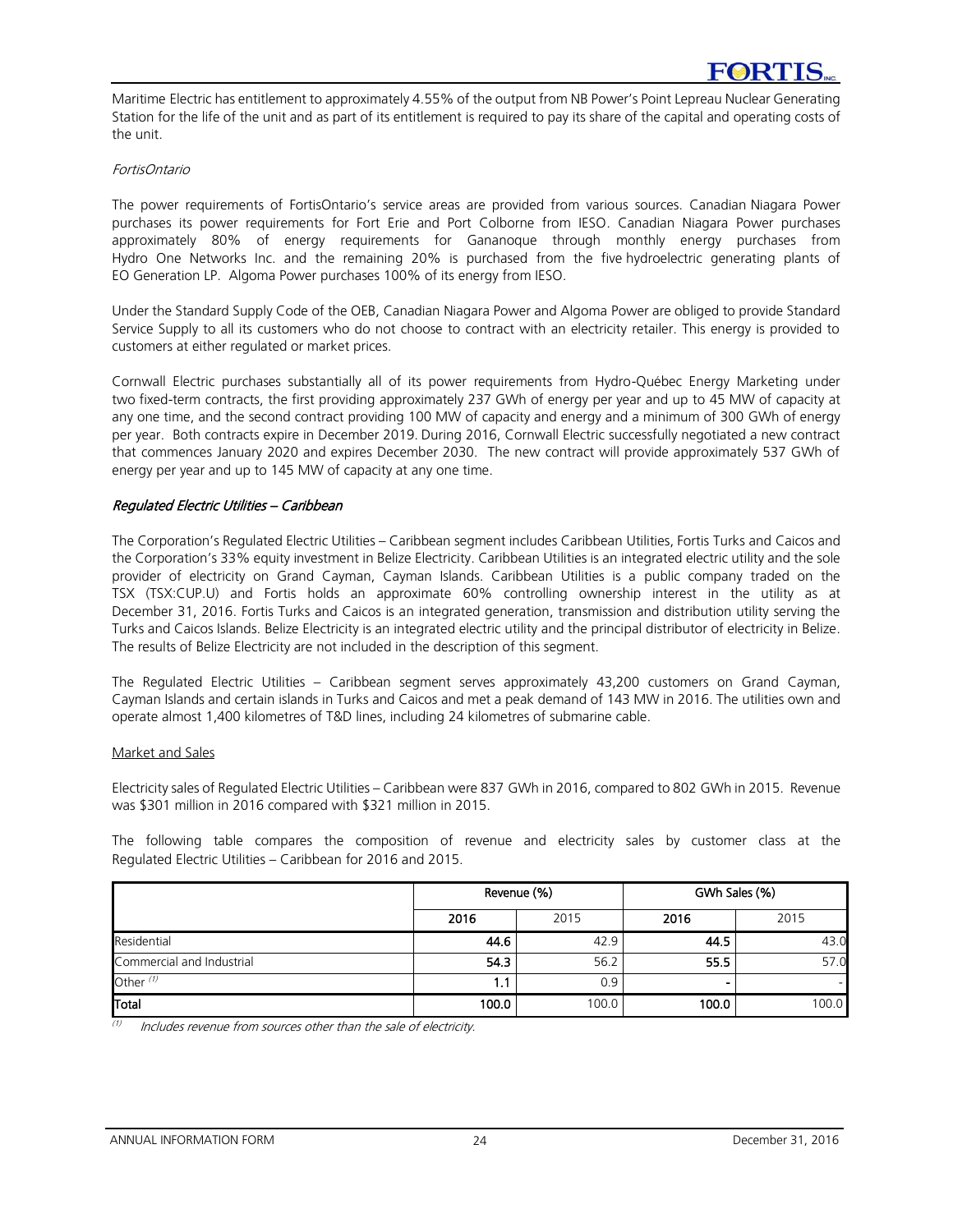#### Power Supply

Caribbean Utilities and Fortis Turks and Caicos rely upon in-house diesel-powered generation to produce electricity for their customers, with an installed generating capacity of 161 MW and 82 MW, respectively.

Caribbean Utilities is party to primary and secondary fuel supply contracts with two different suppliers and is committed to purchasing approximately 60% and 40%, respectively, of Caribbean Utilities' diesel fuel requirements for the operation of its diesel-powered generating plant. The approximate combined quantity under the contracts for 2017 is 22.3 million imperial gallons. Fortis Turks and Caicos has a renewable contract with a major supplier for all of its diesel fuel requirements associated with the generation of electricity. The approximate fuel requirements under this contract are 14 million imperial gallons per annum.

In June 2016 Caribbean Utilities completed and commissioned a 39.7 MW diesel power plant, including two 18.5 MW diesel-generating units and a 2.7 MW waste heat recovery steam turbine and associated auxiliary equipment. The project was completed on schedule and below budget at a cost of US\$79 million.

#### Non-Regulated

#### Non-Regulated – Energy Infrastructure

The Corporation's Non-Regulated – Energy Infrastructure segment is primarily comprised of long-term contracted generation assets in British Columbia and Belize, and Aitken Creek. Generating assets in British Columbia include the Corporation's 51% controlling ownership interest in the 335-MW Waneta Expansion, conducted through the Waneta Partnership, with CPC/CBT holding the remaining 49% interest. All of the output of the Waneta Expansion is sold to BC Hydro and FortisBC Electric under 40-year contracts. As described above, FortisBC Electric operates and maintains the Waneta Expansion.

Generating assets in Belize are comprised of three hydroelectric generating facilities with a combined capacity of 51 MW held through the Corporation's indirectly wholly owned subsidiary BECOL. All of the output of these facilities is sold to Belize Electricity under 50-year PPAs expiring in 2055 and 2060.

ACGS, acquired by Fortis in April 2016, owns 93.8% of Aitken Creek, the only underground natural gas storage facility in British Columbia with a total working gas capacity of 77 billion cubic feet. ACGS contracts with third parties for both lease and park transactions and also holds its own proprietary capacity.

Generating assets in Ontario are comprised of the operation of a 5-MW gas-powered cogeneration plant in Cornwall conducted through a wholly owned subsidiary of FortisOntario. All thermal energy output of this plant is sold to external third parties, while the electricity output is sold to Cornwall Electric.

In February 2016, the Corporation sold its 16-MW run-of-river Walden hydroelectric generating facility in British Columbia. The Corporation sold its non-regulated hydro generation assets in Upstate New York and Ontario in 2015.

# Market and Sales

Energy sales from non-regulated energy infrastructure assets were 901 GWh in 2016 compared to 844 GWh in 2015. Revenue from energy sales, mainly at the Waneta Expansion and in Belize, was \$193 million in 2016 compared to \$107 million in 2015. Energy sales in 2016 were impacted by a full year's contribution from the Waneta Expansion. Revenue also included lease storage revenue at Aitken Creek, totaling \$65 million from the date of acquisition in April 2016. Energy sales and revenue in 2015 were impacted by the completion of Waneta Expansion and the sale of the non-regulated hydro generation assets in Upstate New York and Ontario.

# Non-Regulated – Non-Utility

The Corporation's Non-Regulated – Non-Utility segment previously included Fortis Properties. The Corporation completed the sale of the commercial real estate assets of Fortis Properties in June 2015 and the hotel assets of Fortis Properties in October 2015.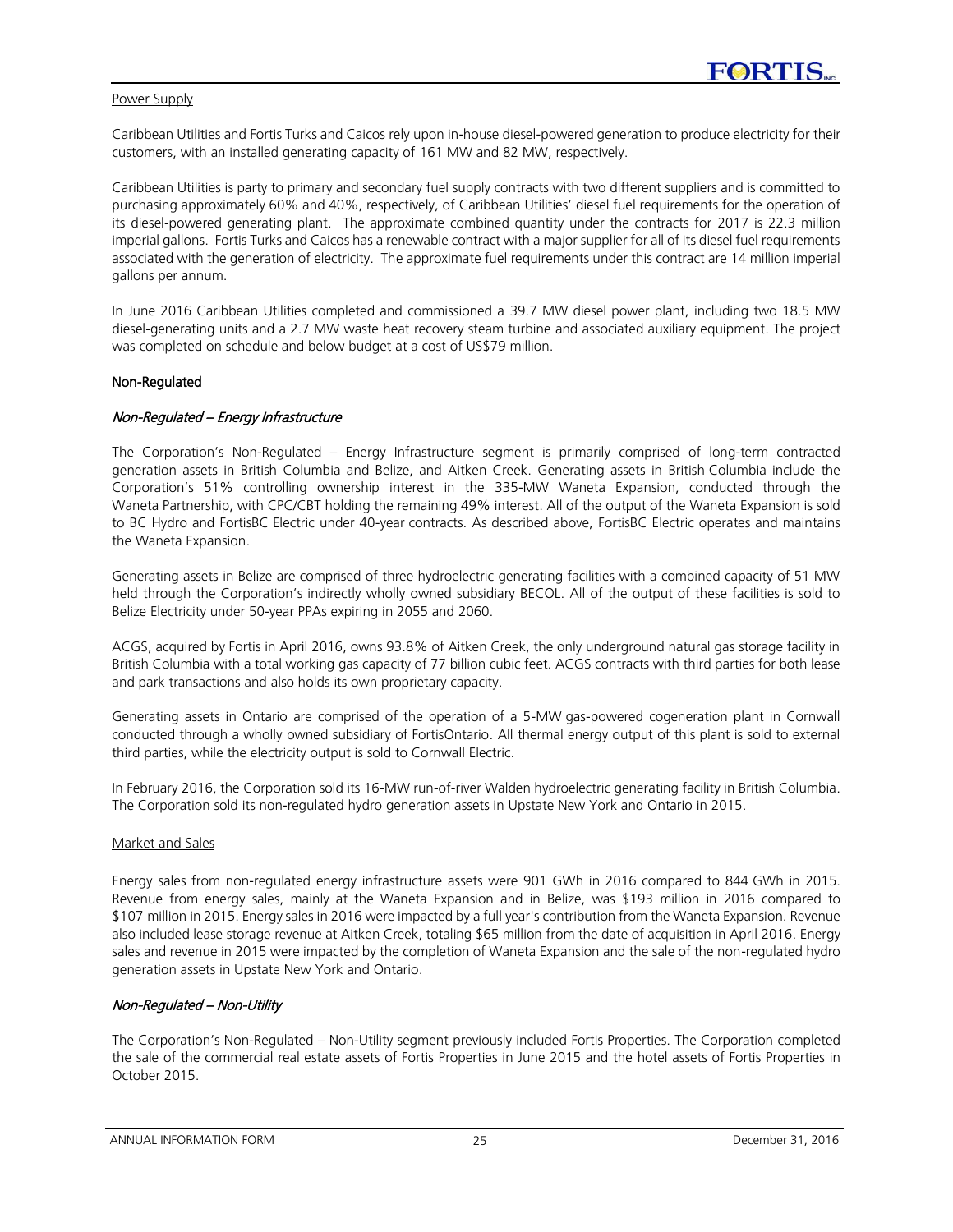#### Corporate and Other

The Corporate and Other segment captures expense and revenue items not specifically related to any reportable segment and those business operations that are below the required threshold for reporting as separate segments. The Corporate and Other segment includes net corporate expenses of Fortis and non-regulated holding company expenses of FHI, CH Energy Group and UNS Energy Corporation. Also included in the Corporate and Other segment are the financial results of FAES. FAES is a wholly owned subsidiary of FHI that provides alternative energy solutions, including thermal-energy and geo-exchange systems.

# HUMAN RESOURCES

As of December 31, 2016, Fortis and its subsidiaries had more than 8,000 employees, with 52% in Canada, 44% in the USA and 4% in other countries. The following table provides the breakdown of full-time equivalent employees among the Corporation's subsidiaries and corporate office.

|                                                         | Participation<br>in a Collective<br><b>Employees</b><br>Agreement |      | Union(s)                        | <b>Current Collective Agreement Expiry</b><br>Date(s) |  |
|---------------------------------------------------------|-------------------------------------------------------------------|------|---------------------------------|-------------------------------------------------------|--|
| Regulated Electric & Gas Utilities - United States      |                                                                   |      |                                 |                                                       |  |
| <b>ITC</b>                                              | 660                                                               | None |                                 |                                                       |  |
| <b>UNS Energy</b>                                       | 2,023                                                             | 53%  | <b>IBFW</b>                     | February 2017 $(1)$ – June 2019                       |  |
| Central Hudson                                          | 992                                                               | 59%  | <b>IBEW</b>                     | April 2017                                            |  |
| Regulated Gas & Electric Utilities - Canadian           |                                                                   |      |                                 |                                                       |  |
| FortisBC Energy                                         | 1,644                                                             | 70%  | <b>IBEW, COPE</b>               | March 2017 - March 2019                               |  |
| FortisAlberta                                           | 1,132                                                             | 81%  | UUWA                            | December 2017                                         |  |
| FortisBC Electric                                       | 490                                                               | 69%  | <b>IBEW, COPE</b>               | March 2017 - December 2018                            |  |
| Eastern Canadian                                        | 1,011                                                             | 60%  | IBEW, CUPE, Power Workers Union | September 2017 - December 2019                        |  |
| Regulated Electric Utilities - Caribbean <sup>(2)</sup> |                                                                   |      |                                 |                                                       |  |
|                                                         | 372                                                               | None |                                 |                                                       |  |
| Non-Regulated                                           |                                                                   |      |                                 |                                                       |  |
| Energy Infrastructure (3)                               | 51                                                                | None | ۰                               |                                                       |  |
| Corporate and Other <sup>(4)</sup>                      |                                                                   |      |                                 |                                                       |  |
|                                                         | 50                                                                | None |                                 |                                                       |  |
| Total                                                   | 8,425                                                             | 56%  |                                 |                                                       |  |

*(1)* The collective agreement with IBEW Local No. 387, which covers both UNS Electric and UNS Gas in Santa Cruz County has been renegotiated with a tentative agreement that expires in February 2020. Management does not anticipate any issues with finalizing the agreement prior to expiration of the existing agreement.

*(2)* Excludes Belize Electricity.

*(3)* Includes employees at BECOL and ACGS. Energy Infrastructure operations in British Columbia and Ontario are staffed by employees of FortisBC Inc. and FortisOntario, respectively.

*(4)* Includes employees at Fortis Inc. and FAES.

The Corporation's subsidiaries are required to develop and retain skilled workforces for their operations. Many of the employees of the Corporation's utilities possess specialized skills and training and Fortis must compete in the marketplace for these workers. The Corporation's significant consolidated capital expenditure program may present challenges to ensure its utilities have the qualified workforce necessary to complete the capital work initiatives.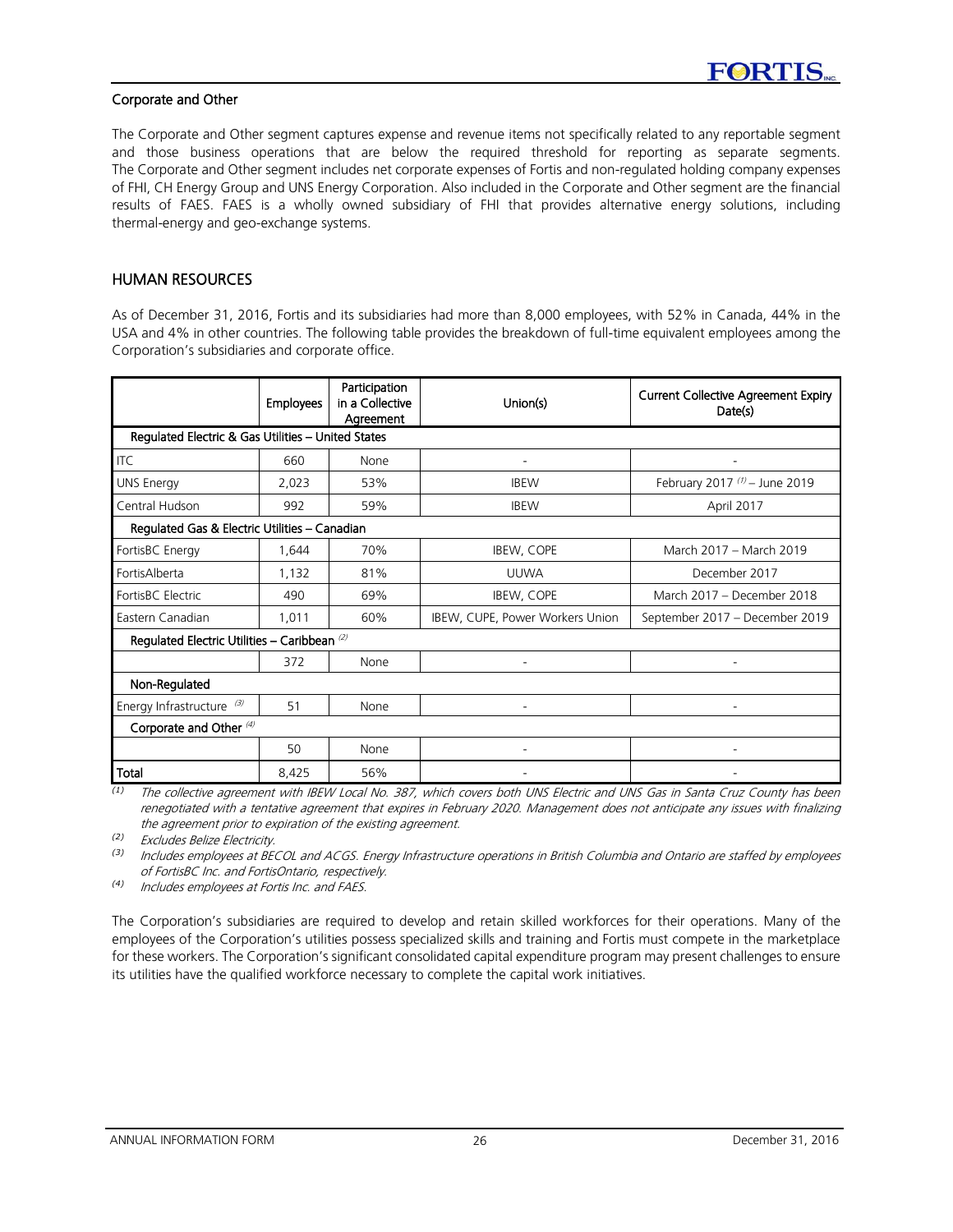# LEGAL PROCEEDINGS AND REGULATORY ACTIONS

There are no legal proceedings in respect of which the Corporation is or was a party, or in respect of which any of the Corporation's property is or was the subject during the year ended December 31, 2016, nor are there any such proceedings known to the Corporation to be contemplated, that involve a claim for damages exceeding 10% of the Corporation's current assets.

Information related to the Corporation's legal proceedings can be found in Note 34 of the Corporation's 2016 Audited Consolidated Financial Statements, which is incorporated herein by reference.

The Corporation's utilities primarily operate under a cost of service regulation and, in certain circumstances, performancebased rate-setting mechanisms, and are regulated by the regulatory body in their respective operating jurisdiction. There have not been any: (a) penalties or sanctions imposed against the Corporation by a court relating to securities legislation or by a securities regulatory authority during the year ended December 31, 2016; (b) any other penalties or sanctions imposed by a court or regulatory body against the Corporation that would likely be considered important to a reasonable investor in making an investment decision; or (c) settlement agreements entered into by the Corporation before a court relating to securities legislation or with a securities regulatory authority during the year ended December 31, 2016.

For information with respect to the nature of regulation and material regulatory decisions and applications associated with each of the Corporation's electric and gas utilities, refer to the "Regulatory Highlights" section of the Corporation's MD&A and to Note 8 of the Corporation's 2016 Audited Consolidated Financial Statements.

# RISK FACTORS

For information with respect to the Corporation's business risks, refer to the "Business Risk Management" section of the Corporation's MD&A, which are incorporated by reference in this AIF.

# CORPORATE SOCIAL RESPONSIBILITY

# Social and Environmental Policies

The Corporation and its utilities each have a range of social and environmental policies, programs and practices. Fortis has a Code of Business Conduct and Ethics which sets out the Corporation's standards for the ethical conduct of its business, applicable to all of its directors, officers and employees, and to the extent feasible also to consultants, contractors and representatives of Fortis and each Fortis subsidiary.

In 2015, Fortis adopted a Diversity Policy that describes the principles underlying the Corporation's approach to diversity and its objectives with respect to diversity among its leadership team at the board and executive level. For further information on the Corporation's Diversity Policy, refer to the Corporation's Management Information Circular dated March 18, 2016.

Each of the operating subsidiaries are stand-alone entities responsible for implementing policies, programs and practices that adhere to the standards set forth in the Corporation's policies, while taking into account the jurisdiction and unique operating environment of the subsidiary. Social and environmental policies in place at the Corporation's utilities include, among others: a Code of Business Conduct and Ethics; Health, Safety, and Environmental Policies; Diversity Policies; Equal Opportunity Policies; Respectful Workplace, Workplace Harassment and Violence Policies; Disability Non-Discrimination Policies; and Accommodation Policies. More specifically, the Corporation's Environmental Statement requires subsidiaries to comply with all applicable laws and regulations relating to the protection of the environment, regularly conduct monitoring and audits of environmental management systems and seek feasible, cost-effective opportunities to decrease GHG emissions and increase renewable energy sources.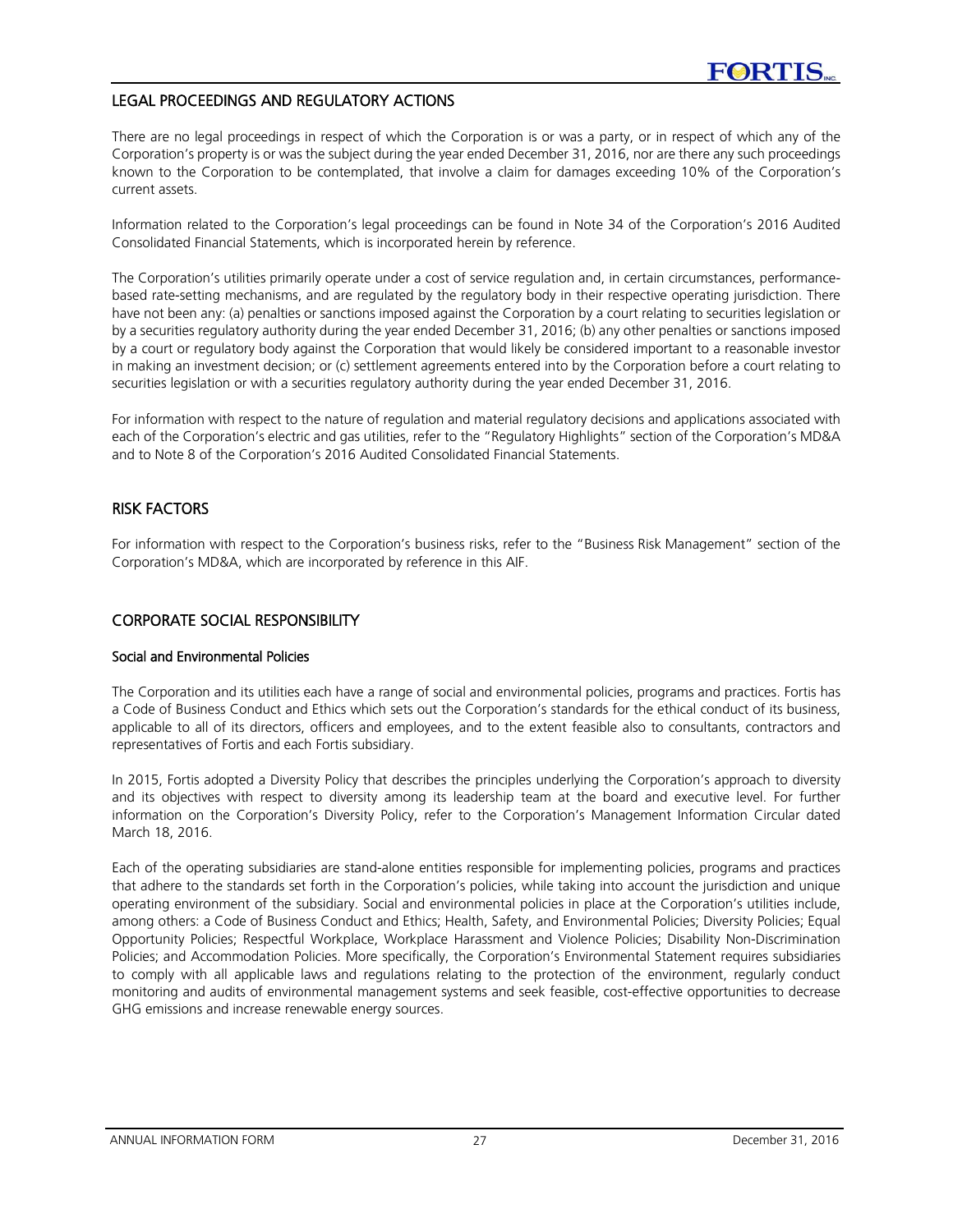#### Environmental Regulation

The Corporation and its subsidiaries are subject to various federal, provincial, state and municipal laws, regulations and guidelines relating to the protection of the environment. Compliance with environmental laws, regulations and guidelines involve significant operating and capital costs. At the Corporation's regulated utilities, prudently incurred operating and capital costs associated with environmental protection initiatives, compliance with environmental laws, regulations and guidelines, and environmental damage are generally eligible for recovery in customer rates. There is no assurance, however, that all such costs will be recovered or that continued recovery in customer rates will be permitted.

The Corporation's regulated utilities consist primarily of transmission and distribution assets, which have minimal direct GHG emissions. The Corporation's GHG emissions come primarily from its generation assets, including emissions from UNS Energy's coal-fired generating assets in the States of Arizona and New Mexico. Due to the current uncertainties related to federal and state regulation of GHG emissions in the United States, the Corporation cannot predict the ultimate outcome of initiatives to regulate GHG emissions or the range of the potential impact. See the "Business Risk Management" section of the Corporation's MD&A. However, given the Corporation's diverse portfolio of assets and focus on delivering renewable energy to customers in a cost-effective manner, there are opportunities to decrease GHG emissions and lower the Corporation's exposure to any future GHG reduction requirements or carbon tax in the United States. The Corporation's utilities will continue to seek recovery of its prudently incurred compliance costs through appropriate regulatory mechanisms. There is no assurance, however, that all such costs would be recovered.

#### Environmental Contingencies

# TEP

San Juan Generating Station. In February 2013, WEG filed a Petition for Review in the U.S. District Court for the District of Colorado against the OSM challenging federal administrative decisions affecting seven different mines in four states issued at various times from 2007 through 2012. In its petition, WEG challenges several unrelated mining plan modification approvals, which were each separately approved by the OSM. Of the fifteen claims for relief in the WEG petition, two concern SJCC's San Juan mine. WEG's allegations concerning the San Juan mine arise from the OSM administrative actions in 2008. WEG alleges various NEPA violations against the OSM, including, but not limited to, the OSM's alleged failure to provide requisite public notice and participation, alleged failure to analyze certain environmental impacts, and alleged reliance on outdated and insufficient documents. WEG's petition seeks various forms of relief, including a finding that the federal defendants violated the NEPA by approving the mine plans, voiding, reversing, and remanding the various mining modification approvals, enjoining the federal defendants from re-issuing the mining plan approvals for the mines until compliance with the NEPA has been demonstrated, and enjoining operations at the seven mines. SJCC intervened in this matter. SJCC was granted its motion to sever its claims from the lawsuit and transfer venue to the U.S. District Court for the District of New Mexico, where this matter is now proceeding. On July 18, 2016, the federal defendants filed a motion asking that the matter be voluntarily remanded to the OSM so the OSM may prepare a new environmental impact statement under the NEPA regarding the impacts of the San Juan Mine mining plan approval. In August 2016, the court issued an order granting the federal defendants' motion for remand to conduct further environmental analysis and complete an environmental impact statement by August 31, 2019. The order provided that the OSM's decision approving the mining plan will remain in effect during this process. The order further provides that if the EIS is not completed by August 31, 2019, then an order vacating the approved mine plan will become immediately effective, absent further court order. TEP cannot currently predict the outcome of this matter or estimate the value of any potential impact.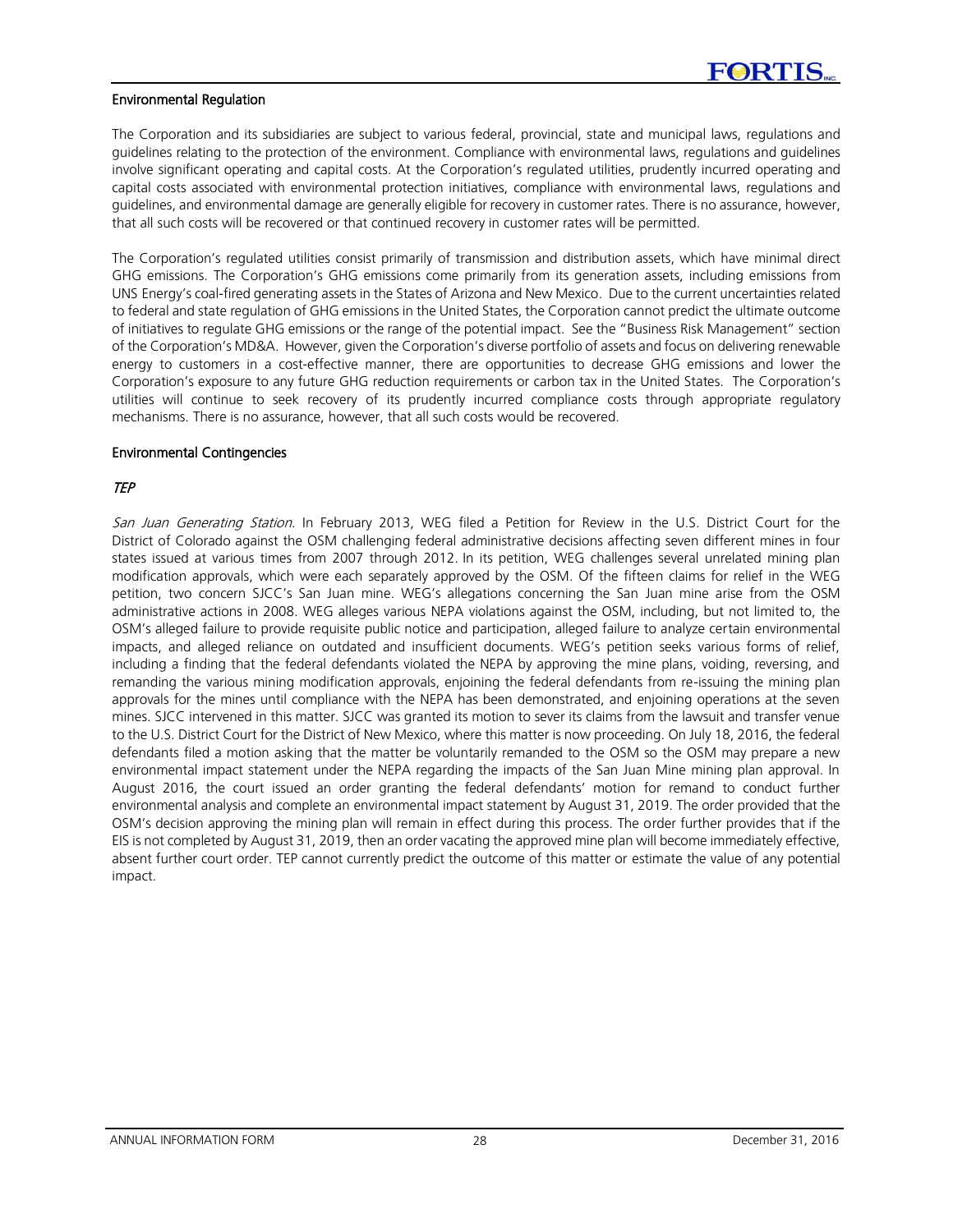Four Corners Generating Station. On April 20, 2016, several environmental groups filed a lawsuit in the U.S. District Court for the District of Arizona against the OSM and other federal agencies under the Endangered Species Act alleging that the OSM's reliance on the Biological Opinion and Incidental Take Statement prepared in connection with a federal environmental review were not in accordance with applicable law. The environmental review was undertaken as part of the U.S. Department of the Interior's review process necessary to allow for the effectiveness of lease amendments and related rights-of-way renewals for Four Corners. This review process also required separate environmental impact evaluations under the NEPA and culminated in the issuance of a Record of Decision justifying the agency action extending the life of Four Corners and the adjacent Navajo mine. In addition, the lawsuit alleges that these federal agencies violated both the Endangered Species Act and the NEPA in providing the federal approvals necessary to extend operations at Four Corners and the Navajo mine past July 6, 2016. The lawsuit seeks various forms of relief, including a finding that the federal defendants violated the Endangered Species Act and the NEPA by issuing the Record of Decision, setting aside and remanding the Biological Opinion and Record of Decision, and enjoining the federal defendants from authorizing any elements of the Four Corners and Navajo mine pending compliance with NEPA. In July 2016, the defendants answered the complaint and APS, the operator of Four Corners, filed a motion to intervene in this matter. APS' motion was granted in August 2016. Briefing on the merits is expected to extend through May 2017. NTEC, the company that owns the Navajo Mine, filed a motion to intervene in September 2016 for the purpose of dismissing the lawsuit based on NTEC's tribal sovereign immunity. TEP cannot currently predict the outcome of this matter or estimate the value of any potential impact.

Mine Reclamation at Generation Facilities Not Operated by TEP. TEP pays ongoing reclamation costs related to coal mines that supply generation facilities in which TEP has an ownership interest but does not operate. TEP is liable for a portion of final reclamation costs upon closure of the mines servicing the San Juan, Four Corners and Navajo generating stations. TEP's share of reclamation costs at all three mines is expected to be US\$61 million upon expiration of the coal supply agreements, which expire between 2019 and 2031. The mine reclamation liability recorded as at December 31, 2016 was US\$25 million and represents the present value of the estimated future liability.

Amounts recorded for final reclamation are subject to various assumptions, such as estimations of reclamation costs, the dates when final reclamation will occur, and the expected inflation rate. As these assumptions change, TEP will prospectively adjust the expense amounts for final reclamation over the remaining coal supply agreements' terms. TEP does not believe that recognition of its final reclamation obligations will be material to TEP in any single year because recognition will occur over the remaining terms of its coal supply agreements. TEP is permitted to fully recover these costs from retail customers and, accordingly, these costs are deferred as a regulatory asset.

# Central Hudson

Former MGP Facilities. Central Hudson has remediation costs associated with former MGPs that it and its predecessors owned and/or operated at seven sites in Central Hudson's franchise territory. The New York State Department of Environmental Conservation, which regulates the timing and extent of remediation of MGP sites in New York State, has requested that Central Hudson investigate and, if necessary, remediate these sites under a Consent Order, Voluntary Clean-Up Agreement or Brownfield Clean-Up Agreement. As at December 31, 2016, Central Hudson has recognized an obligation of US\$73 million in respect of site investigation and remediation. As approved by the New York State Public Service Commission, Central Hudson is currently permitted to recover MGP site investigation and remediation costs in customer rates.

# CAPITAL STRUCTURE AND DIVIDENDS

# Description of Capital Structure

The authorized share capital of the Corporation consists of an unlimited number of Common Shares without nominal or par value, an unlimited number of First Preference Shares without nominal or par value, and an unlimited number of Second Preference Shares without nominal or par value.

As at February 15, 2017, the Corporation had issued and outstanding 401.6 million common shares; 5.0 million First Preference Shares, Series F; 9.2 million First Preference Shares, Series G; 7.0 million First Preference Shares, Series H; 3.0 million First Preference Shares, Series I; 8.0 million First Preference Shares, Series J; 10.0 million First Preference Shares, Series K; and 24.0 million First Preference Shares, Series M.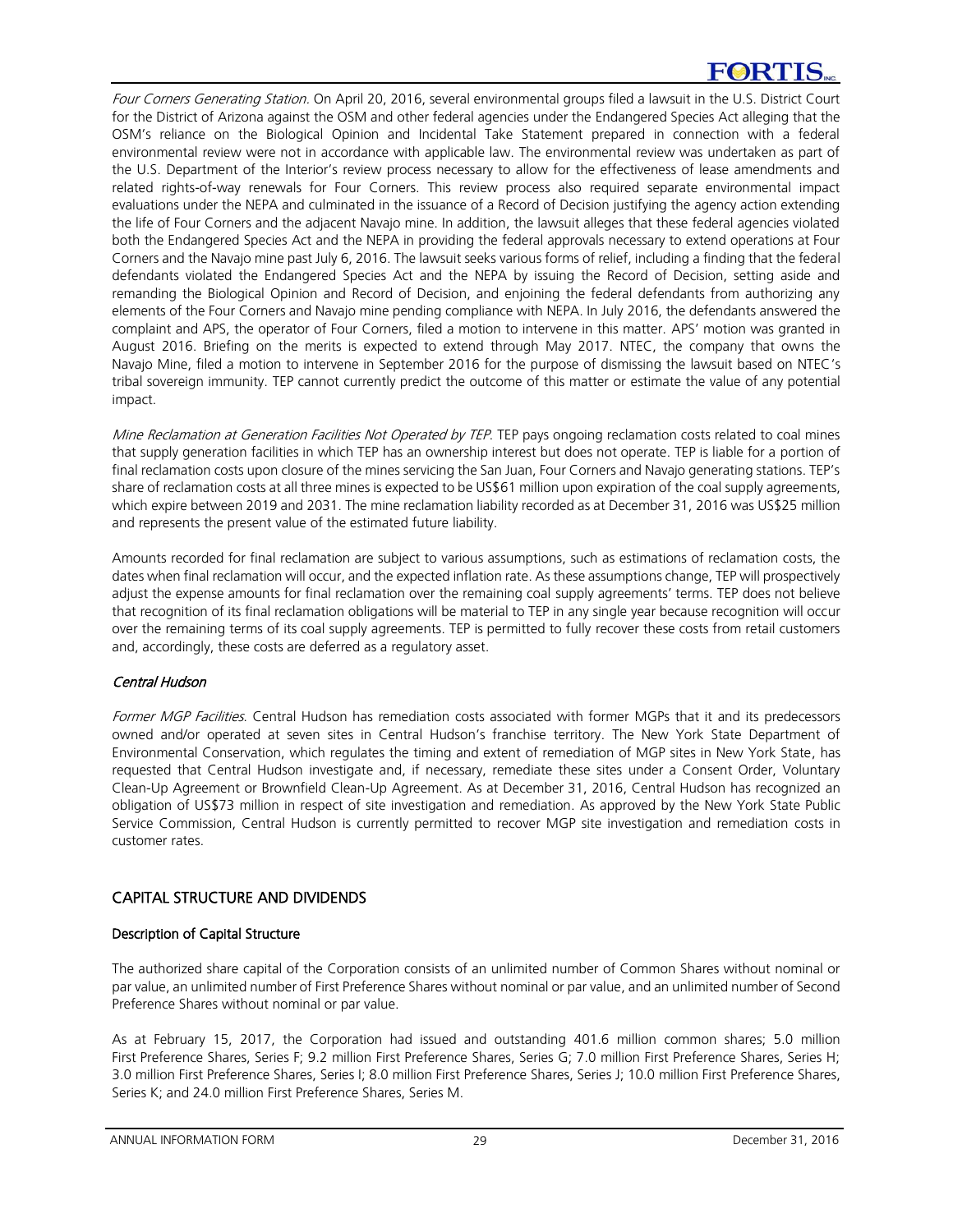For a summary of the terms and conditions of the Corporation's authorized securities, and trading information for the Corporation's publicly listed securities, refer to Exhibit "A" and Exhibit "B" of this 2016 Annual Information Form.

#### Dividends and Distributions

The declaration and payment of dividends on the Corporation's Common Shares and First Preference Shares are at the discretion of the Board. Dividends on the Common Shares are paid quarterly, on the first day of March, June, September and December of each year. Dividends on the Corporation's First Preference Shares, Series F, G, H, I, J, K and M are paid quarterly.

In September 2016, Fortis increased its dividend per common share 6.7% to \$0.40 per share, or \$1.60 on an annualized basis. In December 2016 the Board declared a first quarter 2017 dividend on the Common Shares of \$0.40 per share and on the First Preference Shares, Series F, G, H, I, J, K and M in accordance with the applicable annual prescribed rate. The first quarter dividends on the Common Shares and the First Preference Shares, Series F, G, H, I, J, K and M are to be paid on March 1, 2017 to holders of record as of February 16, 2017.

Fortis has targeted average annual dividend growth of 6% through 2021. This dividend guidance takes into account many factors, including the expectation of reasonable outcomes for regulatory proceedings at the Corporation's utilities, the successful execution of the five-year capital expenditure program, and Management's continued confidence in the strength of the Corporation's diversified portfolio of utilities and record of operational excellence.

The following table summarizes the cash dividends declared per share for each of the Corporation's class of shares for the past three years.

|                                                  | 2016     | 2015     | 2014     |
|--------------------------------------------------|----------|----------|----------|
| Common Shares                                    | \$1.5500 | \$1.4300 | \$1.3000 |
| First Preference Shares, Series E <sup>(1)</sup> | \$0.6126 | \$1.2250 | \$1.2250 |
| First Preference Shares, Series F <sup>(2)</sup> | \$1.2250 | \$1.2250 | \$1.2250 |
| First Preference Shares, Series G (3)            | \$0.9708 | \$0.9708 | \$0.9708 |
| First Preference Shares, Series H <sup>(4)</sup> | \$0.6250 | \$0.7344 | \$1.0625 |
| First Preference Shares, Series I <sup>(5)</sup> | \$0.4874 | \$0.3637 |          |
| First Preference Shares, Series J <sup>(2)</sup> | \$1.1875 | \$1.1875 | \$1.1875 |
| First Preference Shares, Series K <sup>(6)</sup> | \$1.0000 | \$1,0000 | \$1.0000 |
| First Preference Shares, Series M <sup>(7)</sup> | \$1.0250 | \$1.0250 | \$0.4613 |

 $(1)$ In September 2016 the Corporation redeemed all of the issued and outstanding First Preference Shares, Series E.

(2) The dividend rate on the First Preference Shares, Series F and First Preference Shares, Series J are fixed and do not reset.<br>(3) The appual fixed dividend per share for the First Preference Shares, Series G was reset

The annual fixed dividend per share for the First Preference Shares, Series G was reset from \$1.3125 to \$0.9708 for the five-year period from and including September 1, 2013 to but excluding September 1, 2018.

(4) The annual fixed dividend per share for the First Preference Shares, Series H was reset from \$1.0625 to \$0.6250 for the five-year period from and including June 1, 2015 to but excluding June 1, 2020.

 $^{(5)}$  The First Preference Shares, Series I are entitled to receive floating rate cumulative dividends, which rate will reset every quarter based on the then current three-month Government of Canada Treasury Bill rate plus 1.45%.

The Fixed Rate Reset First Preference Shares, Series K were issued in July 2013 at \$25.00 per share and are entitled to receive cumulative dividends in the amount of \$1.0000 per share per annum for the first six years.

 $\degree$  The Fixed Rate Reset First Preference Shares, Series M were issued in September 2014 at \$25.00 per share and are entitled to receive cumulative dividends in the amount of \$1.0250 per share per annum for the first five years.

For purposes of the enhanced dividend tax credit rules contained in the *Income Tax Act* (Canada) and any corresponding provincial and territorial tax legislation, all dividends paid on Common and Preferred Shares after December 31, 2005 by Fortis to Canadian residents are designated as "eligible dividends". Unless stated otherwise, all dividends paid by Fortis hereafter are designated as "eligible dividends" for the purposes of such rules.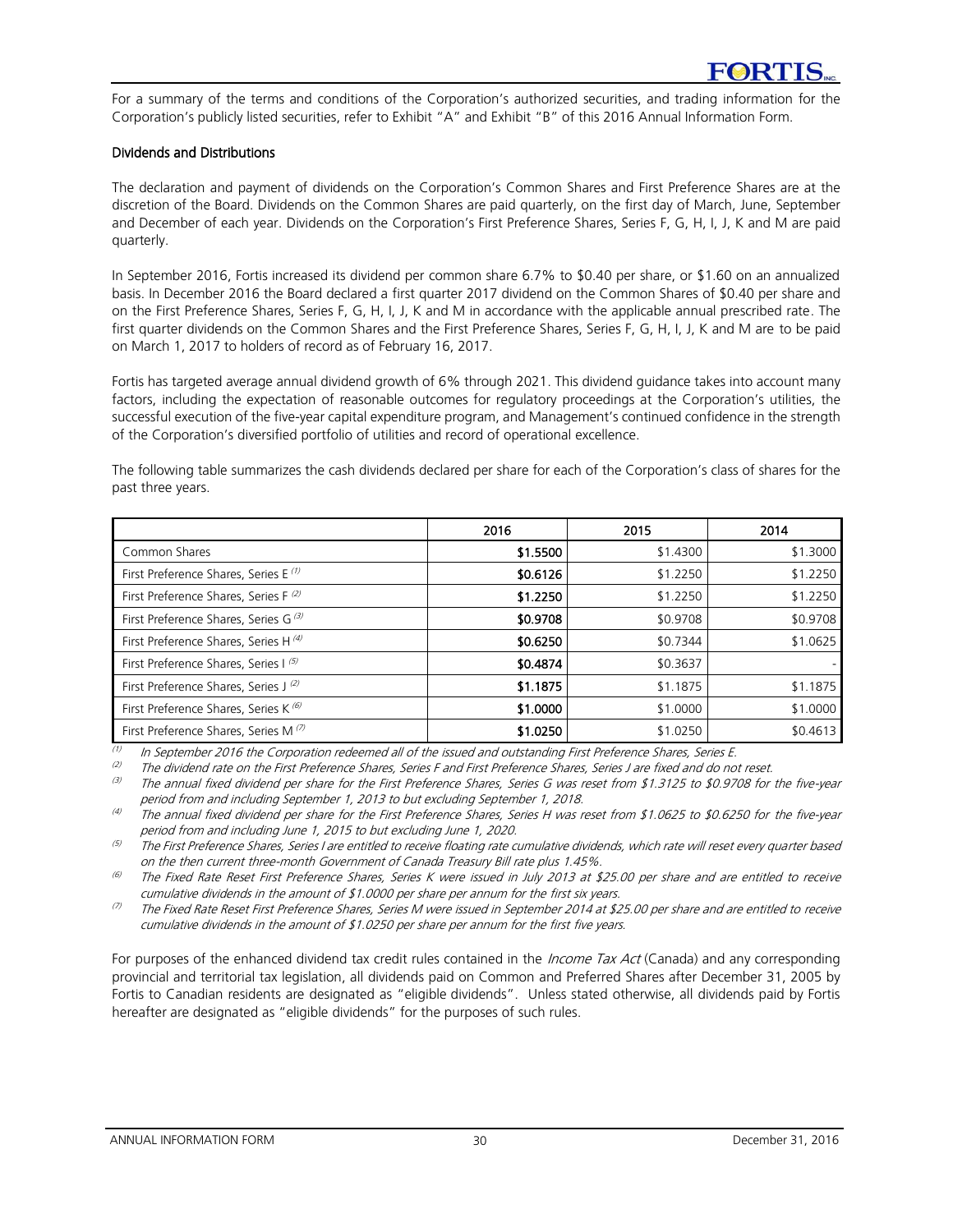# Debt Covenant Restrictions on Dividend Distributions

The Trust Indenture pertaining to the Corporation's \$200 million Senior Unsecured Debentures contains a covenant which provides that Fortis shall not declare or pay any dividends (other than stock dividends or cumulative preferred dividends on preferred shares not issued as stock dividends) or make any other distribution on its shares or redeem any of its shares or prepay subordinated debt if, immediately thereafter, its consolidated funded obligations would be in excess of 75% of its total consolidated capitalization.

The Corporation has a \$1.3 billion unsecured committed revolving corporate credit facility, maturing in July 2021, that is available for general corporate purposes. The credit facility contains a covenant which provides that Fortis shall not declare or pay any dividends or make any other restricted payments if, immediately thereafter, consolidated debt to consolidated capitalization ratio would exceed 65% at any time. In connection with the acquisition of ITC Holdings, the Corporation entered into an unsecured equity bridge credit facility that also contains a substantially similar covenant.

As at December 31, 2016 and 2015, the Corporation was in compliance with its debt covenant restrictions pertaining to dividend distributions, as described above.

#### Prior Sales

On October 4, 2016, the Corporation issued US\$500 million aggregate principal amount of 2.100% unsecured notes due 2021 and US\$1.5 billion aggregate principal amount of 3.055% unsecured notes due 2026. On December 12, 2016, the Corporation issued \$500 million aggregate principal amount of 2.85% unsecured notes due December 12, 2023. The notes issued by Fortis in 2016 are not listed on a stock exchange or publicly traded.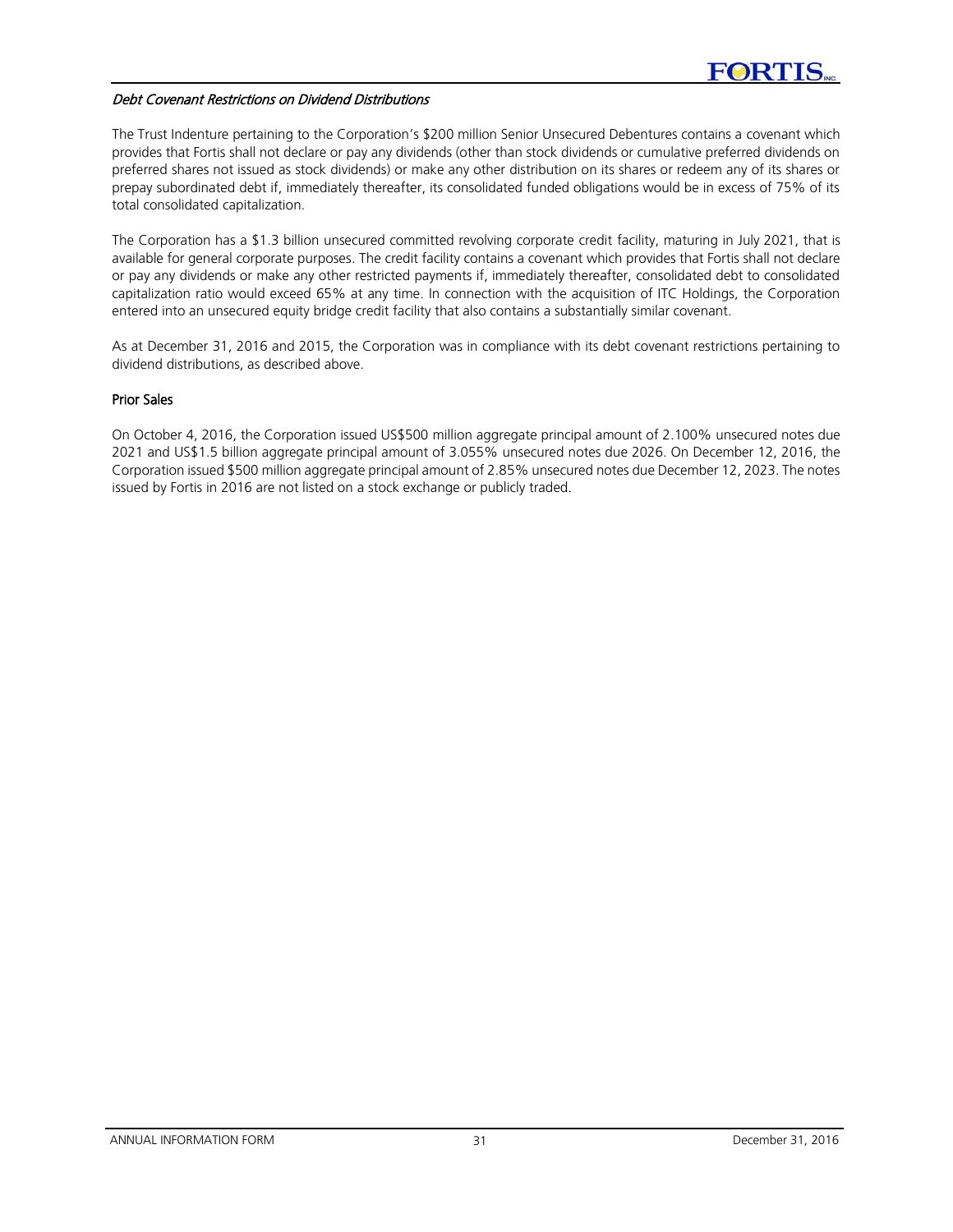#### Credit Ratings

Securities issued by Fortis and its utilities, that are currently rated, are rated by one or more credit rating agencies, namely, DBRS, S&P and/or Moody's. The ratings assigned to securities issued by Fortis and its utilities are reviewed by the agencies on an ongoing basis. Credit ratings and stability ratings are intended to provide investors with an independent measure of credit quality of an issue of securities and are not recommendations to buy sell or hold securities. Ratings may be subject to revision or withdrawal at any time by the rating organization. The following table summarizes the Corporation's debt credit ratings as at February 15, 2017.

| Company                         | Security              |                          | S&P          | Moody's         |
|---------------------------------|-----------------------|--------------------------|--------------|-----------------|
| Fortis (1)(2)                   | Unsecured Debt        |                          | BBB+, Stable | Baa3, Stable    |
| Caribbean Utilities (3)(4)      | Senior Unsecured Debt | A (low), Stable          | A-, Stable   |                 |
| Central Hudson (3) (5) (6)      | Unsecured Debt        |                          | A-, Stable   | A2, Stable      |
| FortisBC Energy                 | Unsecured Debt        | A, Stable                |              | A3, Stable      |
| FortisAlberta <sup>(3)(4)</sup> | Senior Unsecured Debt | A (low), Stable          | A-, Stable   |                 |
| FortisBC Electric               | Secured Debt          | A (low), Stable          |              |                 |
|                                 | Unsecured Debt        | A (low), Stable          |              | Baa1, Stable    |
| Fortis Turks and Caicos         | Senior Unsecured Debt |                          | BBB, Stable  |                 |
| <b>ITC Holdings</b>             | Senior Unsecured Debt |                          | BBB+, Stable | Baa2, Stable    |
|                                 | Commercial Paper      |                          | A-2, Stable  | Prime-2, Stable |
| <b>ITC</b> Great Plains         | First Mortgage Bonds  |                          | A, Stable    | A1, Stable      |
| <b>ITC Midwest</b>              | First Mortgage Bonds  |                          | A, Stable    | A1, Stable      |
| <b>ITCTransmission</b>          | First Mortgage Bonds  |                          | A, Stable    | A1, Stable      |
| Maritime Electric (3)(7)        | Senior Secured Debt   | $\overline{a}$           | A, Stable    |                 |
| <b>MFTC</b>                     | Senior Secured Debt   | $\overline{\phantom{a}}$ | A, Stable    | A1, Stable      |
| Newfoundland Power              | First Mortgage Bonds  | A, Stable                |              | A2, Stable      |
| TEP $(3)(8)$                    | Unsecured Debt        |                          | BBB+, Stable |                 |
|                                 | Senior Unsecured Debt |                          |              | A3, Stable      |
| <b>UNS Energy</b>               | Senior Secured Debt   |                          |              | Baa1, Stable    |

 $\overline{u}$  In February 2016, after the announcement by Fortis that it had entered into an agreement to acquire ITC, S&P affirmed the Corporation's corporate credit rating of A-, revised its unsecured debt credit rating to BBB+ from A-, and revised its outlook on the Corporation to negative from stable. Similarly, in February 2016 DBRS placed the Corporation's corporate credit rating under review with negative implications. In October 2016, following the completion of the acquisition of ITC, DBRS revised the Corporation's unsecured debt credit rating to BBB (high) from A (low) and revised its outlook to stable from under review with negative implications, and S&P affirmed the Corporation's long-term corporate and unsecured debt credit ratings and revised its outlook to stable from negative

*(2)* In September 2016, Moody's commenced rating Fortis and assigned the Corporation an issuer credit rating of Baa3 and an unsecured debt credit rating of Baa3, both with a stable outlook.

*(3)* In February 2016, after the announcement by Fortis that it had entered into an agreement to acquire ITC, S&P revised its outlook on TEP, Central Hudson, FortisAlberta, Maritime Electric and Caribbean Utilities to negative from stable.

*(4)* In October 2016, following the completion of the acquisition of ITC, S&P affirmed FortisAlberta's and Caribbean Utilities' debt credit ratings at 'A-' and revised its outlook to stable from negative.

*(5)* In June 2016, S&P downgraded Central Hudson's senior unsecured debt rating to 'A-' from 'A' and revised its outlook to stable from negative.

- *(6)* Central Hudson's senior unsecured debt is also rated by Fitch at 'A-, Stable'.
- *(7)* In March 2016, S&P affirmed Maritime Electric's secured debt credit rating at 'A' and revised its outlook to stable from negative.

*(8)* In July 2016, S&P affirmed TEP's unsecured debt credit rating at 'BBB+' and revised its outlook to stable from negative.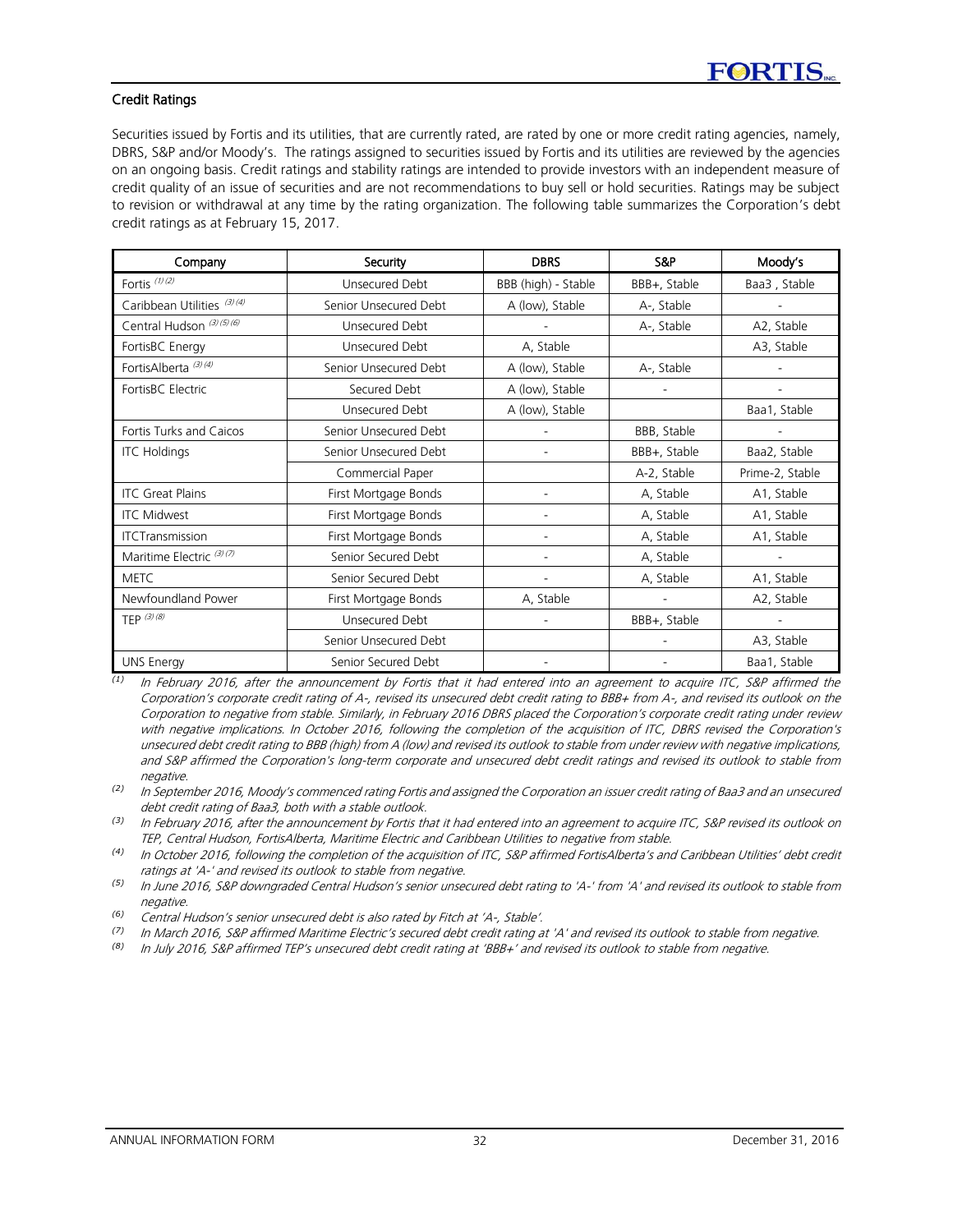# **FORTIS**

DBRS rates debt instruments by rating categories ranging from AAA to D, which represents the range from highest to lowest quality of such securities. DBRS states that: (i) its long-term debt ratings are meant to give an indication of the risk that the borrower will not fulfill its obligations in a timely manner with respect to both interest and principal commitments; (ii) its ratings do not take factors such as pricing or market risk into consideration and are expected to be used by purchasers as one part of their investment decision; and (iii) every rating is based on quantitative and qualitative considerations that are relevant for the borrowing entity. According to DBRS, a rating of A by DBRS is in the middle of three subcategories within the third highest of nine major categories. Such rating is assigned to debt instruments considered to be of satisfactory credit quality and for which protection of interest and principal is still substantial, but the degree of strength is less than with AA rated entities. Entities rated in the BBB category are considered to have long-term debt of adequate credit quality. Protection of interest and principal is considered acceptable, but the entity is fairly susceptible to adverse changes in financial and economic conditions, or there may be other adverse conditions present which reduce the strength of the entity and its rated securities. The assignment of a (high) or (low) modifier within each rating category indicates relative standing within such category.

S&P long-term debt ratings are on a ratings scale that ranges from AAA to D, which represents the range from highest to lowest quality of such securities. S&P uses '+' or '-' designations to indicate the relative standing of securities within a particular rating category. S&P states that its credit ratings are current opinions of the financial security characteristics with respect to the ability to pay under contracts in accordance with their terms. This opinion is not specific to any particular contract, nor does it address the suitability of a particular contract for a specific purpose or purchaser. An issuer rated A is regarded as having financial security characteristics to meet its financial commitments but is somewhat more susceptible to the adverse effects of changes in circumstances and economic conditions than those in higher-rated categories. Debt instruments rated BBB exhibit adequate protection parameters. However, adverse economic conditions or changing circumstances are more likely to lead to a weakened capacity of the issuer to meet its financial commitment on the obligation.

Moody's long-term debt ratings are on a rating scale that ranges from Aaa to C, which represents the range from highest to lowest quality of such securities. In addition, Moody's applies numerical modifiers 1, 2 and 3 in each generic rating classification from Aa to Caa to indicate relative standing within such classification. The modifier 1 indicates that the security ranks in the higher end of its generic rating category, the modifier 2 indicates a mid-range ranking and the modifier 3 indicates that the security ranks in the lower end of its generic rating category. Moody's states that its long-term debt ratings are opinions of relative risk of fixed-income obligations with an original maturity of one year or more and that such ratings reflect both the likelihood of default and any financial loss suffered in the event of default. According to Moody's, a rating of Baa is the fourth highest of nine major categories and such a debt rating is assigned to debt instruments considered to be of medium-grade quality. Debt instruments rated Baa are subject to moderate credit risk and may possess certain speculative characteristics. Debt instruments rated A are considered upper-medium grade and are subject to low credit risk.

Fitch's long-term debt ratings are on a rating scale that ranges from AAA to C, which represents the range from highest to lowest qualify of such securities. Fitch uses '+' or '-' designations to indicate the relative standing of securities within a particular rating category. Such modifiers are not added to the AAA rating or to ratings below B. Fitch states that its credit ratings provide an opinion on the relative ability of an entity to meet financial commitments, such as interest, preferred dividends, repayment of principal, insurance claims or counterparty obligations. Fitch's credit ratings do not directly address any risk other than credit risk. A rating of A denotes expectation of low default risk, with strong capacity for payment of financial commitments. A rating of BBB denotes current expectations of low default risk, with adequate capacity for the payment of financial commitments.

The Corporation and/or each of its currently rated utilities pay DBRS, Fitch, S&P and/or Moody's an annual monitoring fee and a one-time fee in connection with each rated issuance. In 2016 and 2015 Fortis also paid fees to S&P and Moody's in respect of certain advisory services provided in connection with the acquisition of ITC.

# DIRECTORS AND OFFICERS

The Board has governance guidelines which cover various items, including director tenure. The governance guidelines provide that Directors of the Corporation are to be elected for a term of one year and, except in appropriate circumstances determined by the Board, be eligible for re-election until the annual meeting of shareholders next following the date on which they achieve age 72 or the  $12<sup>th</sup>$  anniversary of their initial election to the Board.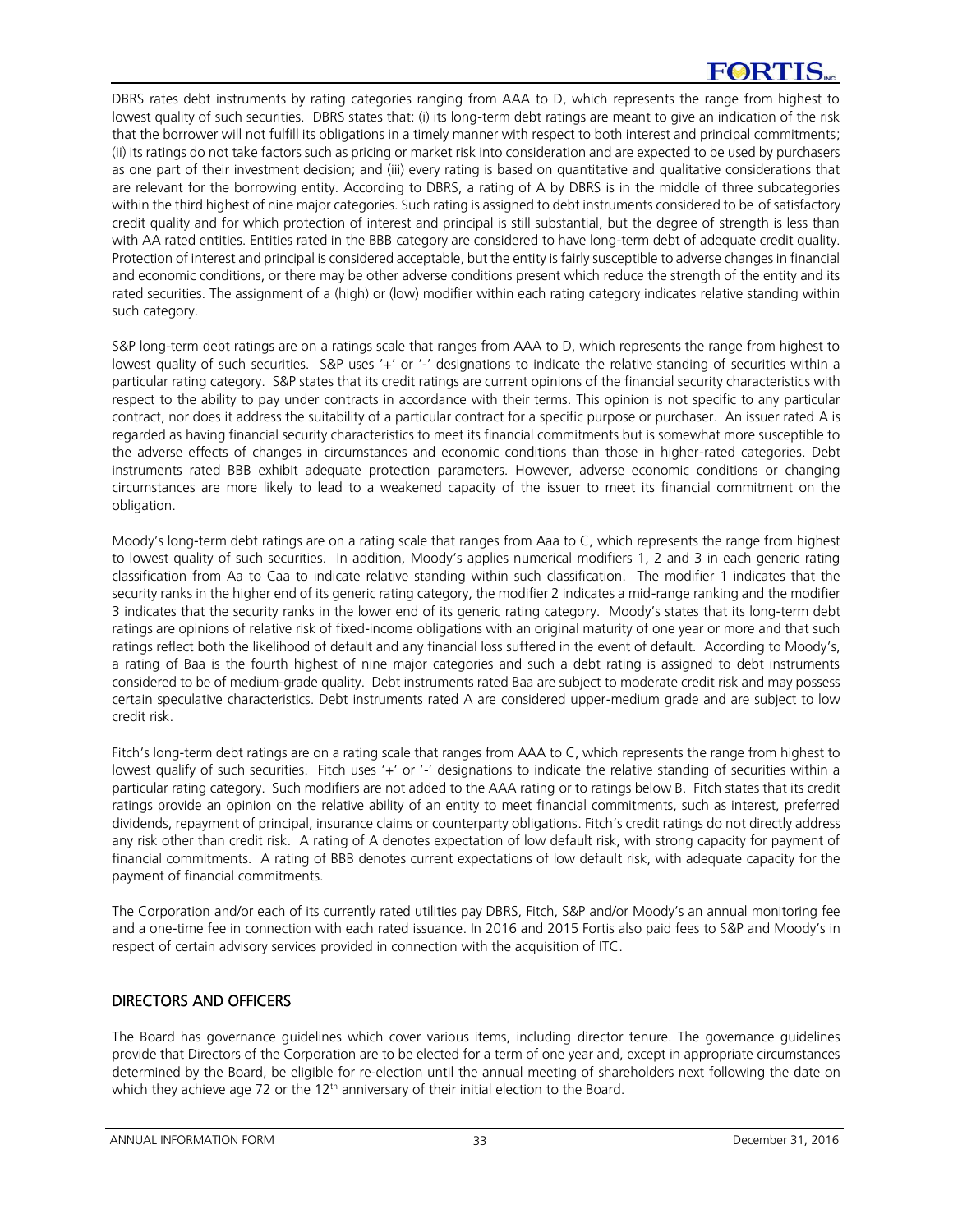# **FORTIS**

The following table sets out the name, province or state, and country of residence of each of the Directors of Fortis as of February 15, 2017, and indicates their principal occupations within the five preceding years. Each Director's current term expires at the close of the May 4, 2017 annual meeting of shareholders.

| Name and Place of<br>Residence                                 | Committees   |                                         |                    | <b>Director</b><br><b>Since</b> | Principal Occupations Within Five Preceding Years                                                                                                                                                                                                                                                                                                                                                                                                                                                                                                                                                                                                                                  |  |  |
|----------------------------------------------------------------|--------------|-----------------------------------------|--------------------|---------------------------------|------------------------------------------------------------------------------------------------------------------------------------------------------------------------------------------------------------------------------------------------------------------------------------------------------------------------------------------------------------------------------------------------------------------------------------------------------------------------------------------------------------------------------------------------------------------------------------------------------------------------------------------------------------------------------------|--|--|
|                                                                | <b>Audit</b> | nd<br>and<br>Governance a<br>Nominating | Human<br>Resources |                                 |                                                                                                                                                                                                                                                                                                                                                                                                                                                                                                                                                                                                                                                                                    |  |  |
| TRACEY C. BALL<br>Alberta, Canada                              | X            |                                         |                    | May<br>2014                     | Ms. Ball, 59, a Corporate Director, was Executive Vice President and Chief Financial<br>Officer of Canadian Western Bank Group from 2006 until her retirement in<br>September 2014. Ms. Ball serves as a director of FortisAlberta and is Chair of that<br>Board.                                                                                                                                                                                                                                                                                                                                                                                                                  |  |  |
| PIERRE J. BLOUIN<br>Quebec, Canada                             |              | X                                       | Χ                  | May<br>2015                     | Mr. Blouin, 58, a Corporate Director, was Chief Executive Officer of<br>Manitoba Telecom Services, Inc. from 2005 until his retirement in December 2014.                                                                                                                                                                                                                                                                                                                                                                                                                                                                                                                           |  |  |
| PETER E. CASE<br>Ontario, Canada                               | C            | X                                       |                    | May<br>2005                     | Mr. Case, 62, a Corporate Director, has been Chair of the Audit Committee since<br>March 2011.                                                                                                                                                                                                                                                                                                                                                                                                                                                                                                                                                                                     |  |  |
| <b>MAURA J. CLARK</b><br>New York, USA                         | X            | $\times$                                |                    | May<br>2015                     | Ms. Clark, 58, a Corporate Director, retired from Direct Energy, a subsidiary of<br>Centrica plc, in March 2014 where she was President of Direct Energy Business from<br>2007.                                                                                                                                                                                                                                                                                                                                                                                                                                                                                                    |  |  |
| <b>MARGARITA K.</b><br><b>DILLEY</b><br>Virginia, USA          | X            |                                         |                    | May<br>2016                     | Ms. Dilley, 59, a Corporate Director, has served as a director of CH Energy Group<br>since 2004 and serves as Chair of that Board.                                                                                                                                                                                                                                                                                                                                                                                                                                                                                                                                                 |  |  |
| <b>IDA J. GOODREAU</b><br>British Columbia,<br>Canada          |              | X                                       | C                  | May<br>2009                     | Ms. Goodreau, 65, a Corporate Director, has served as a director of FortisBC Energy<br>and FortisBC Inc. since 2007 and 2010, respectively. Ms. Goodreau serves as Chair<br>of the Governance Committee of FortisBC Energy and FortisBC Inc.                                                                                                                                                                                                                                                                                                                                                                                                                                       |  |  |
| DOUGLAS J.<br><b>HAUGHEY</b><br>Alberta, Canada                | X            | X                                       | X                  | May<br>2009                     | Mr. Haughey, 60, a Corporate Director, was Chief Executive Officer of<br>The Churchill Corporation from August 2012 through May 2013. From 2010<br>through April 2012, he served as President and Chief Executive Officer of<br>Provident Energy Ltd. Mr. Haughey served as a director of FortisAlberta from 2010<br>and as Chair of that Board from 2013 until April 2016. Mr. Haughey was appointed<br>Chair of the Board in September 2016.                                                                                                                                                                                                                                     |  |  |
| R. HARRY<br><b>MCWATTERS</b><br>British Columbia,<br>Canada    |              | X                                       |                    | May<br>2007                     | Mr. McWatters, 71, is the President of Vintage Consulting Group Inc.,<br>Harry McWatters Inc., and TIME Estate Winery, all of which are engaged in various<br>aspects of the British Columbia wine industry.                                                                                                                                                                                                                                                                                                                                                                                                                                                                       |  |  |
| RONALD D.<br><b>MUNKLEY</b><br>Ontario, Canada                 |              | C                                       | X                  | May<br>2009                     | Mr. Munkley, 70, a Corporate Director, retired in 2009 as Vice Chairman and Head<br>of the Power and Utility Business of CIBC World Markets.                                                                                                                                                                                                                                                                                                                                                                                                                                                                                                                                       |  |  |
| <b>DAVID G. NORRIS</b><br>Newfoundland and<br>Labrador, Canada | $\times$     | $\times$                                | X                  | May<br>2005                     | Mr. Norris, 69, a Corporate Director, was a financial and management consultant<br>from 2001 until his retirement in December 2013. He served as Chair of the Board<br>from December 2010 to September 2016.                                                                                                                                                                                                                                                                                                                                                                                                                                                                       |  |  |
| <b>BARRY V. PERRY</b><br>Newfoundland and<br>Labrador, Canada  |              |                                         | X                  | January<br>2015                 | Mr. Perry, 52, is President and Chief Executive Officer of the Corporation. Prior to<br>his current position at Fortis, he served as President from June 30, 2014 to<br>December 31, 2014 and prior to that served as Vice President, Finance and<br>Chief Financial Officer of the Corporation. Mr. Perry serves on the Boards of<br>FortisBC Energy, FortisBC Inc., UNS and ITC Holdings. Mr. Perry was appointed to<br>the Board concurrent with his appointment as President and Chief Executive Officer<br>of the Corporation. Mr. Perry is not a member of any committees as he is not<br>independent as he is the President and Chief Executive Officer of the Corporation. |  |  |
| <b>JO MARK ZUREL</b><br>Newfoundland and<br>Labrador, Canada   |              |                                         |                    | May<br>2016                     | Mr. Zurel, 52, is President of Stonebridge Capital Inc., a private investment<br>company. Mr. Zurel served as a director of Newfoundland Power from January 2008<br>to July 2016.                                                                                                                                                                                                                                                                                                                                                                                                                                                                                                  |  |  |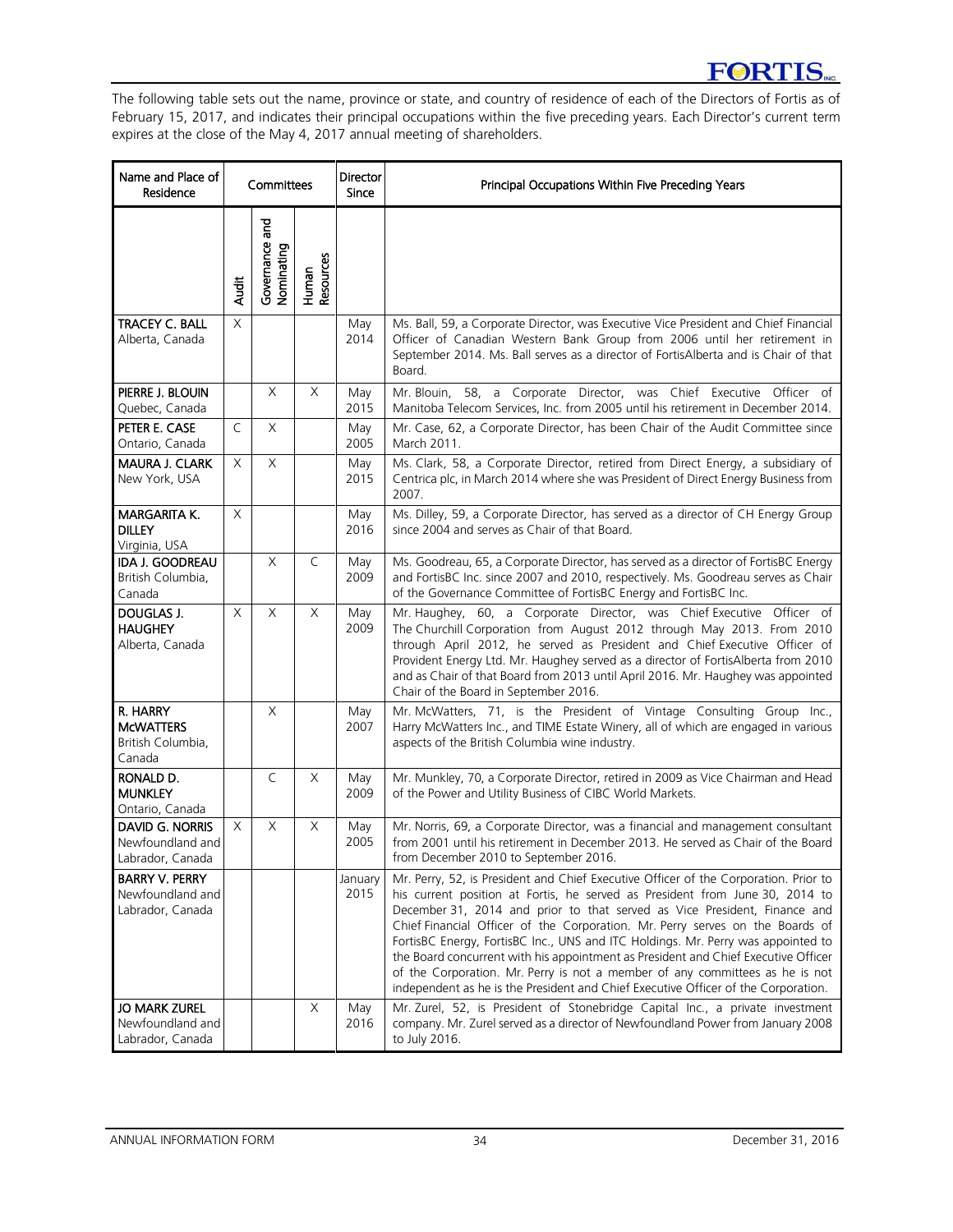The following table sets out the name, province or state, and country of residence of each of the executive officers of Fortis as of December 31, 2016, and indicates the office held and principal occupations of the executive officers during the five preceding years.

| Name and Place of<br>Residence                                  | Office                                                                                 | Principal Occupation During the Five Preceding Years                                                                                                                                                                                                                                                                                                                                                                                                                                                                                |
|-----------------------------------------------------------------|----------------------------------------------------------------------------------------|-------------------------------------------------------------------------------------------------------------------------------------------------------------------------------------------------------------------------------------------------------------------------------------------------------------------------------------------------------------------------------------------------------------------------------------------------------------------------------------------------------------------------------------|
| <b>BARRY V. PERRY</b><br>Newfoundland and<br>Labrador, Canada   | President and Chief<br><b>Executive Officer</b>                                        | Mr. Perry was appointed President and Chief Executive Officer, effective<br>January 1, 2015. Mr. Perry became President of Fortis effective June 30, 2014.<br>From 2004 to the time of his appointment as President, Mr. Perry served as                                                                                                                                                                                                                                                                                            |
| <b>KARL W. SMITH</b><br>Newfoundland and<br>Labrador, Canada    | Executive Vice President,<br>Chief Financial Officer                                   | Vice President, Finance and Chief Financial Officer of Fortis.<br>Mr. Smith was appointed Executive Vice President, Chief Financial Officer, effective<br>June 30, 2014. From 2007 to the time of such appointment, Mr. Smith served as<br>President and Chief Executive Officer of FortisAlberta.                                                                                                                                                                                                                                  |
| <b>NORA M. DUKE</b><br>Newfoundland and<br>Labrador, Canada     | Executive Vice President,<br>Corporate Services and<br>Chief Human Resource<br>Officer | Ms. Duke was appointed Executive Vice President, Corporate Services and<br>Chief Human Resource Officer, effective August 1, 2015. From 2008 to the time<br>of such appointment, Ms. Duke served as President and Chief Executive Officer of<br>Fortis Properties.                                                                                                                                                                                                                                                                  |
| <b>JAMES P. LAURITO</b><br>Florida, USA                         | Executive Vice President,<br><b>Business Development</b>                               | Mr. Laurito was appointed Executive Vice President, Business Development,<br>effective April 1, 2016. From 2010 to the time of such appointment, Mr. Laurito<br>served as President and Chief Executive Officer of Central Hudson.                                                                                                                                                                                                                                                                                                  |
| EARL A. LUDLOW<br>Newfoundland and<br>Labrador, Canada          | Executive Vice President,<br>Eastern Canadian and<br>Caribbean Operations              | Mr. Ludlow was appointed Executive Vice President, Eastern Canadian and<br>Caribbean Operations, effective August 1, 2014. From 2007 to the time of such<br>appointment, Mr. Ludlow served as President and Chief Executive Officer at<br>Newfoundland Power.                                                                                                                                                                                                                                                                       |
| DAVID C. BENNETT<br>Newfoundland and<br>Labrador, Canada        | Executive Vice President.<br>Chief Legal Officer and<br>Corporate Secretary            | Mr. Bennett was appointed Executive Vice President, Chief Legal Officer and<br>Corporate Secretary, effective May 9, 2016 and, prior thereto, served as<br>Vice President, Chief Legal Officer and Corporate Secretary from<br>September 19, 2014. Mr. Bennett served as Vice President, Operations Support,<br>General Counsel and Corporate Secretary from 2013 until his appointment with<br>Fortis and Vice President, General Counsel and Corporate Secretary for<br>FortisBC Inc., FortisBC Energy and FHI from 2010 to 2013. |
| <b>JANET A. CRAIG</b><br>Newfoundland and<br>Labrador, Canada   | Vice President, Investor<br>Relations                                                  | Ms. Craig was appointed Vice President, Investor Relations, effective<br>October 1, 2015. Ms. Craig served as Senior Vice President, Investor Relations of<br>Loblaws Companies Limited from 2013 to 2015, and served as Vice President,<br>Investor Relations of Nexen Inc. from 2011 to 2013.                                                                                                                                                                                                                                     |
| <b>KAREN J. GOSSE</b><br>Newfoundland and<br>Labrador, Canada   | Vice President, Planning<br>and Forecasting                                            | Ms. Gosse was appointed Vice President, Planning and Forecasting, effective<br>November 1, 2015. Ms. Gosse served as Vice President, Finance, and<br>Chief Financial Officer of Fortis Properties from 2013 until her appointment with<br>Fortis and Manager, Financial Reporting of Fortis from 2005 to 2013.                                                                                                                                                                                                                      |
| <b>JAMES D. SPINNEY</b><br>Newfoundland and<br>Labrador, Canada | Vice President, Treasurer                                                              | Mr. Spinney was appointed Vice President, Treasurer, effective March 20, 2013.<br>From 2002 to the time of such appointment, Mr. Spinney served as<br>Manager, Treasury of Fortis.                                                                                                                                                                                                                                                                                                                                                  |
| <b>JAMIE D. ROBERTS</b><br>Newfoundland and<br>Labrador, Canada | Vice President,<br>Controller                                                          | Mr. Roberts was appointed Vice President, Controller, effective March 20, 2013.<br>From 2008 to the time of such appointment, Mr. Roberts served as Vice President,<br>Finance and Chief Financial Officer of Fortis Properties.                                                                                                                                                                                                                                                                                                    |

As at December 31, 2016, the directors and executive officers of Fortis, as a group, beneficially owned, directly or indirectly, or exercised control or direction over 704,181 Common Shares, representing 0.2% of the issued and outstanding Common Shares of Fortis. The Common Shares are the only voting securities of the Corporation.

# AUDIT COMMITTEE

# Members

The members of the Corporation's audit committee are Peter E. Case (Chair), Tracey C. Ball, Maura J. Clark, Margarita K. Dilley, Douglas J. Haughey and David G. Norris.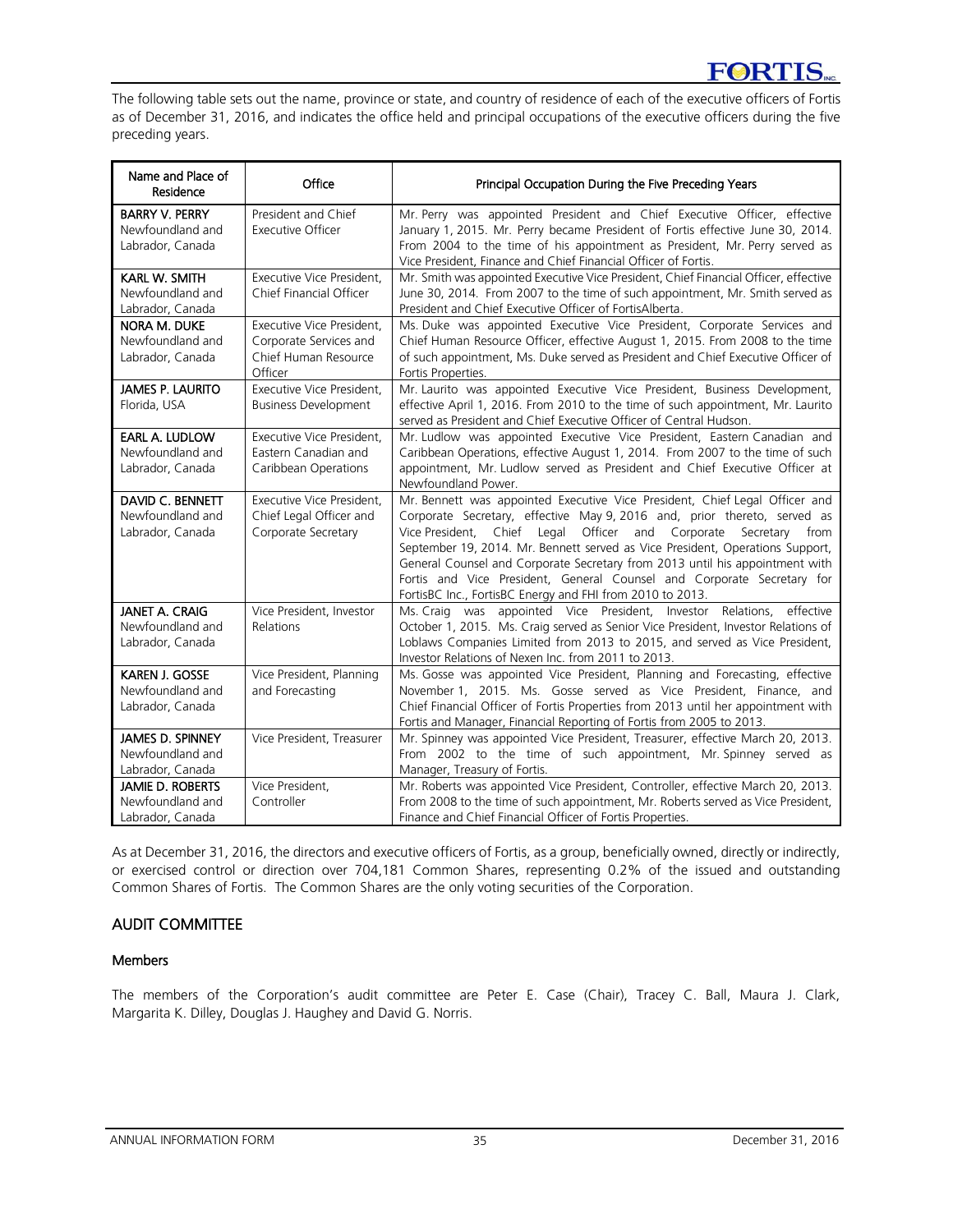The Board has determined that each of the Audit Committee members is independent and financially literate. Independent means free from any direct or indirect material relationship with the Corporation which, in the view of the Board, could reasonably be expected to interfere with the exercise of a member's independent judgment as more particularly described in Multilateral Instrument 52-110 - Audit Committees and in accordance with the independence requirements set forth in Sections 303A.01 and 303A.07 of the NYSE corporate governance rules. Financially literate means having the ability to read and understand a set of financial statements that present a breadth and level of complexity of accounting issues that are generally comparable to the breath and complexity of the issues that can reasonably be expected to be raised by the Corporation's 2016 Audited Consolidated Financial Statements.

The Board has determined that Tracey C. Ball and Maura J. Clark are the Corporation's "audit committee financial experts" within the meaning of Item 407(d) of Regulation S-K under the US Securities Act and have the required financial experience required by the NYSE corporate governance rules.

The Audit Committee Mandate is attached as Exhibit "C" to this 2016 Annual Information Form.

# Education and Experience

The education and experience of each Audit Committee Member that is relevant to such Member's responsibilities as a Member of the Audit Committee are set out below. As at December 31, 2016, the Audit Committee was composed of the following persons.

| <b>Committee Member</b>    | Relevant Education and Experience                                                                                                                                                                                                                                                                                                                                                                                                                                                                                                                                                                                                                                                          |
|----------------------------|--------------------------------------------------------------------------------------------------------------------------------------------------------------------------------------------------------------------------------------------------------------------------------------------------------------------------------------------------------------------------------------------------------------------------------------------------------------------------------------------------------------------------------------------------------------------------------------------------------------------------------------------------------------------------------------------|
| PETER E. CASE (Chair)      | Mr. Case retired in February 2003 as Executive Director, Institutional Equity Research at<br>CIBC World Markets. He holds a Bachelor of Arts and an MBA from Queen's University and a Master of<br>Divinity from Wycliffe College, University of Toronto.                                                                                                                                                                                                                                                                                                                                                                                                                                  |
| <b>TRACEY C. BALL</b>      | Ms. Ball retired in September 2014 as Executive Vice President and Chief Financial Officer of<br>Canadian Western Bank Group. Ms. Ball has served on several private and public sector boards, including<br>the Province of Alberta Audit Committee and the Financial Executives Institute of Canada. She graduated<br>from Simon Fraser University with a Bachelor of Arts (Commerce). She is a member of the<br>Canadian Chartered Professional Accountants of Canada, the Institute of Chartered Accountants of<br>Alberta, and the Association of Chartered Professional Accountants of British Columbia. She holds an<br>ICD.D designation from the Institute of Corporate Directors. |
| <b>MAURA J. CLARK</b>      | Ms. Clark retired from Direct Energy, a subsidiary of Centrica plc, in March 2014 where she was<br>President of Direct Energy Business, a leading energy retailer in Canada and the United States. Previously<br>Ms. Clark was Executive Vice President of North American Strategy and Mergers and Acquisitions for<br>Direct Energy. Ms. Clark's prior experience includes investment banking and serving as<br>Chief Financial Officer of an independent oil refining and marketing company. Ms. Clark graduated from<br>Queen's University with a Bachelor of Arts in Economics. She is a member of the Association of Chartered<br>Professional Accountants of Ontario.                |
| <b>MARGARITA K. DILLEY</b> | Ms. Dilley retired from ASTROLINK International LLC in 2004, an international wireless broadband<br>telecommunications company, where she was Vice President and Chief Financial Officer. Ms. Dilley's prior<br>experience includes serving as Director, Strategy & Corporate Development as well as Treasurer for Intelsat.<br>Ms. Dilley graduated from Cornell University with a Bachelor of Arts, from Columbia University with a<br>Master of Arts and from Wharton Graduate School, University of Pennsylvania with an MBA.                                                                                                                                                          |
| <b>DOUGLAS J. HAUGHEY</b>  | Mr. Haughey, from August 2012 through May 2013, was Chief Executive<br>Officer of<br>The Churchill Corporation. Prior to that, he served as President and Chief Executive Officer of<br>Provident Energy Ltd. and held several executive roles with Spectra Energy and predecessor companies.<br>He graduated from the University of Regina with a Bachelor of Business Administration and from the<br>University of Calgary with an MBA. Mr. Haughey also holds an ICD.D designation from the<br>Institute of Corporate Directors.                                                                                                                                                        |
| <b>DAVID G. NORRIS</b>     | Mr. Norris was a financial and management consultant from 2001 until his retirement in December 2013.<br>Prior to that he was Executive Vice President, Finance and Business Development of<br>Fishery Products International Limited. He holds a Bachelor of Commerce, Honours, from<br>Memorial University of Newfoundland and an MBA from McMaster University.                                                                                                                                                                                                                                                                                                                          |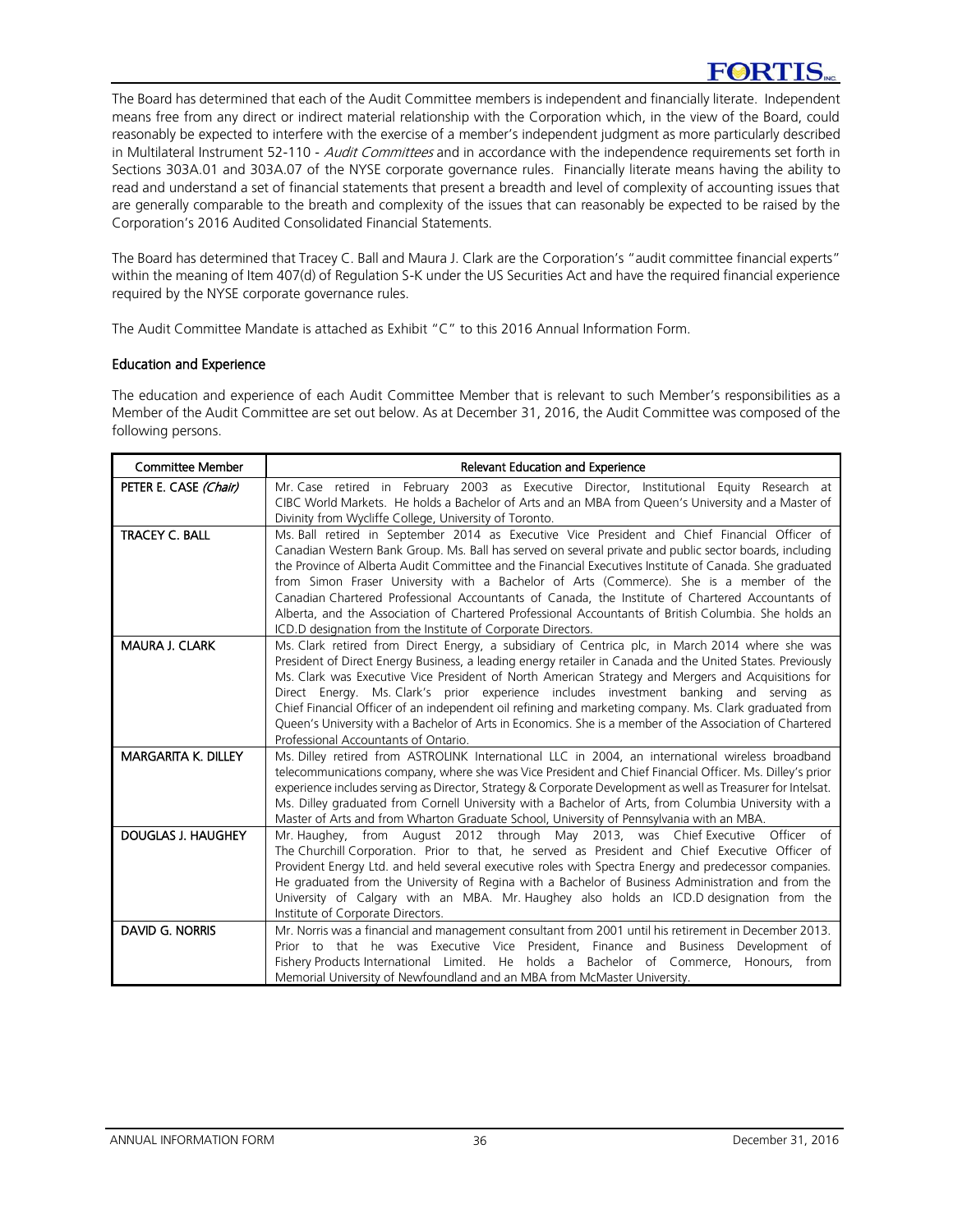#### Pre-Approval Policies and Procedures

The Audit Committee has established a policy which requires pre-approval of all audit and non-audit services provided to the Corporation and its subsidiaries by the Corporation's External Auditor. The Pre-Approval of Audit and Non-Audit Services Policy describes the services which may be contracted from the External Auditor and the limitations and authorization procedures related thereto. This policy defines services such as bookkeeping, valuations, internal audit and management functions which may not be contracted from the External Auditor and establishes an annual limit for permissible non-audit services not greater than the total fee for audit services. Audit Committee pre-approval is required for all audit and non-audit services.

#### External Auditor Service Fees

Fees incurred by the Corporation for work performed by Ernst & Young LLP, the Corporation's External Auditors, during each of the last two fiscal years for audit, audit-related, tax, and non-audit services were as follows.

| Ernst & Young LLP  | 2016   | 2015  |
|--------------------|--------|-------|
| Audit Fees         | 5,884  | 5,223 |
| Audit-Related Fees | 1,727  | 870   |
| Tax Fees           | 332    | 475   |
| Non-Audit Fees     | $\sim$ |       |
| Total              | 7,943  | 6,568 |

Audit fees were higher in 2016 than in 2015, mainly due to the increasing size and complexity of Fortis. Audit-related fees consisted mainly of assurance services provided in relation to the Corporation's readiness assessment with respect to the Sarbanes-Oxley Act of 2002, SEC registration and the acquisition of ITC and debt offerings. Tax fees consisted of tax surplus verification in the Caribbean and other tax services. Ernst & Young LLP did not provide any non-audit services in 2015 or 2016.

# TRANSFER AGENT AND REGISTRAR

The transfer agent and registrar in Canada for the Common Shares and First Preference Shares of Fortis is Computershare Trust Company of Canada in Montréal and Toronto.

The co-transfer agent and co-registrar in the United States for the Common Shares is Computershare Trust Company, N.A. in Canton, MA, Jersey City, NJ and College Station, TX.

Computershare Trust Company of Canada 8<sup>th</sup> Floor, 100 University Avenue Toronto, ON M5J 2Y1 T: 514.982.7555 or 1.866.586.7638 F: 416.263.9394 or 1.888.453.0330 W: www.investorcentre.com/fortisinc

Computershare Trust Company, N.A. Att: Stock Transfer Department Overnight Mail Delivery: 250 Royall Street, Canton, Massachusetts 02021 Regular Mail Delivery: P.O. Box 43078, Providence, Rhode Island 02940-3070 T: 303.262.0600 or 1.800.962.4284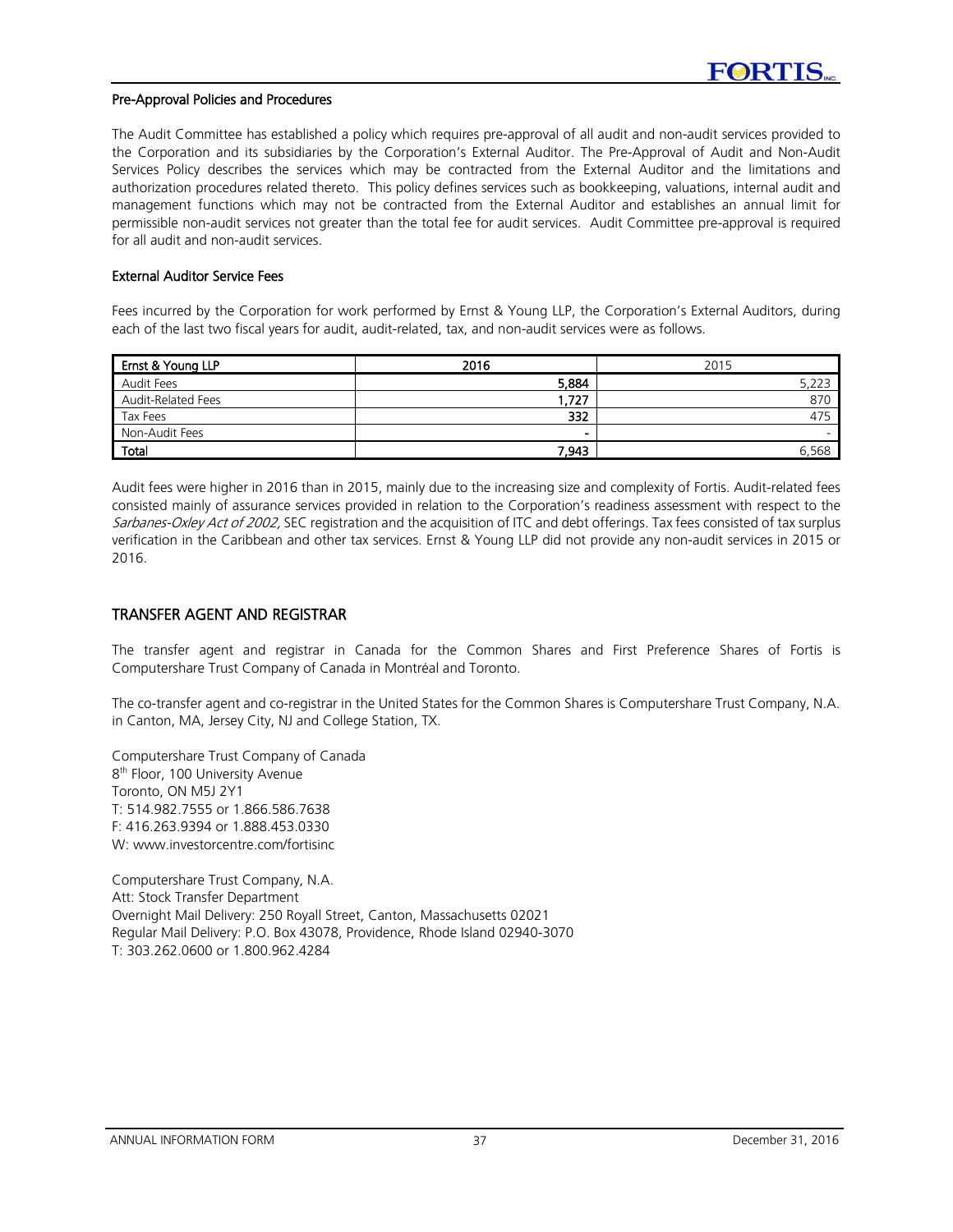# **AUDITORS**

The auditors of the Corporation are Ernst & Young LLP, Chartered Professional Accountants, Fortis Place, Suite 800, 5 Springdale Street, St. John's, NL, A1E 0E4. The consolidated financial statements of the Corporation for the fiscal year ended December 31, 2016 have been audited by Ernst & Young LLP. Ernst & Young LLP report that they are independent of the Corporation within the meaning of the relevant rules and related interpretations prescribed by the relevant professional bodies in Canada and any applicable legislation or regulation, and that they are independent accountants with respect to the Corporation under all relevant U.S. professional and regulatory standards.

The auditors of ITC are Deloitte & Touche LLP, located in Detroit, Michigan. Deloitte & Touche LLP audited the consolidated financial statements and financial statement schedule of ITC as at December 31, 2015 and December 31, 2014 and for the years ended December 31, 2015, 2014 and 2013 together with the notes thereto and the auditor's report thereon dated February 25, 2016, which are included in the Business Acquisition Report and the Corporation's Management Information Circular dated March 18, 2016. Deloitte & Touche LLP, certified public accountants, are independent with respect to ITC within the meaning of the US Securities Act and the applicable rules and regulations thereunder adopted by the SEC and the Public Company Accounting Oversight Board.

# INTERESTS OF EXPERTS

Goldman, Sachs & Co. provided a fairness opinion to the Corporation which is included in the Corporation's Management Information Circular dated March 18, 2016. Goldman, Sachs & Co. and its affiliates own beneficially, directly or indirectly, less than 1% of the securities of Fortis or any of its associates or affiliates.

# ADDITIONAL INFORMATION

Additional financial information is provided in the Corporation's MD&A and 2016 Audited Consolidated Financial Statements, which are incorporated herein by reference. These documents and additional information relating to the Corporation can be found on the Corporation's website at www.fortisinc.com, on SEDAR at www.sedar.com and on EDGAR at www.sec.gov.

Further additional information, including officers' and directors' remuneration and indebtedness, principal holders of the securities of Fortis, options to purchase securities and interests of insiders in material transactions, where applicable, is contained in the Management Information Circular of Fortis dated on or about March 18, 2016 for the May 5, 2016 annual meeting of shareholders.

Requests for additional copies of the above-mentioned documents, as well as this 2016 Annual Information Form, should be directed to the Corporate Secretary, Fortis, P.O. Box 8837, St. John's, NL, A1B 3T2 (telephone: 709.737.2800). In addition, such documentation and additional information relating to the Corporation is contained on the Corporation's website at www.fortisinc.com.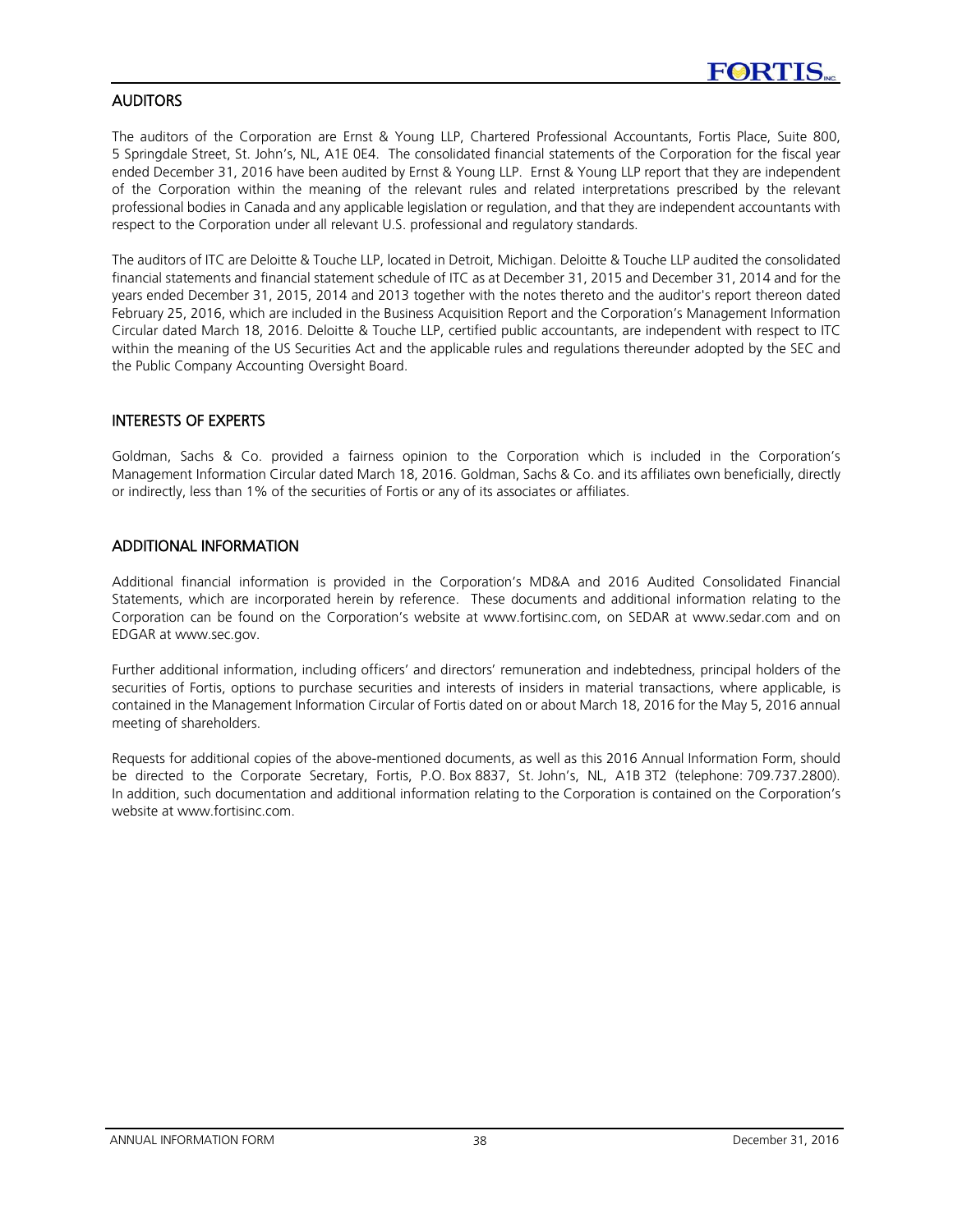#### EXHIBIT A: Summary of Terms and Conditions of Authorized Securities

#### Common Shares

Dividends on Common Shares are declared at the discretion of the Board. Holders of Common Shares are entitled to dividends on a pro rata basis if, as, and when declared by the Board. Subject to the rights of the holders of the First Preference Shares and Second Preference Shares and any other class of shares of the Corporation entitled to receive dividends in priority to or ratably with the holders of the Common Shares, the Board may declare dividends on the Common Shares to the exclusion of any other class of shares of the Corporation.

On the liquidation, dissolution or winding-up of Fortis, holders of Common Shares are entitled to participate ratably in any distribution of assets of Fortis, subject to the rights of holders of First Preference Shares and Second Preference Shares and any other class of shares of the Corporation entitled to receive the assets of the Corporation on such a distribution in priority to or ratably with the holders of the Common Shares.

Holders of the Common Shares are entitled to receive notice of and to attend all annual and special meetings of the shareholders of Fortis, other than separate meetings of holders of any other class or series of shares, and are entitled to one vote in respect of each Common Share held at such meetings.

#### Preference Shares

#### First Preference Shares

The following is a summary of the material rights, privileges, conditions and restrictions attached to the first preference shares as a class. The specific terms of the first preference shares, including the currency in which first preference shares may be purchased and redeemed and the currency in which any dividend is payable, if other than Canadian dollars, and the extent to which the general terms described herein apply to those first preference shares, is or will be as set forth in the applicable articles of amendment of Fortis relating to such series.

#### Issuance in Series

The Board may from time to time issue first preference shares in one or more series. Prior to issuing shares in a series, the Board is required to fix the number of shares in the series and determine the designation, rights, privileges, restrictions and conditions attaching to that series of first preference shares.

#### **Priority**

The shares of each series of first preference shares rank on a parity with the first preference shares of every other series and in priority to all other shares of Fortis, including the second preference shares, as to the payment of dividends, return of capital and the distribution of assets in the event of the liquidation, dissolution or winding-up of Fortis, whether voluntary or involuntary, or any other distribution of the assets of Fortis among its shareholders for the purpose of winding up its affairs.

Each series of first preference shares participates ratably with every other series of first preference shares in respect of accumulated cumulative dividends and returns of capital if any amount of cumulative dividends, whether or not declared, or amount payable on the return of capital in respect of a series of first preference shares, is not paid in full.

#### Voting

The holders of the first preference shares are not entitled to any voting rights as a class except to the extent that voting rights may from time to time be attached to any series of first preference shares, and except as provided by law or as described below under the heading "Modification". At any meeting of the holders of first preference shares, each holder shall have one vote in respect of each first preference share held.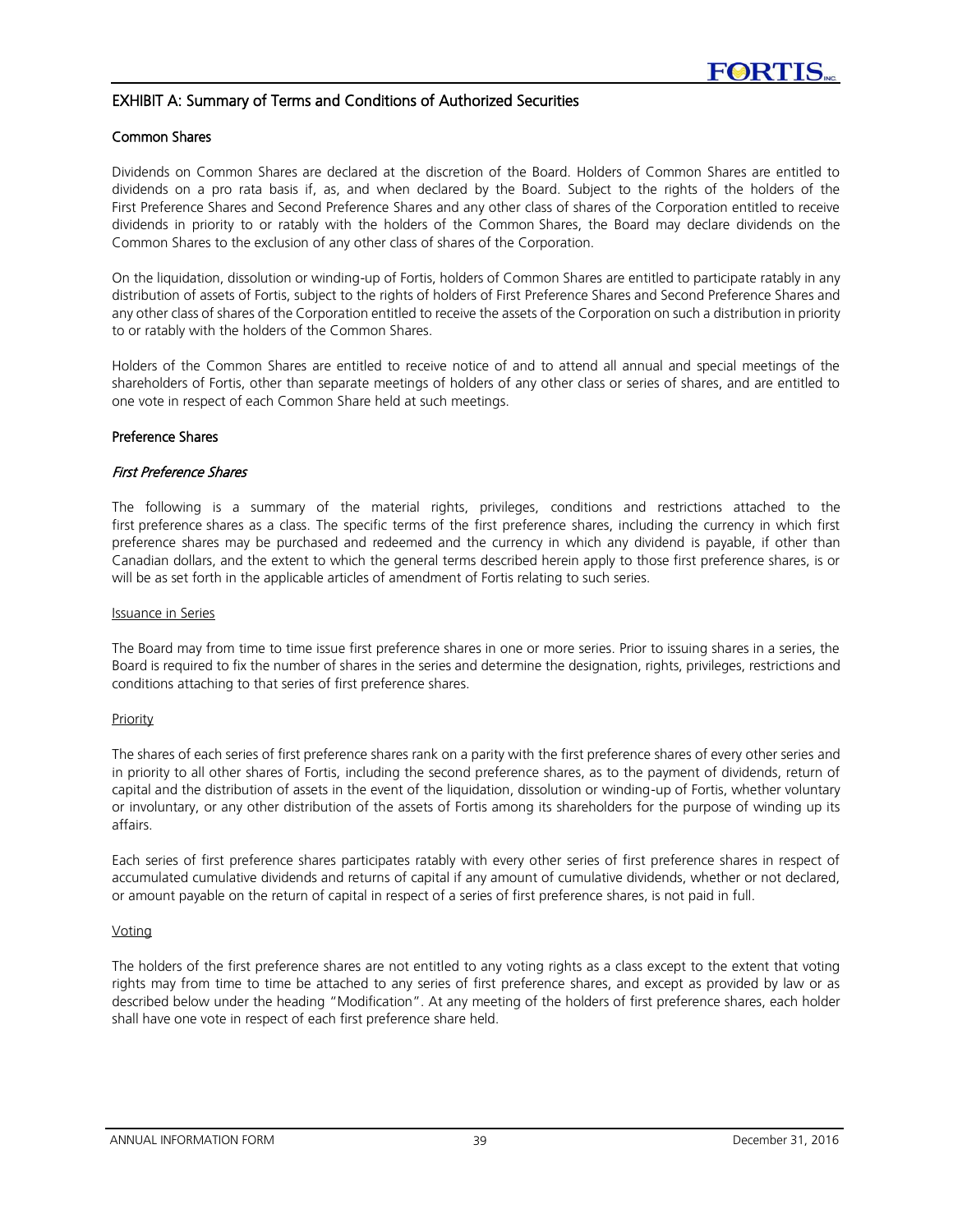#### Redemption

Subject to the provisions of the *Corporations Act* (Newfoundland and Labrador) and any provisions relating to any particular series, Fortis, upon giving proper notice, may redeem out of capital or otherwise at any time, or from time to time, the whole or any part of the then outstanding first preference shares of any one or more series on payment for each such first preference share at such price or prices as may be applicable to such series. Subject to the foregoing, if only a part of the then outstanding first preference shares of any particular series is at any time redeemed, the shares to be redeemed will be selected by lot in such manner as the directors or the transfer agent for the first preference shares, if any, decide, or if the directors so determine, may be redeemed pro rata disregarding fractions.

#### Modification

The class provisions attached to the first preference shares may only be amended with the prior approval of the holders of the first preference shares, in addition to any other approvals required by the Corporations Act (Newfoundland and Labrador) or any other statutory provisions of like or similar effect in force from time to time.

The approval of the holders of the first preference shares with respect to any and all matters may be given by at least two-thirds of the votes cast at a meeting of the holders of the first preference shares duly called for that purpose.

#### First Preference Shares Authorized

On September 1, 2016, the 7,993,500 First Preference Shares, Series E were redeemed by the Corporation. The following table summarizes the series of first preference shares as of February 15, 2017.

| <b>Series</b> | Authorized | Issued and<br>Outstanding | Annual<br>Dividend (\$) | Earliest Redemption and/or<br><b>Conversion Option Date</b> | Redemption<br>Value $($ 1) $(1)$ | <b>Right to Convert</b><br>on a One for<br>One Basis |
|---------------|------------|---------------------------|-------------------------|-------------------------------------------------------------|----------------------------------|------------------------------------------------------|
|               | 5,000,000  | 5,000,000                 | 1.2250                  | December 1, 2011                                            | 25.00                            |                                                      |
| G             | 9,200,000  | 9,200,000                 | $0.9708^{(2)}$          | September 1, 2013 <sup>(3)</sup>                            | 25.00                            |                                                      |
| H             | 7,024,846  | 7,024,846                 | $0.6250^{(2)}$          | June 1, 2015 (3)                                            | 25.00                            | Series   (3)                                         |
|               | 2,975,154  | 2,975,154                 | (4)                     | June 1, 2015                                                | $25.50^{(5)}$                    | Series H <sup>(3)</sup>                              |
|               | 8,000,000  | 8.000.000                 | 1.1875                  | December 1, 2017                                            | $26.00^{(5)}$                    |                                                      |
| К             | 10,000,000 | 10,000,000                | $1.0000^{(2)}$          | March 1, 2019 (3)                                           | 25.00                            | Series $L^{(3)}$                                     |
|               | 12,000,000 |                           | (4)                     | March 1, 2024                                               |                                  | Series K $(3)$                                       |
| M             | 24,000,000 | 24,000,000                | $1.0250$ <sup>(2)</sup> | December 1, 2019 <sup>(3)</sup>                             | 25.00                            | Series N $(3)$                                       |
| N             | 24,000,000 |                           | (4)                     | December 1, 2024                                            |                                  | Series M <sup>(3)</sup>                              |

 $(1)$  Plus all accrued and unpaid dividends up to but excluding the date fixed for redemption.

 $(2)$  On the redemption and/or conversion option date and each five-year anniversary thereafter, holders will be entitled to a reset of the dividend per share at a rate determined by multiplying \$25.00 per share by the annual fixed dividend rate, which is the sum of the five-year Government of Canada bond yield on the applicable reset date plus 2.13% (Series G), 1.45% (Series H), 2.05% (Series K), or 2.48% (Series M).

- $^{(3)}$  On each conversion option date, the holders have the option, subject to certain conditions, to convert any or all of their shares into an equal number of cumulative redeemable preference shares of a specified series. If on any conversion option date the Corporation determines there would be less than 1,000,000 cumulative redeemable first preference shares of a specified series outstanding, such remaining shares of that series will be automatically converted into an equal number of cumulative redeemable preference shares of the specified series.
- After the redemption and conversion option dates, holders will be entitled to receive floating rate cumulative preferential cash dividends, as and when declared by the Board, in the amount per share determined by multiplying the applicable floating quarterly dividend rate by \$25.00. The floating quarterly dividend rate will be reset every quarter based on the then current three month Government of Canada Treasury Bill rate plus 1.45% (Series I), 2.05% (Series L) and 2.48% (Series N).
- (5) First Preference Shares, Series I are redeemable at \$25.50 per share, up to and excluding June 1, 2020, and \$25.00 per share on June 1, 2020, and on every fifth anniversary date, thereafter. First Preference Shares, Series J are redeemable at \$26.00 to December 1, 2018, decreasing \$0.25 each year until December 1, 2021 and \$25.00 per share thereafter.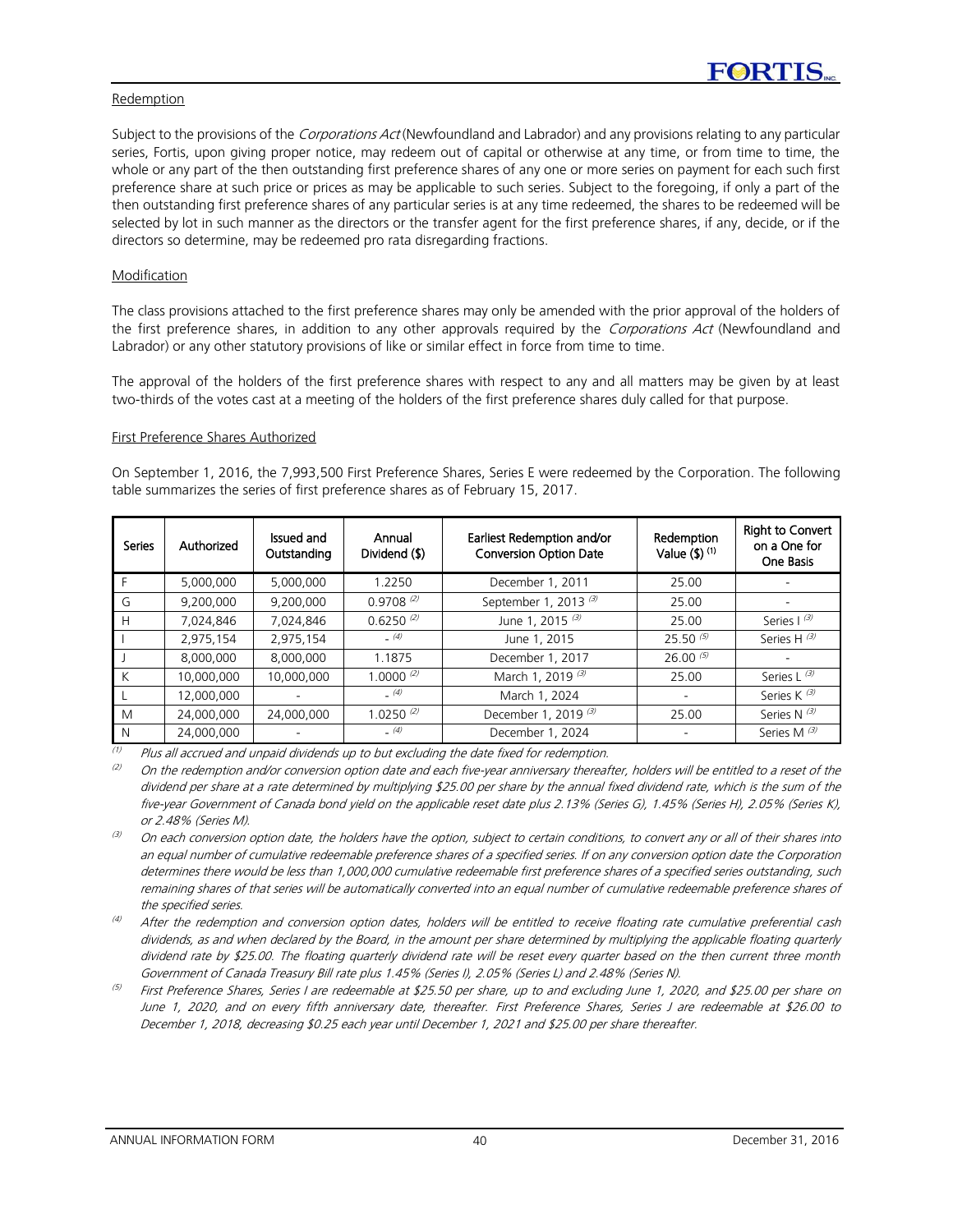#### Second Preference Shares

The rights, privileges, conditions and restrictions attaching to the second preference shares are substantially identical to those attaching to the first preference shares, except that the second preference shares are junior to the first preference shares with respect to the payment of dividends, repayment of capital and the distribution of assets of Fortis in the event of a liquidation, dissolution or winding up of Fortis.

The specific terms of the second preference shares, including the currency in which second preference shares may be purchased and redeemed and the currency in which any dividend is payable, if other than Canadian dollars, and the extent to which the general terms described in herein apply to those second preference shares, will be as set forth in the applicable articles of amendment of Fortis relating to such series.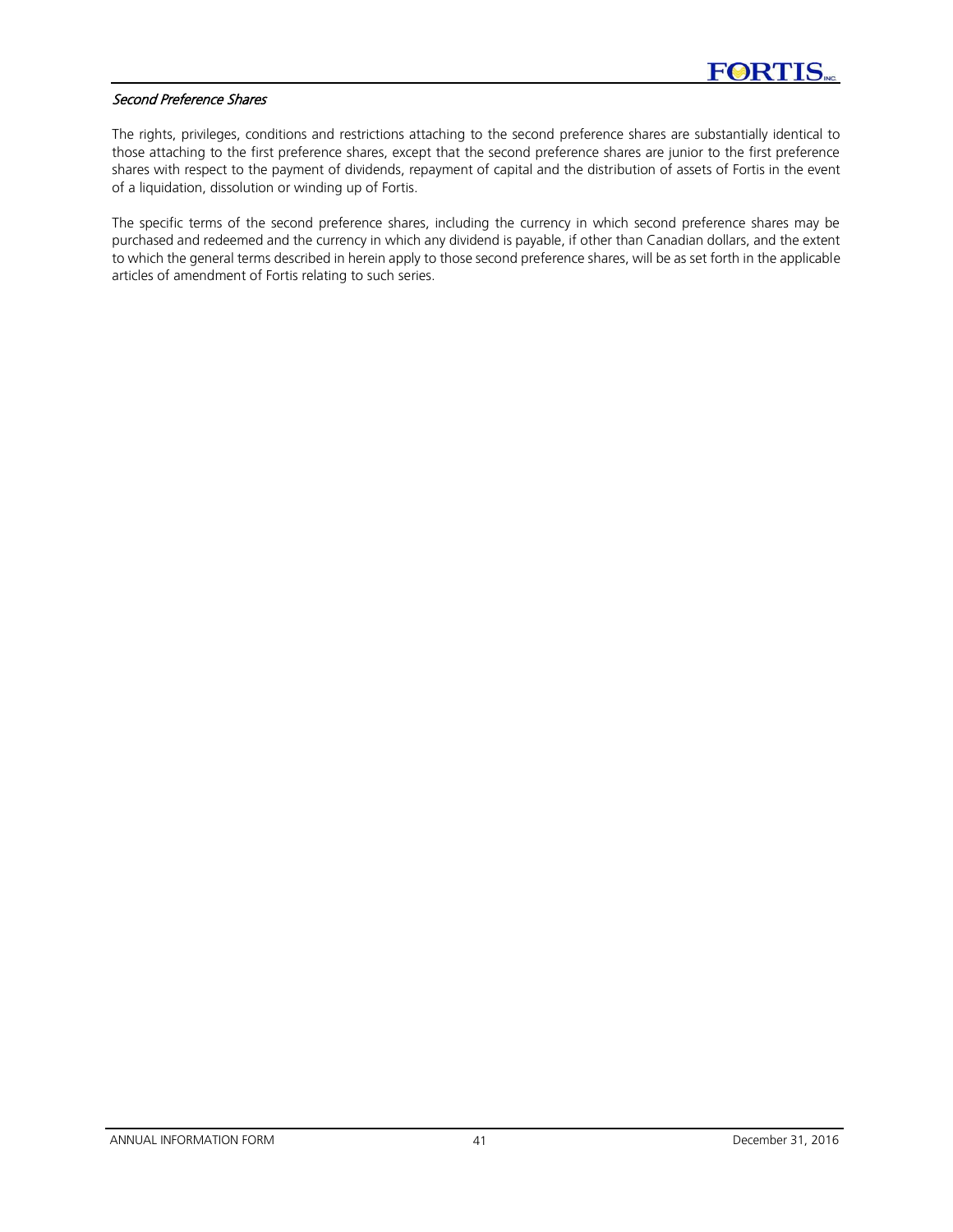# EXHIBIT B: MARKET FOR SECURITIES

# Common Shares

The Common Shares are traded on the TSX in Canada, and on the NYSE in the United States of America under the symbol FTS. The following table sets forth the reported high and low trading prices and trading volumes, on a monthly basis for the year ended December 31, 2016, for the Common Shares on the TSX and NYSE in Canadian Dollars and U.S. Dollars, respectively.

| 2016 Trading Prices and Volumes - Common Shares |        |            |            |                          |                 |           |  |
|-------------------------------------------------|--------|------------|------------|--------------------------|-----------------|-----------|--|
|                                                 |        | <b>TSX</b> |            | $NYSE$ $(1)$             |                 |           |  |
| Month                                           | High() | Low $($    | Volume     | High (US\$)              | Low (US\$)      | Volume    |  |
| January                                         | 40.71  | 35.79      | 15,310,648 |                          |                 |           |  |
| February                                        | 41.58  | 35.53      | 42,973,318 | $\qquad \qquad$          |                 |           |  |
| March                                           | 41.08  | 37.74      | 24,278,066 | $\overline{\phantom{0}}$ | -               |           |  |
| April                                           | 41.09  | 38.52      | 16,625,820 | $\equiv$                 | -               |           |  |
| May                                             | 41.48  | 39.50      | 19,329,553 | $\qquad \qquad$          | $\qquad \qquad$ |           |  |
| June                                            | 43.91  | 40.78      | 20,791,983 | -                        |                 |           |  |
| July                                            | 44.87  | 42.79      | 16,617,319 | $\equiv$                 | -               |           |  |
| August                                          | 43.75  | 40.99      | 16,936,055 | $\overline{\phantom{0}}$ | -               |           |  |
| September                                       | 42.83  | 40.32      | 18,057,520 | -                        | $\qquad \qquad$ |           |  |
| October                                         | 44.22  | 40.13      | 55,424,615 | 33.250                   | 32.000          | 2,540,021 |  |
| November                                        | 44.27  | 39.58      | 28,724,405 | 33.030                   | 29.930          | 1,801,178 |  |
| December                                        | 41.94  | 39.83      | 18,921,785 | 31.353                   | 30.250          | 800,296   |  |

*(1)* The Common Shares commenced trading on the NYSE on October 14, 2016.

#### Preference Shares

The First Preference Shares, Series F; First Preference Shares, Series G; First Preference Shares, Series H; First Preference Shares, Series I; First Preference Shares, Series J; First Preference Shares, Series K; and First Preference Shares, Series M of Fortis are listed on the TSX under the symbols FTS.PR.F; FTS.PR.G; FTS.PR.H; FTS.PR.I; FTS.PR.J; FTS.PR.K and FTS.PR.M, respectively.

The following tables set forth the reported high and low trading prices and volumes for the First Preference Shares, Series F; First Preference Shares, Series G; First Preference Shares, Series H; First Preference Shares, Series I; First Preference Shares, Series J; First Preference Shares, Series K; and First Preference Shares, Series M on a monthly basis for the year ended December 31, 2016.

| 2016 Trading Prices and Volumes - First Preference Shares |                                                  |                 |         |                                   |                     |         |  |  |  |  |
|-----------------------------------------------------------|--------------------------------------------------|-----------------|---------|-----------------------------------|---------------------|---------|--|--|--|--|
|                                                           | First Preference Shares, Series E <sup>(1)</sup> |                 |         | First Preference Shares, Series F |                     |         |  |  |  |  |
| Month                                                     | High(S)                                          | Low $($         | Volume  | High(S)                           | Low( <sub>s</sub> ) | Volume  |  |  |  |  |
| January                                                   | 25.40                                            | 25.16           | 447,669 | 23.39                             | 20.70               | 71,898  |  |  |  |  |
| February                                                  | 25.39                                            | 24.98           | 195,875 | 22.50                             | 21.25               | 72,699  |  |  |  |  |
| March                                                     | 25.21                                            | 25.03           | 910,051 | 22.75                             | 21.41               | 68,513  |  |  |  |  |
| April                                                     | 25.29                                            | 25.13           | 260,444 | 23.65                             | 22.43               | 64,624  |  |  |  |  |
| May                                                       | 25.44                                            | 25.01           | 45,965  | 23.98                             | 22.99               | 35,996  |  |  |  |  |
| June                                                      | 25.38                                            | 25.10           | 91,909  | 24.10                             | 23.01               | 42,356  |  |  |  |  |
| July                                                      | 25.49                                            | 25.21           | 251,488 | 25.12                             | 23.51               | 119,301 |  |  |  |  |
| August                                                    | 25.31                                            | 25.28           | 801,488 | 25.40                             | 24.68               | 44,020  |  |  |  |  |
| September                                                 |                                                  |                 |         | 24.95                             | 24.46               | 62,489  |  |  |  |  |
| October                                                   |                                                  |                 |         | 24.80                             | 24.05               | 53,777  |  |  |  |  |
| November                                                  |                                                  | $\qquad \qquad$ |         | 24.70                             | 22.82               | 99,066  |  |  |  |  |
| December                                                  |                                                  |                 |         | 23.21                             | 22.07               | 113,559 |  |  |  |  |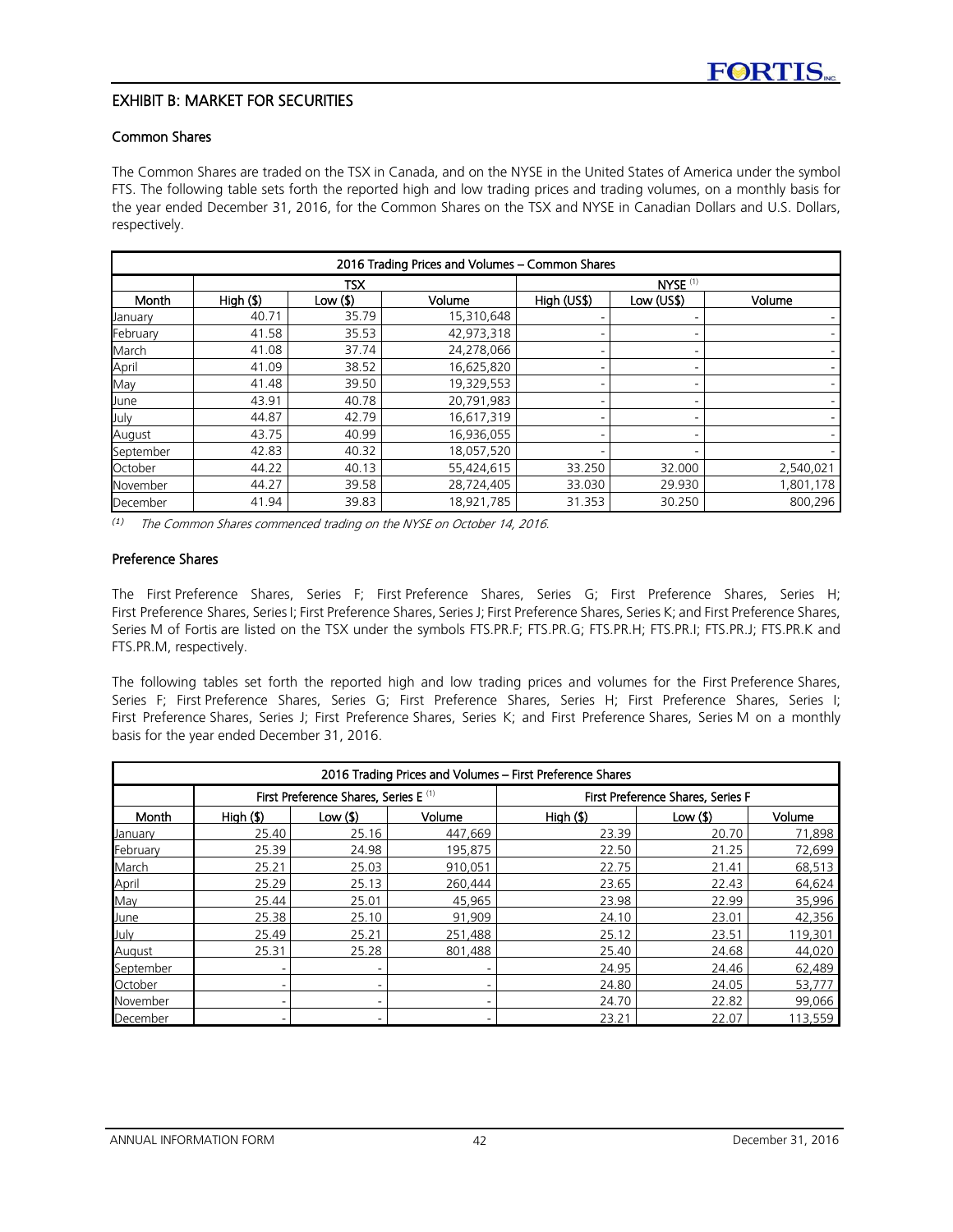# **FORTIS**

|               | First Preference Shares, Series G |            |         | First Preference Shares, Series H |            |           |  |
|---------------|-----------------------------------|------------|---------|-----------------------------------|------------|-----------|--|
| Month         | High()                            | $Low($ \$) | Volume  | High()                            | $Low($ \$) | Volume    |  |
| January       | 18.40                             | 13.67      | 183,048 | 14.75                             | 11.62      | 114,195   |  |
| February      | 16.40                             | 13.80      | 128,071 | 13.24                             | 10.72      | 245,359   |  |
| March         | 16.35                             | 14.15      | 88,313  | 12.90                             | 10.80      | 262,353   |  |
| April         | 17.80                             | 16.03      | 117,620 | 13.88                             | 12.81      | 155,271   |  |
| May           | 17.47                             | 15.98      | 74,399  | 13.91                             | 12.51      | 323,457   |  |
| June          | 17.47                             | 16.04      | 367,192 | 14.41                             | 13.15      | 70,281    |  |
| July          | 18.20                             | 16.63      | 90,198  | 14.38                             | 13.65      | 42,089    |  |
| August        | 19.14                             | 17.76      | 113,488 | 14.54                             | 13.54      | 89,971    |  |
| September     | 18.25                             | 17.32      | 163,254 | 14.16                             | 13.25      | 280,831   |  |
| October       | 18.67                             | 17.37      | 239,666 | 14.34                             | 13.86      | 104,354   |  |
| November      | 18.68                             | 17.30      | 329,941 | 14.44                             | 13.24      | 218,665   |  |
| December      | 18.74                             | 17.34      | 372,425 | 14.19                             | 13.25      | 118,491   |  |
|               | First Preference Shares, Series I |            |         | First Preference Shares, Series J |            |           |  |
| Month         | Hiah(S)                           | Low (\$)   | Volume  | High (\$)                         | Low $($    | Volume    |  |
| January       | 12.56                             | 10.35      | 38,209  | 22.66                             | 19.15      | 109,984   |  |
| February      | 10.74                             | 8.90       | 45,475  | 21.84                             | 20.45      | 84,608    |  |
| March         | 10.85                             | 9.17       | 36,170  | 21.88                             | 20.82      | 213,627   |  |
| April         | 12.00                             | 10.50      | 38,797  | 22.76                             | 21.70      | 62,788    |  |
| May           | 12.04                             | 11.25      | 46,678  | 23.17                             | 22.22      | 63,674    |  |
| June          | 12.16                             | 11.62      | 72,197  | 23.52                             | 22.27      | 59,206    |  |
| July          | 12.41                             | 12.00      | 20,709  | 24.22                             | 22.80      | 347,487   |  |
| August        | 12.85                             | 11.88      | 32,400  | 24.49                             | 23.70      | 100,536   |  |
| September     | 12.13                             | 11.58      | 52,530  | 24.27                             | 23.61      | 236,018   |  |
| October       | 13.04                             | 12.05      | 89,636  | 24.27                             | 23.60      | 393,068   |  |
| November      | 12.49                             | 11.99      | 196,806 | 24.08                             | 22.15      | 117,718   |  |
| December      | 12.84                             | 12.05      | 135,559 | 22.62                             | 21.60      | 313,813   |  |
|               | First Preference Shares, Series K |            |         | First Preference Shares, Series M |            |           |  |
| Month         | High (\$)                         | $Low($ \$) | Volume  | High()                            | $Low($ \$) | Volume    |  |
| January       | 19.02                             | 14.77      | 176,736 | 20.90                             | 15.94      | 304,778   |  |
| February      | 16.50                             | 14.35      | 111,411 | 18.48                             | 15.30      | 586,706   |  |
| March         | 16.66                             | 14.59      | 91,313  | 18.56                             | 15.97      | 564,271   |  |
| April         | 17.95                             | 16.25      | 77,469  | 20.36                             | 18.14      | 498,847   |  |
| May           | 17.56                             | 16.59      | 139,343 | 19.99                             | 18.00      | 386,165   |  |
| June          | 17.82                             | 16.60      | 148,499 | 19.98                             | 18.06      | 300,512   |  |
| July          | 18.25                             | 16.90      | 259,099 | 19.98                             | 18.57      | 186,597   |  |
| <b>August</b> | 19.19                             | 17.91      | 112,893 | 20.87                             | 19.71      | 487,473   |  |
| September     | 18.26                             | 17.65      | 125,371 | 20.60                             | 19.42      | 276,502   |  |
| October       | 18.32                             | 16.42      | 283,093 | 19.98                             | 19.09      | 291,230   |  |
| November      | 18.57                             | 17.11      | 270,995 | 20.68                             | 19.15      | 632,212   |  |
| December      | 18.46                             | 16.98      | 402,591 | 20.50                             | 18.85      | 1,028,422 |  |

*(1)* The Corporation redeemed all of the First Preference Shares, Series E on September 1, 2016.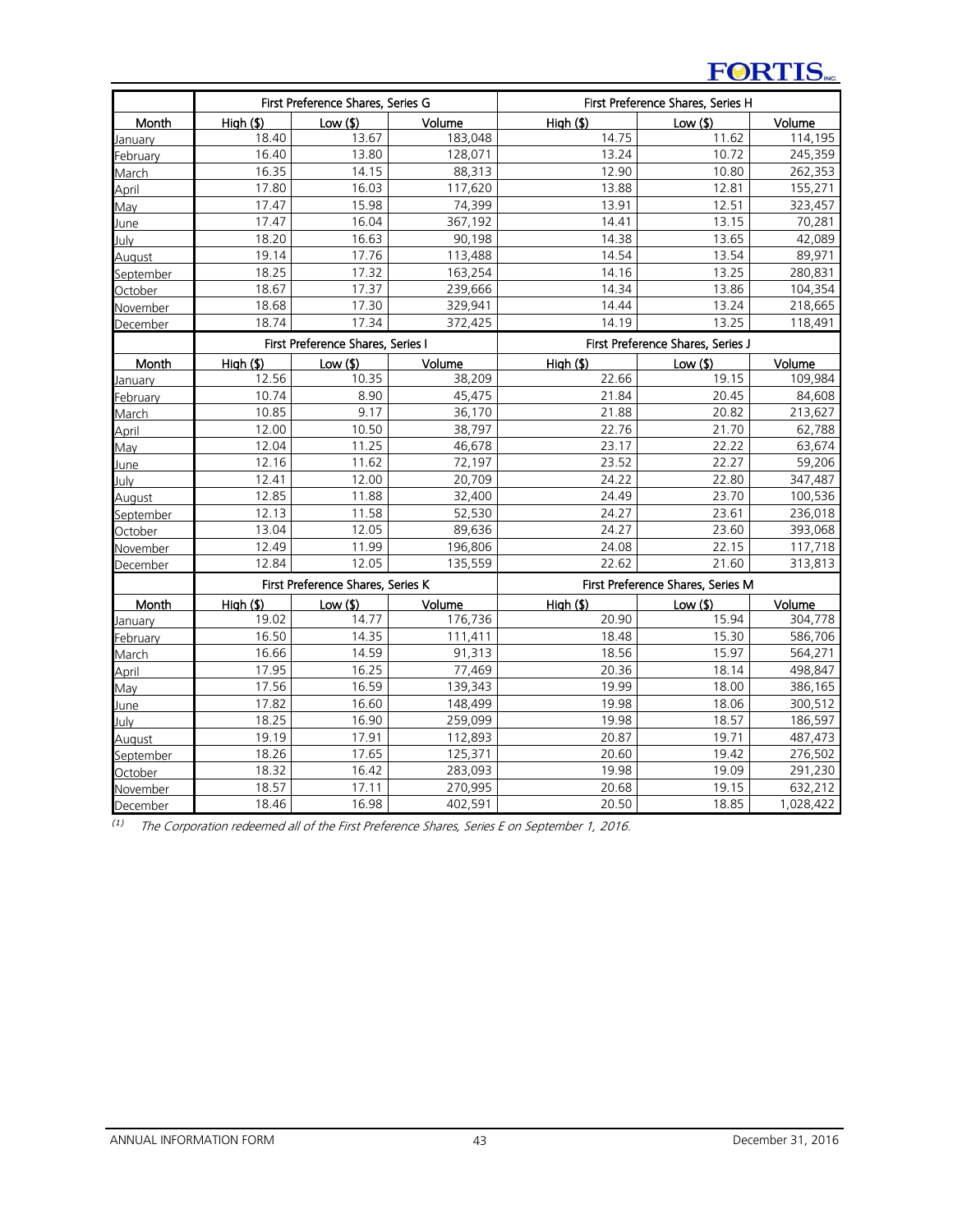# EXHIBIT C: AUDIT COMMITTEE MANDATE

# A. Objective

The Committee shall provide assistance to the Board by overseeing the external audit of the Corporation's annual financial statements and the accounting and financial reporting and disclosure processes and policies of the Corporation.

#### B. Definitions

In this mandate:

"AIF" means the Annual Information Form filed by the Corporation;

"Committee" means the Audit Committee appointed by the Board pursuant to this mandate;

"Board" means the board of directors of the Corporation;

"Corporation" means Fortis Inc.;

"Director" means a member of the Board:

"Financial Expert" shall have the meaning set forth in Section 407 of Sarbanes-Oxley Act of 2002;

"Financially Literate" means having the ability to read and understand a set of financial statements that present a breadth and level of complexity of accounting issues that are generally comparable to the breath and complexity of the issues that can reasonably be expected to be present in the Corporation's financial statements;

"External Auditor" means the firm of chartered professional accountants, registered with the Canadian Public Accountability Board or its successor, and appointed by the shareholders of the Corporation to act as external auditor of the Corporation;

"Independent" means free from any direct or indirect material relationship with the Corporation which, in the view of the Board, could reasonably be expected to interfere with the exercise of a Member's independent judgment as more particularly described in National Instrument 52-110, and in accordance with the independent requirements set forth in Sections 303A.02 and 303A.07 of the New York Stock Exchange Listed Company Manual;

"Internal Auditor" means the person employed or engaged by the Corporation to perform the internal audit function of the Corporation;

"Management" means the senior officers of the Corporation;

"MD&A" means the Corporation's management discussion and analysis prepared in accordance with National Instrument 51-102F1 in respect of the Corporation's annual and interim financial statements; and

"**Member**" means a Director appointed to the Committee.

# C. Composition and Meetings

- 1. The Committee shall be appointed annually by the Board and shall be comprised of three (3) or more Directors, each of whom is Independent and Financially Literate and none of whom is a member of Management or an employee of the Corporation or of any affiliate of the Corporation.
- 2. The Board shall appoint a Chair of the Committee on the recommendation of the Corporation's Governance and Nominating Committee, or such other committee as the Board may authorize.
- 3. The Committee shall designate one or more Members as a Financial Expert.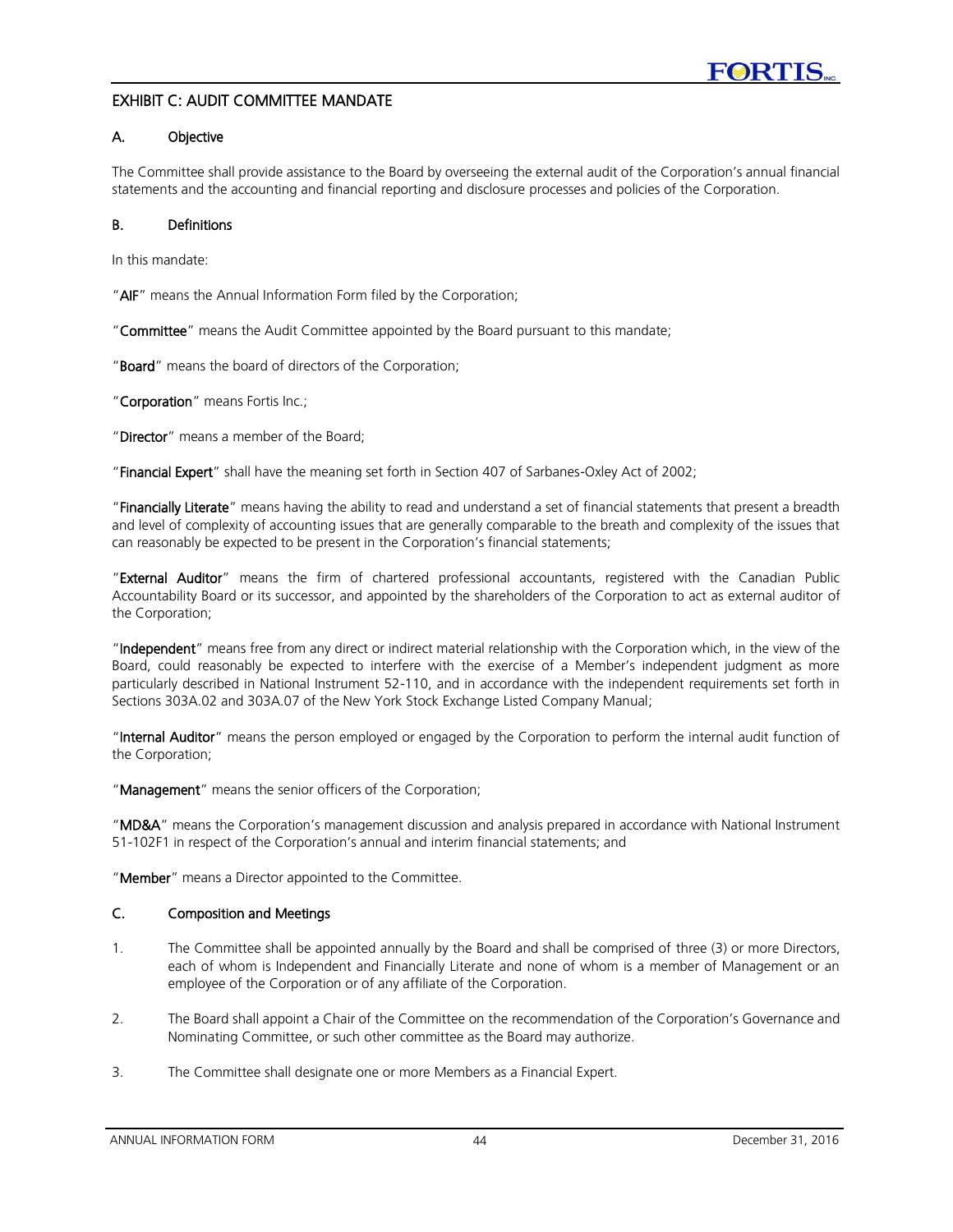- 4. The Committee shall meet at least four (4) times each year and shall meet at such other times during the year as it deems appropriate. Meetings of the Committee shall be held at the call of (i) of the Chair of the Committee, or (ii) of any two (2) Members, or (iii) of the External Auditor.
- 5. The President and Chief Executive Officer, the Executive Vice President, Chief Financial Officer, the External Auditor and the Internal Auditor, shall receive notice of, and (unless otherwise determined by the Chair of the Committee) shall attend all meetings of the Committee.
- 6. A quorum at any meeting of the Committee shall be three (3) Members.
- 7. The Chair of the Committee shall act as chair of all meetings of the Committee at which the Chair is present. In the absence of the Chair from any meeting of the Committee, the Members present at the meeting shall appoint one of their Members to act as Chair of the meeting.
- 8. Unless otherwise determined by the Chair of the Committee, the Corporate Secretary of the Corporation shall act as secretary of all meetings of the Committee.
- 9. The Committee shall meet separately, periodically with Management, the Internal Auditor and the External Auditor and the External Auditor to discuss any matters that the Committee or any of these persons or firms believes should be discussed privately.

# D. Oversight of the External Audit and the Accounting and Financial Reporting and Disclosure Processes and Policies

The primary purpose of the Committee is oversight of the Corporation's external audit and the accounting and financial reporting and disclosure processes and policies on behalf of the Board. Management of the Corporation is responsible for the selection, implementation and maintenance of appropriate accounting and financial reporting principles and policies and internal controls and procedures that provide for compliance with accounting standards and applicable laws and regulations. Management is responsible for the preparation and integrity of the financial statements of the Corporation.

1. Oversight of the External Audit

The oversight of the external audit pertains to the audit of the Corporation's annual financial statements.

- 1.1. The Committee is responsible for the evaluation and recommendation of the External Auditor to be proposed by the Board for appointment by the shareholders.
- 1.2. In advance of each audit, the Committee shall review the External Auditor's audit plan including the general approach, scope and areas subject to risk of material misstatement.
- 1.3. The Committee is responsible for approving the terms of engagement and fees of the External Auditor, including any non-audit services provided by the External Auditor. The Committee shall pre-approve all non-audit services provided by the External Auditor, including specific preapproval of internal controlrelated services based on PCAOB Rule 3525, and shall receive certain disclosure, documentation and discussion of non-prohibited tax services by the External Auditor based on PCAOB Rule 3524.
- 1.4. The Committee shall review and discuss the Corporation's annual audited financial statements, together with the External Auditor's report thereon, and MD&A with Management and the External Auditor to gain reasonable assurance as to the accuracy, consistency and completeness thereof. The Committee shall meet privately with the External Auditor. The Committee shall oversee the work of the External Auditor and resolve any disagreements between Management and the External Auditor.
- 1.5. The Committee shall use reasonable efforts, including discussion with the External Auditor, to satisfy itself as to the External Auditor's independence as defined in Canadian Auditing Standard – 260.
- 2. Oversight of the Accounting and Financial Reporting and Disclosure Processes
	- 2.1. The Committee shall recommend the annual audited financial statements together with the MD&A for approval by the Board.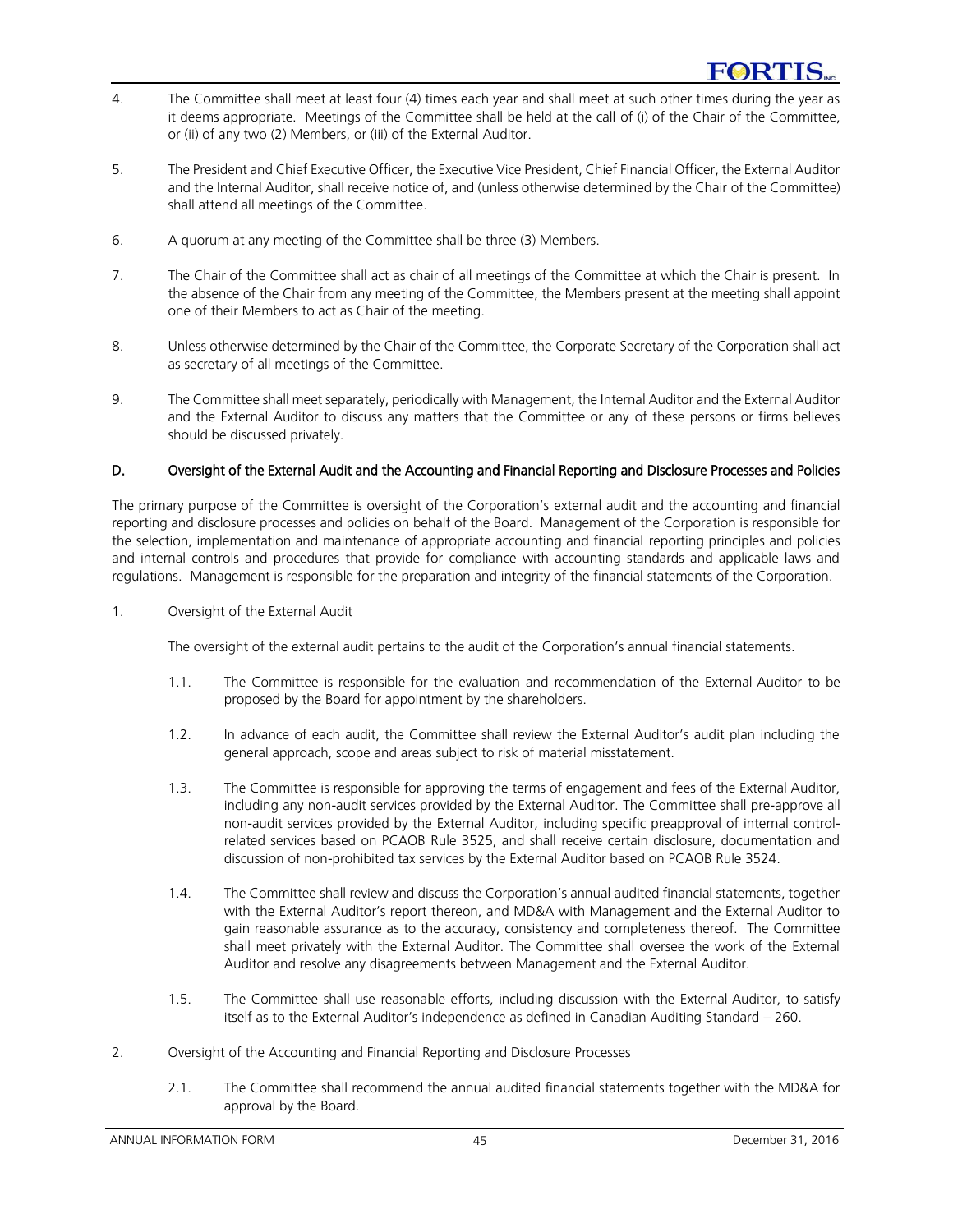- 2.2. The Committee shall review the interim unaudited financial statements with the External Auditor and Management, together with the External Auditor's review engagement report thereon.
- 2.3. The Committee shall review and approve publication of the interim unaudited financial statements together with notes thereto, the interim MD&A and earnings media release on behalf of the Board and shall review any earnings guidance for approval by the Board.
- 2.4. The Committee shall review and recommend approval by the Board of the Corporation's AIF, Management Information Circular, any offerings and documents relating to any offerings, including any prospectus or any other offering document and other financial information or disclosure documents to be issued by the Corporation prior to their public release.
- 2.5. The Committee shall use reasonable efforts to satisfy itself as to the integrity of the Corporation's financial information systems, internal control over financial reporting and the competence of the Corporation's accounting personnel and senior financial management responsible for accounting and financial reporting.
- 2.6. The Committee shall use reasonable efforts to satisfy itself as to the appropriateness of the Corporation's material financing and tax structures.
- 2.7. The Committee shall review and approve all related-party transactions required to be disclosed according to US GAAP, and discuss with management the business rationale for the transactions and whether appropriate disclosures have been made.
- 2.8 The Committee shall be responsible for the oversight of the Internal Auditor.
- 2.9 The Committee shall monitor and report on the development of an enterprise risk management program for the Corporation.
- 2.10 The Committee shall prepare such periodic disclosure documents as requested by regulators or that may be required by law.
- 3. Oversight of the Audit Committee Mandate and Policies

On a periodic basis, the Committee shall review and report to the Board on the Audit Committee Mandate as well as on the following policies:

- 3.1. Policy on Reporting Allegations of Suspected Improper Conduct and Wrongdoing;
- 3.2. Derivative Instruments and Hedging Policy;
- 3.3. Pre-Approval of Audit and Non-Audit Services Policy;
- 3.4. Hiring from Independent Auditing Firms Policy;
- 3.5. Policy on the Role of the Internal Audit Function;
- 3.6. Disclosure Policy; and
- 3.7. Any other policies that may be established, from time to time, relating to accounting and financial reporting and disclosure processes; oversight of the external audit of the Corporation's financial statements; and oversight of the internal audit function.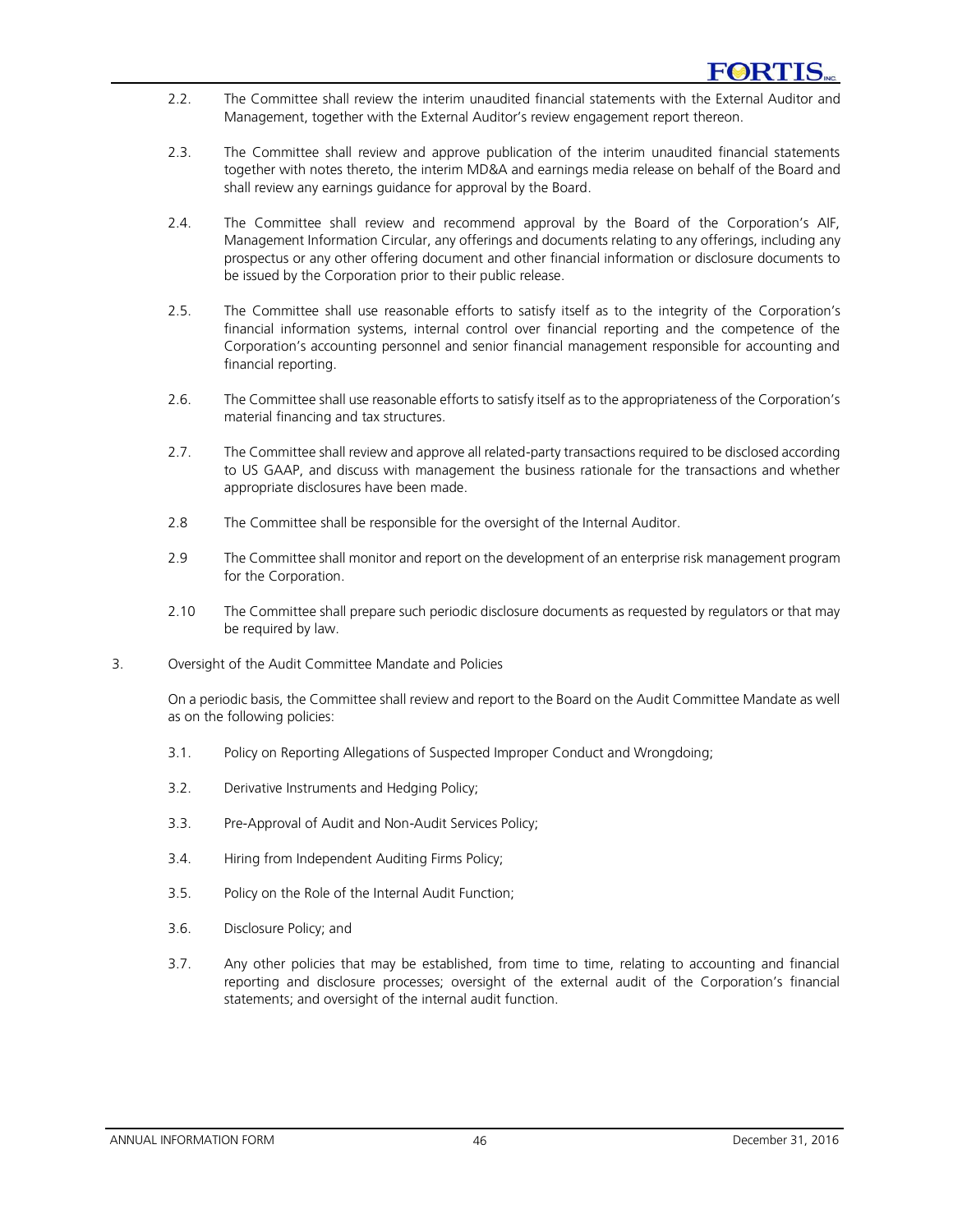#### 4. Retaining and Compensating Advisors

The Committee shall have the sole authority to engage independent counsel and any other advisors as the Committee may deem appropriate in its sole discretion and to set the compensation for any advisors employed by the Committee. The Committee shall not be required to obtain the approval of the Board in order to retain or compensate such consultants or advisors.

#### E. Reporting

The Chair of the Committee, or another designated Member, shall report to the Board at each regular meeting on those matters which were dealt with by the Committee since the last regular meeting of the Board.

# F. Other

- 1. The Committee shall perform such other functions as may, from time to time, be assigned to the Committee by the Board.
- 2. The Committee shall retain as part of the records of the Committee any such complaints or concerns received pursuant to the Policy on Reporting Allegations of Suspected Improper Conduct and Wrongdoing for a period of no less than seven years from the date on which the complaint was submitted, except that complaints and documents pertaining to complaints will be purged/destroyed sooner, to any extent and within any time frame mandated by applicable law.
- 3. The Committee shall annually review its own effectiveness and performance.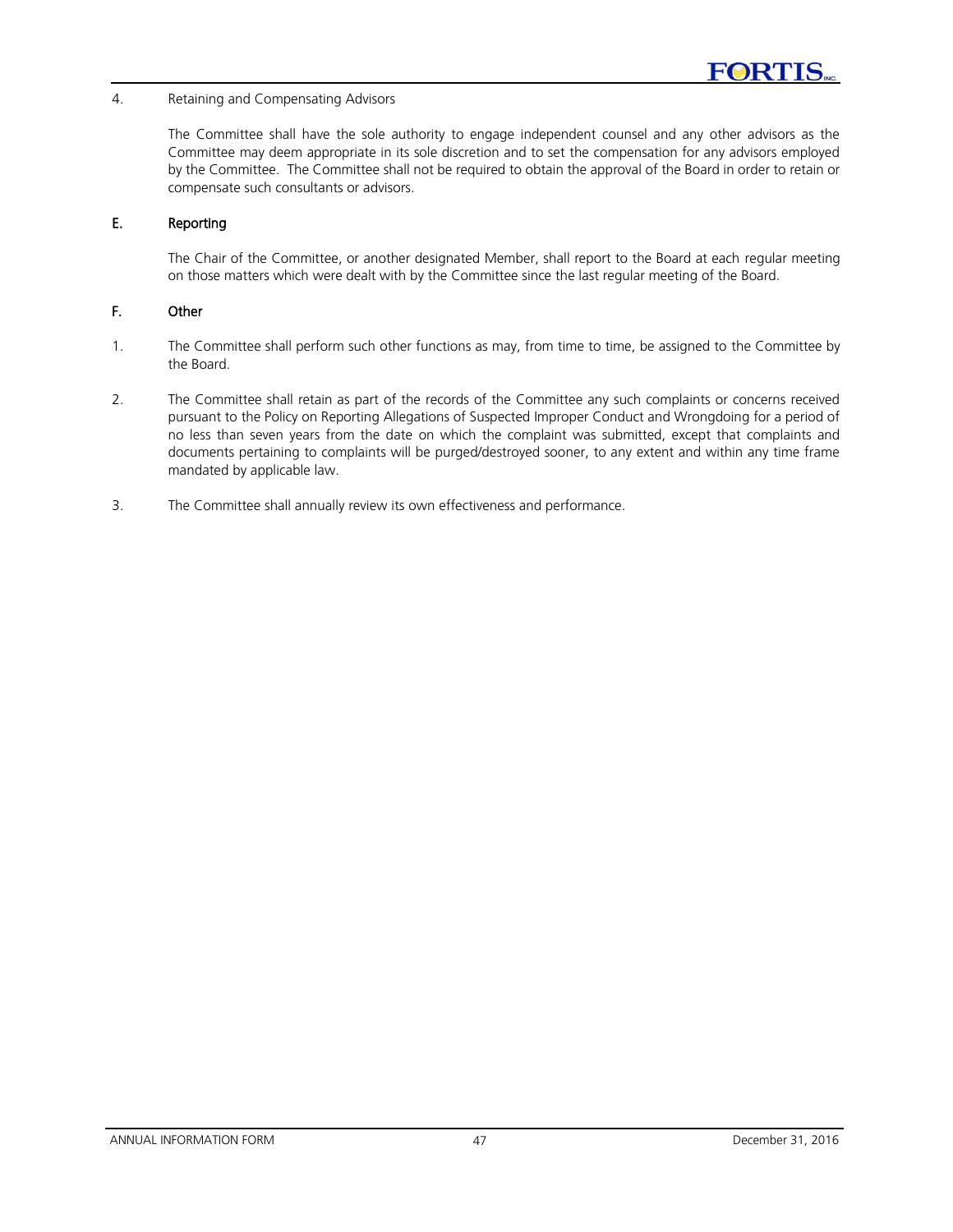# EXHIBIT D: MATERIAL CONTRACTS

The following are the material contracts of Fortis filed on SEDAR and EDGAR during 2016 or which were entered into prior to 2016 and are still in effect. Requests for additional copies of these material contracts should be directed to the Corporate Secretary, Fortis, P.O. Box 8837, St. John's, NL, A1B 3T2 (telephone: 709.737.2800). All such contracts are also available under the Corporation's profile at www.sedar.com and www.sec.gov.

#### Agreement and Plan of Merger

On February 9, 2016, Fortis entered into an Agreement and Plan of Merger with FortisUS, Element Acquisition Sub Inc., and ITC Holdings containing the terms and conditions upon which Fortis acquired ITC Holdings on October 14, 2016. A detailed summary of the Agreement and Plan of Merger was included in the Corporation's Management Information Circular dated March 18, 2016 starting on page 24, and such description is incorporated by reference herein.

#### Revolving Credit Facility

Fortis is a party to a Second Amended and Restated Credit Facility dated August 9, 2011, with The Bank of Nova Scotia as underwriter, sole lead arranger and bookrunner and administrative agent and Canadian Imperial Bank of Commerce and Royal Bank of Canada as co-syndication agents, and the lenders party thereto from time to time, as amended by the First Amending Agreement dated July 5, 2012, the Second Amending Agreement dated August 1, 2013, the Third Amending Agreement made as of March 23, 2015, the Fourth Amending Agreement made as of April 25, 2016, the Fifth Amending Agreement made as of August 17, 2016 and the Sixth Amending Agreement made as of October 5, 2016, each between Fortis, The Bank of Nova Scotia and the lenders named therein. The Fortis Second Amended and Restated Credit Facility is a \$1.3 billion unsecured revolving credit facility and contains the terms and conditions upon which such credit is available to Fortis during the duration of the facility. The Second Amended and Restated Credit Facility contains customary representations and warranties, affirmative and negative covenants and events of default. Customary fees are payable by Fortis in respect of the facility and amounts outstanding under the facility bear interest at market rates.

#### Subscription Agreement

On April 20, 2016, Fortis, together with Finn Investment Pte Ltd (an affiliate of GIC), FortisUS, ITC Investment Holdings and Element Acquisition Sub Inc. entered into a Subscription Agreement pursuant to which an affiliate of GIC acquired 19.9% of ITC Holdings in connection with the acquisition thereof by Fortis on October 14, 2016. Pursuant to the Subscription Agreement, Finn Investment Pte Ltd agreed to purchase common stock of ITC Investment Holdings, the holder of all of the shares of ITC Holdings, for an aggregate cash purchase price of approximately US\$1.0 billion, and notes of ITC Investment Holdings for an aggregate cash purchase price of approximately US\$0.2 billion, in each case immediately prior to the effective time of the acquisition.

# Shareholders' Agreement

On October 14, 2016, ITC Investment Holdings, ITC Holdings, FortisUS and Eiffel Investment Pte Ltd (an affiliate of GIC and successor to Finn Investment Pte Ltd) entered into a Shareholders' Agreement which governs the rights of the parties in their respective capacities as direct or indirect shareholders of ITC Holdings. The Shareholders' Agreement provides certain customary rights to Eiffel Investment Pte Ltd, including the right to appoint one director to the boards of ITC Investment Holdings and ITC Holdings as long as it owns at least 9.95% (except in specified instances of dilution) of the outstanding common stock of ITC Investment Holdings.